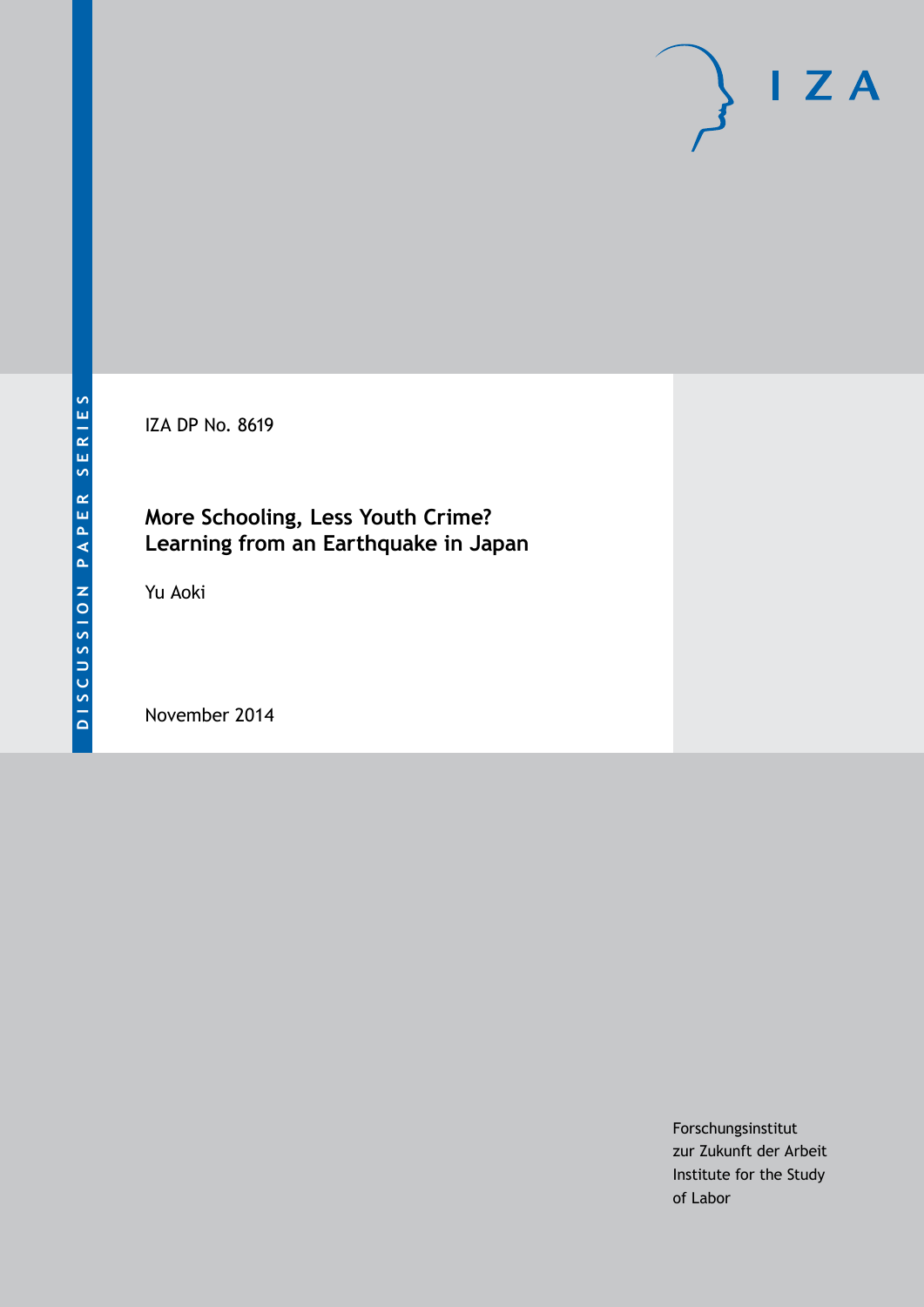# **More Schooling, Less Youth Crime? Learning from an Earthquake in Japan**

**Yu Aoki**

*University of Aberdeen and IZA*

# Discussion Paper No. 8619 November 2014

IZA

P.O. Box 7240 53072 Bonn **Germany** 

Phone: +49-228-3894-0 Fax: +49-228-3894-180 E-mail: [iza@iza.org](mailto:iza@iza.org)

Any opinions expressed here are those of the author(s) and not those of IZA. Research published in this series may include views on policy, but the institute itself takes no institutional policy positions. The IZA research network is committed to the IZA Guiding Principles of Research Integrity.

The Institute for the Study of Labor (IZA) in Bonn is a local and virtual international research center and a place of communication between science, politics and business. IZA is an independent nonprofit organization supported by Deutsche Post Foundation. The center is associated with the University of Bonn and offers a stimulating research environment through its international network, workshops and conferences, data service, project support, research visits and doctoral program. IZA engages in (i) original and internationally competitive research in all fields of labor economics, (ii) development of policy concepts, and (iii) dissemination of research results and concepts to the interested public.

<span id="page-1-0"></span>IZA Discussion Papers often represent preliminary work and are circulated to encourage discussion. Citation of such a paper should account for its provisional character. A revised version may be available directly from the author.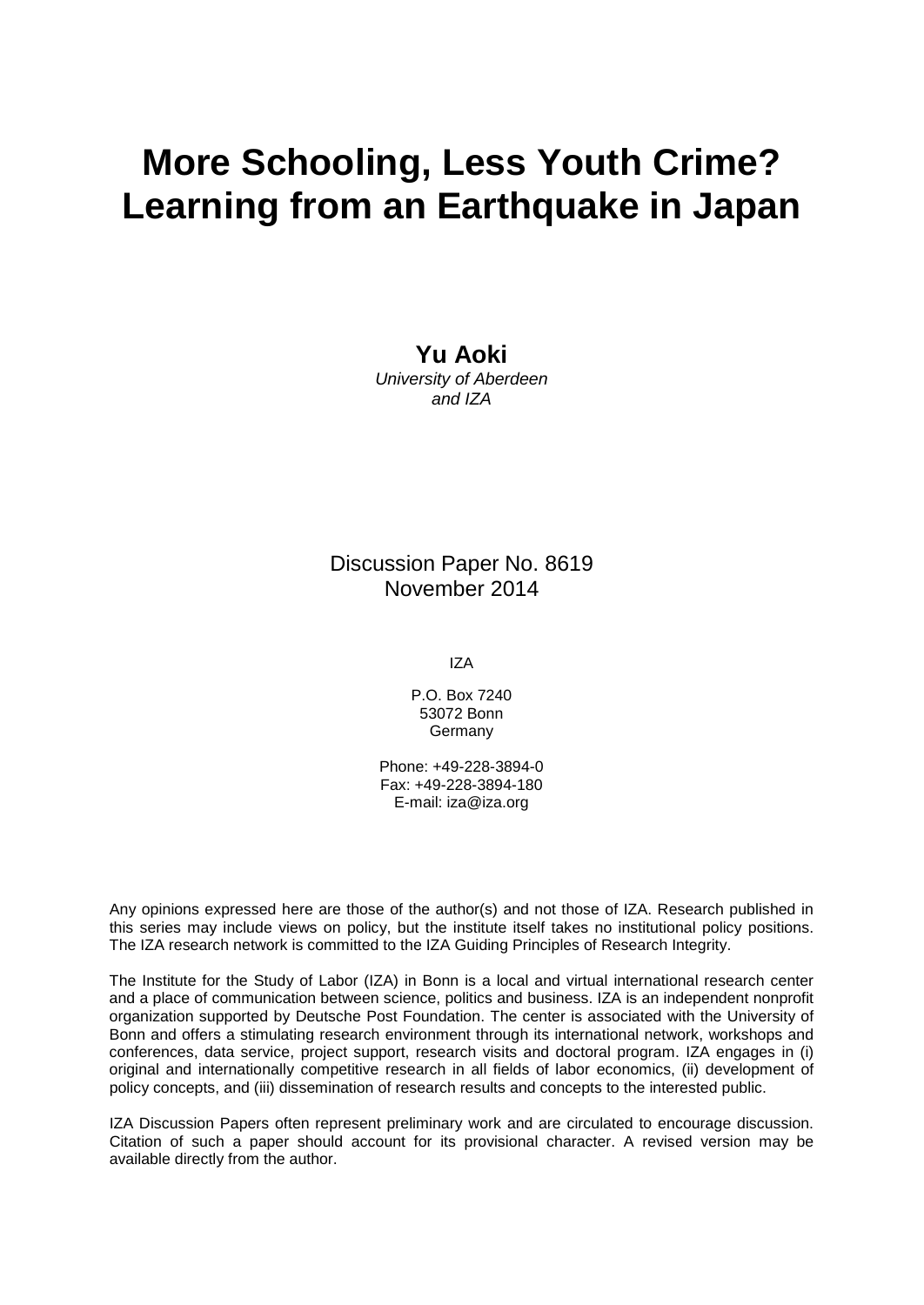IZA Discussion Paper No. 8619 November 2014

# **ABSTRACT**

# **More Schooling, Less Youth Crime? Learning from an Earthquake in Japan[\\*](#page-1-0)**

This paper aims to identify the causal effect of schooling on youth crime. To identify the causal effect, I use the policy interventions that occurred after the Kobe earthquake that hit Japan in 1995 as a natural experiment inducing exogenous variation in schooling. Based on a comparison of the arrest rates between municipalities exposed to similar degrees of earthquake damage but with and without the policy interventions, I find that a higher high school participation rate reduces juvenile arrest rates for violent crime but not for property crime. The estimates of social benefits show that it is less expensive to reach a target level of social benefits by improving schooling than by strengthening the police force.

JEL Classification: H52, I28, K42

Keywords: schooling, youth crime, social externality

Corresponding author:

Yu Aoki Department of Economics Business School University of Aberdeen Dunbar Street Old Aberdeen, AB24 3QY United Kingdom E-mail: [y.aoki@abdn.ac.uk](mailto:y.aoki@abdn.ac.uk)

Financial support from the University of Warwick and the Scottish Institute for Research in Economics is gratefully acknowledged. I am grateful to Wiji Arulampalam and Robin Naylor for their constant support and guidance. I would also like to thank Sascha O. Becker, Sonia Bhalotra, Pierre Cahuc, Victor Lavy, Anandi Mani, Brendon McConnell, Marcello Sartarelli, Fabian Waldinger, and the participants of the IZA Summer School in Ammersee, the International Workshop on Applied Economics of Education in Catanzaro, the ESEM Annual Congress in Oslo, the EEA Annual Congress in Toulouse, the EALE Conference in Ljubljana, and seminars at the University of Aberdeen and the University of Warwick for discussions that improved this paper. All remaining errors are my responsibility.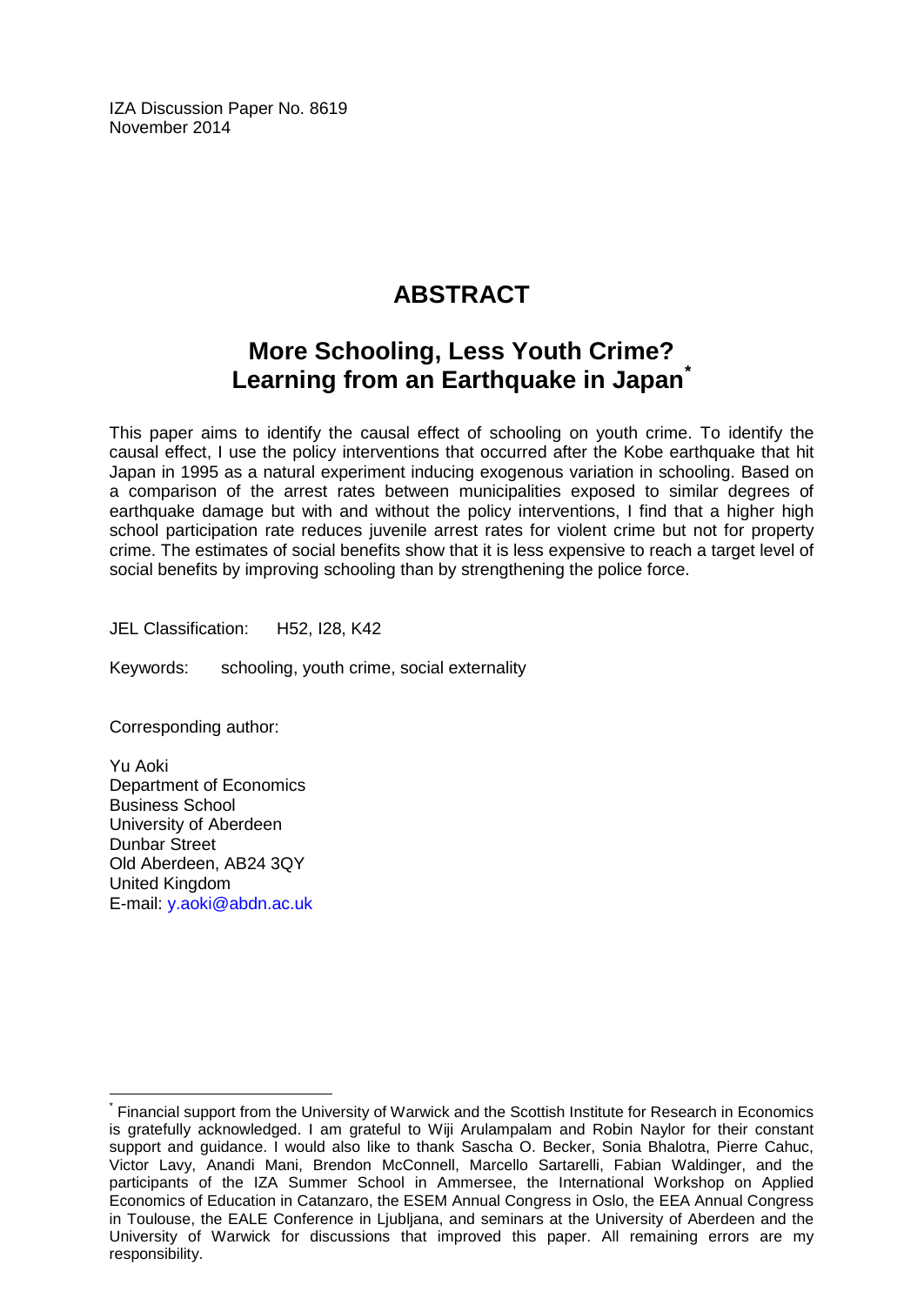# **1. Introduction**

The welfare of individuals has been traditionally measured by indicators of wealth such as income. During recent decades, however, non-monetary indicators of welfare, such as health and happiness, have started to receive more attention (Organisation for Economic Cooperation and Development (OECD), 2010). Among various non-monetary outcomes, this paper focuses on the effect of education on crime. Crime not only causes physical damage or monetary losses to victims but also compels governments to expend large amounts of money on law enforcement. Figure 1 shows that the spending on public order and safety corresponds to two per cent or more of gross domestic product (GDP) in numerous OECD countries including the United Kingdom (2.8 per cent) and the United States (2.3 per cent) (OECD, 2011). Furthermore, police expenditure in England and Wales grew by nearly 50 per cent in real terms between 1999 and 2009, from £9.83 billion to £14.55 billion (Mills et al., 2010).

This paper, among the different age groups involved in crime, specifically focuses on juvenile crime. Juveniles are the predominant group in the crime-age profile: criminological statistics commonly show that crime rates rapidly increase over the teenage years, peak at the mid to late teenage years, and decrease over the remaining life course (Bosick, 2009; Hansen, 2003). Juvenile crime differs from adult crime in various ways. For example, juvenile crime may have a longer-lasting effect than adult crime on the criminals themselves as well as society because involvement in crime at early age can hinder juveniles from attaining an education (Hjalmarsson, 2008; Webbink et al., 2013). The low educational attainment of these juveniles may trigger them to be involved in adult crime in the future, which incurs direct costs (e.g., law enforcement expenditure) and indirect costs (e.g., low level of human capital) to society.

A conventional policy to reduce crime is to increase the severity of punishments or police resources. However, the effectiveness of these conventional policies seems to be limited given the underlying complexity of criminal behaviour. Many criminals commit crimes due to limited knowledge, peer pressure, other psychological reasons or the lack of formal labour market prospects. If people use drugs because they feel peer pressure to use them or because they are not fully aware of the adverse health effects of drugs, introducing tougher sanctions against the use of a certain drug may just cause people to use other drugs but does not necessarily reduce the use of drugs.

Traditionally, education has not been regarded as a measure for combating crime. However, reducing crime by improving education may help overcome the limitations of conventional policies by providing potential criminals with, for instance, knowledge about the consequences of their behaviour, psychosocial skills such as self-control, or better job opportunities in the formal labour market. Furthermore, education has other positive effects on society not necessarily brought about by other crime fighting measures. For example, edu-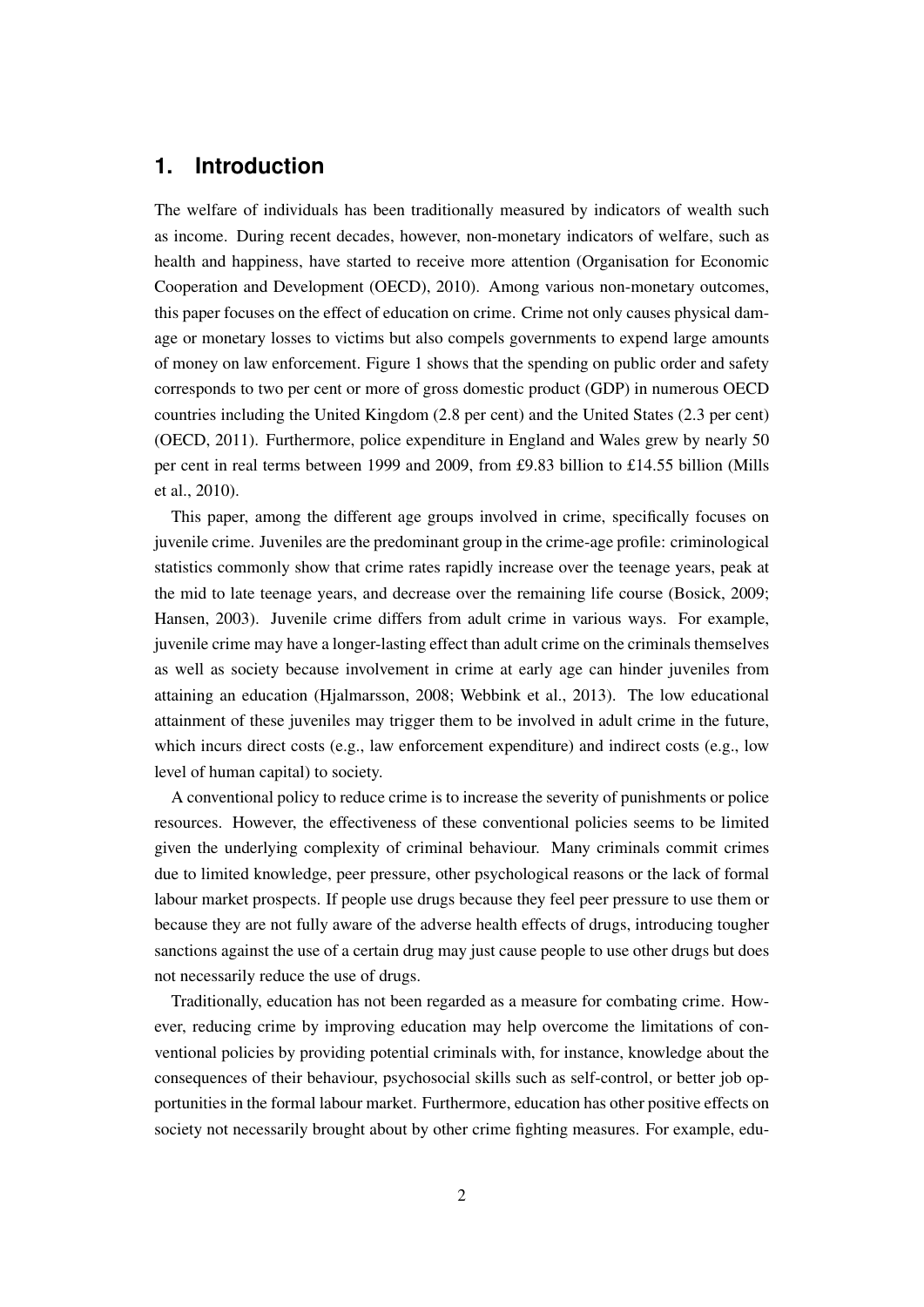

Figure 1: Spending on public order and safety in OECD countries

The graph indicates spending on public order and safety as a percentage of GDP in 2009.

cation contributes to better health and political awareness and improves long-run economic growth (Barro, 2001; Dee, 2004; Grossman, 2006). These effects may in turn indirectly contribute to crime reduction.

Statistical evidence indicates that there is a negative correlation between education and crime. For example, amongst black men in the United States in 1980, 4.11 per cent of high school dropouts were imprisoned, compared to only 0.75 per cent of college graduates (Lochner and Moretti, 2004). Mere correlations, however, do not necessarily imply causality. In fact, to establish that education is an effective measure for combating crime, one needs to illustrate that a better education system does "cause" a reduction in crime. Only then can governments consider using educational policies as a crime-reduction measure. This paper aims to establish this causation and computes social benefits brought about by reducing crime through education.

To identify the causal effect of schooling on crime, I exploit the public support granted to students and teachers in specific municipalities after the Kobe earthquake, which hit Japan in 1995, as instrumental variables (IVs) for schooling. Using the IVs is important because the causal variable considered, schooling, is potentially endogenous. Specifically, unobserved heterogeneity across municipalities, such as local labour market conditions, may affect local education and crime levels at the same time. People living in a high-crime area may not invest much in schooling because they obtain a higher return from participating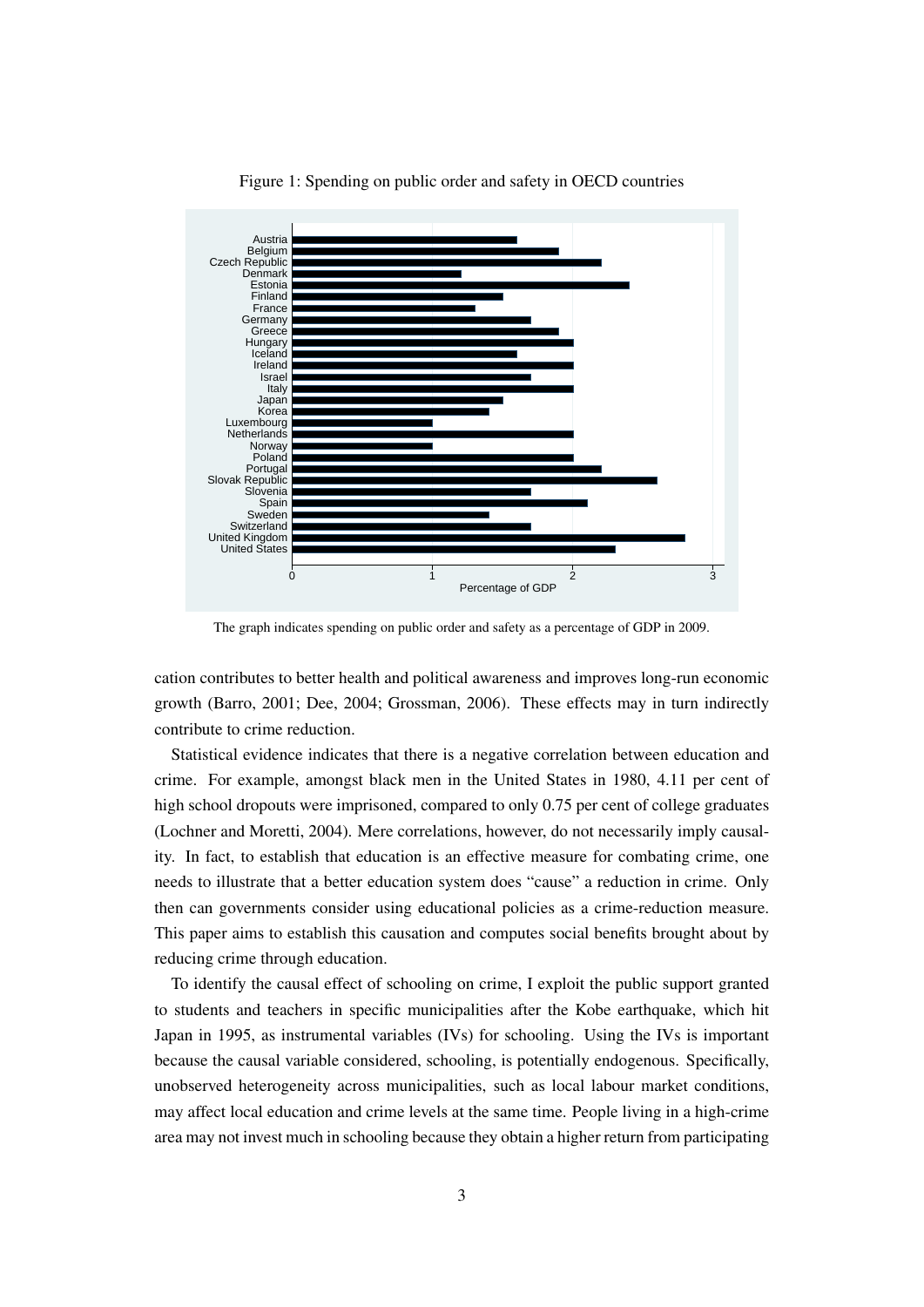in crime than from working in the formal sector. If this is the case, the crime level can be negatively correlated with the level of schooling even if there is no causal effect of education on crime. Based on a comparison of the arrest rates between municipalities exposed to similar degrees of earthquake damage but with and without the policy interventions, IV estimates suggest that high school participation reduces juvenile arrest rates for violent crime but not for property crime. Various theoretical predictions regarding the relationship between education and crime are discussed to interpret the findings.

The early literature shows a correlation between education and crime (Grogger, 1998; Jarjoura, 1993; Witte and Tauchen, 1994), while the more recent literature uses exogenous variation in education to estimate its causal effect on crime (Lochner and Moretti, 2004; Machin et al., 2011). Among the early studies, I restrict my attention to the literature that specifically focuses on juvenile crime.<sup>1</sup> Although it is not extensive, the literature in this field has been growing over recent years. The studies on juvenile crime investigate the short-run effects of education on crime, and offenders may well be at school age when the crime is committed, unlike the studies on adult crime, which examine the effects of a completed education on subsequent criminal behaviour. The first stream of literature examines the causal effects of day-to-day variation in school attendance on day-to-day variation in youth crime. Jacob and Lefgren (2003) and Luallen (2006), using days on which teachers are in training and on strike, respectively, as sources of exogenous variation in school attendance, find that the level of reported property crimes committed by juveniles decreases and that of violent crimes increases on school days in the United States. The authors suggest that school incapacitates juveniles and lowers the opportunity to commit property crimes, whereas school attendance increases violent crimes by increasing the opportunity to interact with peers.

The second stream of literature attempts to address a potential endogeneity issue using variations in schooling created by educational systems. Machin et al. (2012), using variations in educational attainment caused by changes in the post-compulsory education system that occurred in the United Kingdom, find that higher proportions of young men in full time education and who stay on after compulsory education reduce both property and violent crime convictions.<sup>2</sup> Landerso et al. (2013) and Anderson (2014) investigate the causal effects of school starting age and minimum dropout age, respectively, on youth crime. Landerso et al. (2013) find that a higher age at school start lowers the propensity to be charged with property crime but not with violent crime for young males in Denmark, whereas An-

<sup>&</sup>lt;sup>1</sup>Refer to Rud et al. (2013) for a detailed summary of the literature on the effects of education on youth crime.

<sup>&</sup>lt;sup>2</sup>Similar in spirit to Machin et al. (2012), Machin et al. (2011) analyse the causal effect of educational attainment on adult crime in the United Kingdom, using variations in schooling caused by changes in compulsory school leaving age laws. They find that educational attainment reduces property crime convictions of male adults, while this effect is not found for violent crime convictions. Their findings indicate the differential effects of education on adult and juvenile violent crime, implying that the mechanisms through which education affects crime may be different for adult and juvenile crime.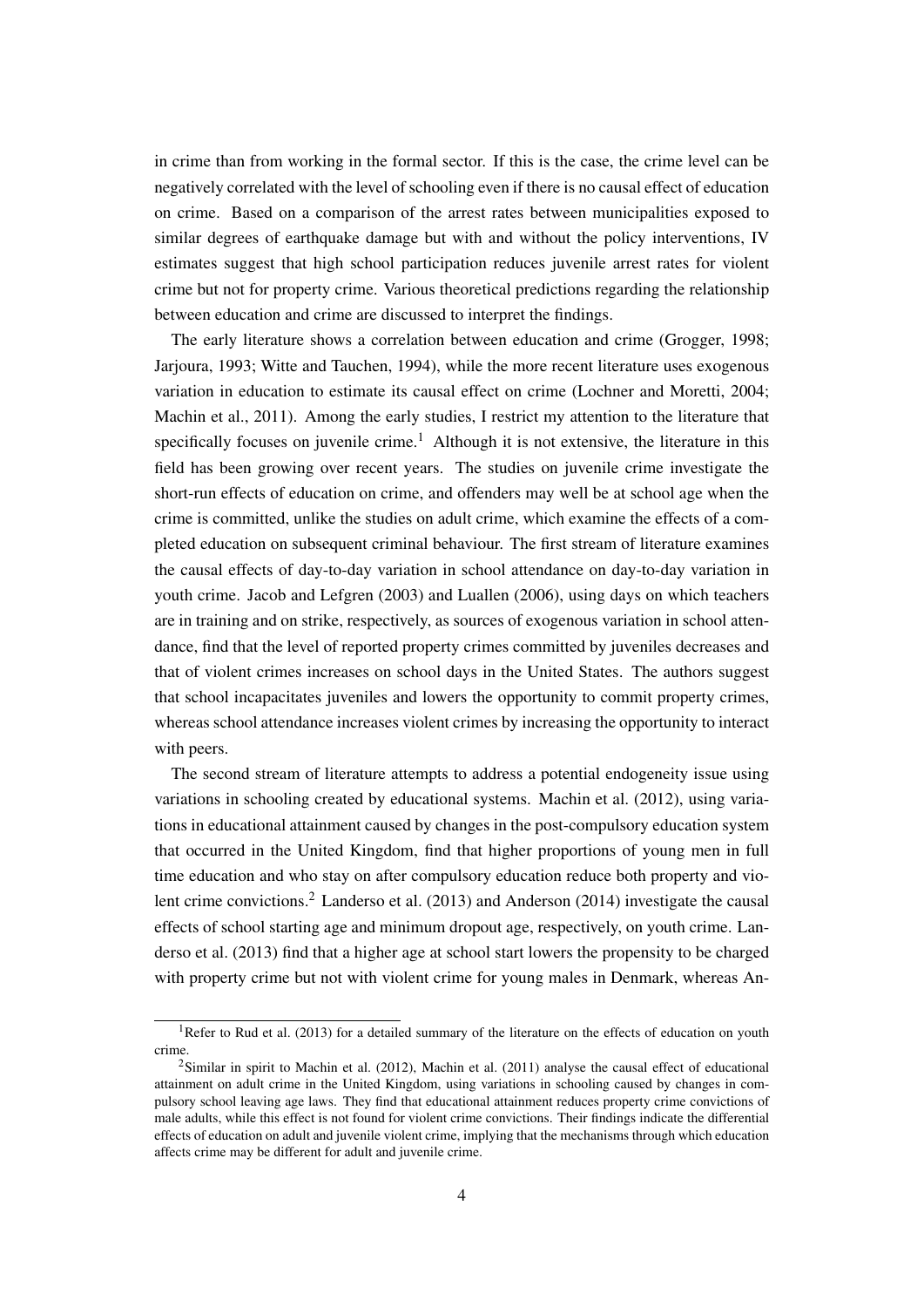derson (2014) finds that minimum dropout age requirements reduce the juvenile arrest rates for both violent and property crime in the United States. To summarise, the empirical literature on juvenile crime to date has shown negative effects of education on property crime for males, while its effects on violent crime are mixed. Some studies find positive effects (Jacob and Lefgren, 2003; Luallen, 2006), some find no effects (Landerso et al., 2013), and others find negative effects (Anderson, 2014; Machin et al., 2012), indicating a possibility that education has heterogeneous effects on different types of juvenile crime for males.<sup>3</sup>

The remainder of this paper is structured as follows. Section 2 explains the earthquake, the policy interventions in focus and their effects on schooling. Section 3 presents the econometric specification and discusses the empirical problems and the IV strategy. Section 4 describes the data on crime and schooling to be analysed, while Section 5 reports the main empirical findings and investigates the type of crime that is affected by schooling. Furthermore, Section 5 discusses theoretical predictions concerning the relationship between education and crime. A series of robustness checks and falsification exercises are conducted in Section 6, in particular addressing a concern that earthquake-related shocks drive the main results. Because crime generates huge social costs, Section 7 computes estimates of the social benefits due to reductions in crime through education. Finally, Section 8 discusses policy implications and concludes the paper.

# **2. The earthquake and educational policies**

#### **2.1.** *The Kobe earthquake*

The Kobe earthquake, officially called the great Hanshin-Awaji earthquake, occurred on 17 January 1995 with its epicentre in Hyogo Prefecture. The square in Panel A of Figure 2 indicates the location of Hyogo Prefecture, while the cross in Panel B indicates the epicentre. The earthquake recorded a magnitude of 7.3 and the maximum possible intensity of 7 on the Japanese intensity scale in the southern part of Hyogo Prefecture (cf., Figure 3).<sup>4</sup> The earthquake caused the second largest loss of life in post-war Japan: 6,434 people were killed, 40,092 people were injured, and more than 300,000 people evacuated. More than 682,182 homes, factories, and shops were destroyed or burnt down and infrastructure such as water, electricity, gas supplies and phone lines were seriously disrupted. Not surprisingly, the earthquake also severely disrupted schooling: 3,883 schools were damaged, leading to a suspension of classes in the disaster area. A large number of students lost their homes and guardians, and schoolteachers were injured. As a result, various relief measures were adopted to support students and teachers.

<sup>&</sup>lt;sup>3</sup>Interestingly, early literature shows a very different picture for female juvenile crime: education lowers violent crime and has no significant effect on property crime (Anderson, 2014; Jacob and Lefgren, 2003; Landerso et al., 2013), implying that there are heterogeneous effects of education by gender.

<sup>&</sup>lt;sup>4</sup>The seismic intensity of 7 is assigned to an earthquake strong enough to alter a landform or cause a landslide.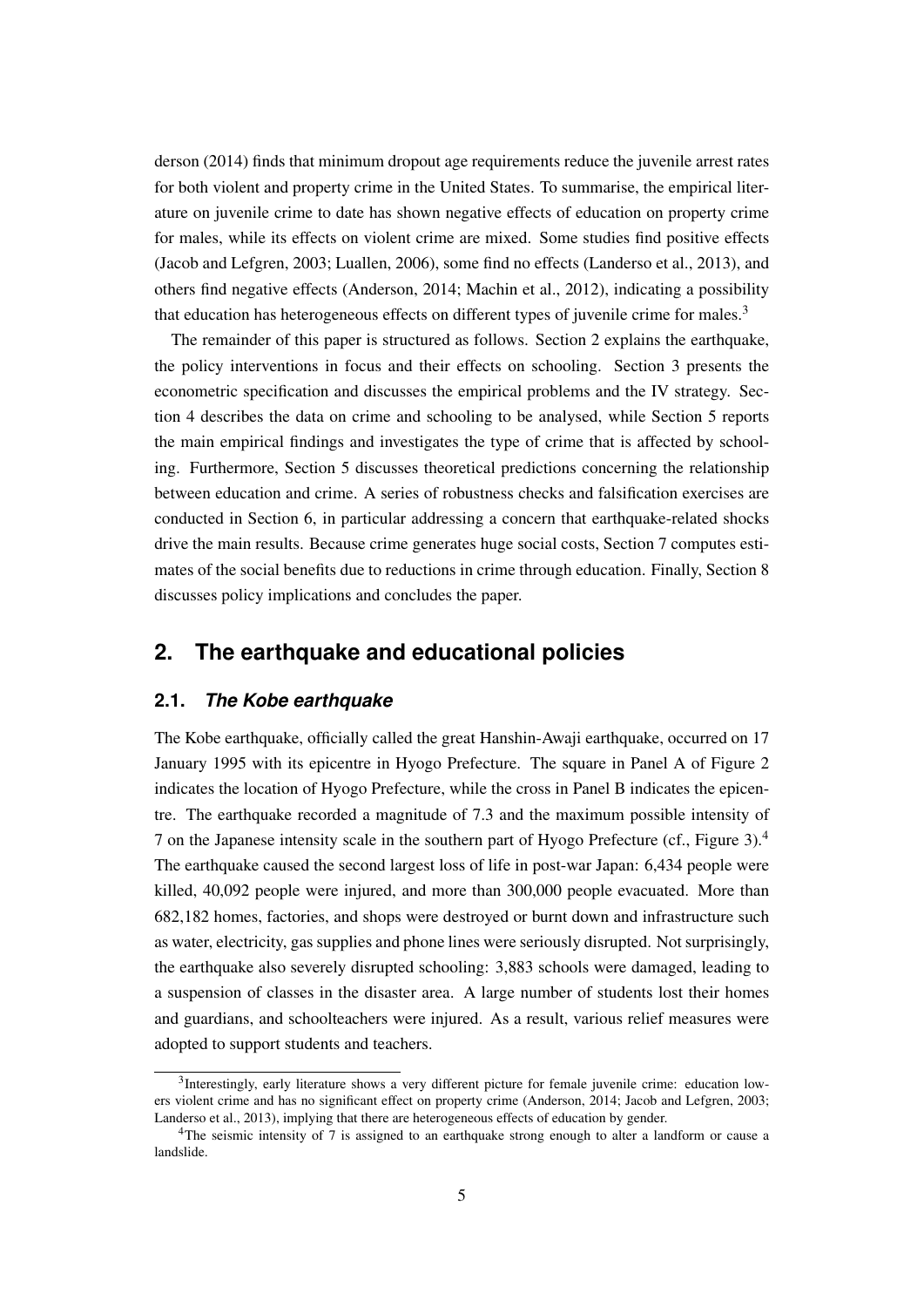#### Figure 2: Hyogo Prefecture and the epicentre



The square in panel A indicates the location of Hyogo Prefecture in Japan. The cross in panel B shows the location of the epicentre within Hyogo Prefecture.





The figure is obtained from Fujimoto and Midorikawa (2002) and edited by the author. The line indicates an approximate location of the faults that caused the earthquake.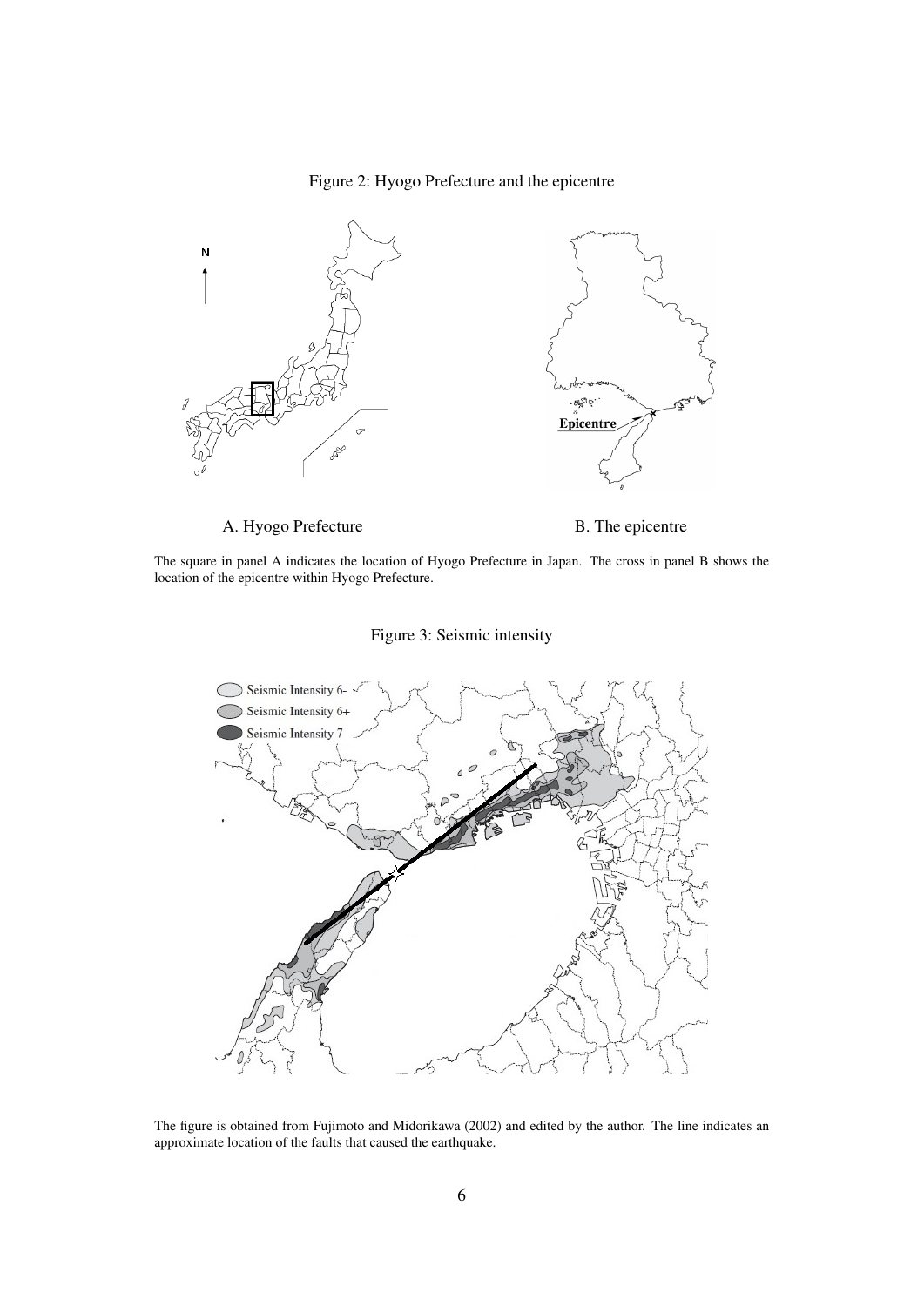#### Figure 4: Disaster relief act



The shaded area indicates the municipalities where the disaster relief act was applied.

#### **2.2.** *The policies in focus*

Shortly after the earthquake, the Japanese government applied the Disaster Relief Act (DRA) to a set of municipalities in Hyogo Prefecture and Osaka Prefecture that the government defined as damaged (c.f., Figure 4). Although the areas that experienced high seismic intensity concentrate on the southern part of Hyogo Prefecture, the DRA was applied to a wider area than southern Hyogo and these areas were targeted for various forms of support.<sup>5</sup>

Firstly, the government provided textbooks and school supplies to junior high school students in need of emergency assistance from January 1995 to March 1995.<sup>6</sup> Secondly, schoolteachers and their families were also targeted for relief. Schoolteachers and their families residing in the DRA applied area whose (i) residences were more than 20 per cent destroyed in terms of the total area or (ii) family members were dead or injured were exempted from paying medical bills between January 1995 and May 1995.

To understand the effects of the policy interventions on schooling, measured by the high school participation rates, it is necessary to understand the Japanese educational system. Upon completion of primary school at age 12, it is compulsory to go on to junior high school

<sup>5</sup>The types of support are divided into two categories: emergency support and educational support. Emergency support includes rescue operations, emergency medical support, the burial of corpses and the provision of emergency shelters, food, water and clothes.

<sup>6</sup>Tuition fees were not an issue here because junior high school does not charge tuition fees (at least for public schools) as it is compulsory education.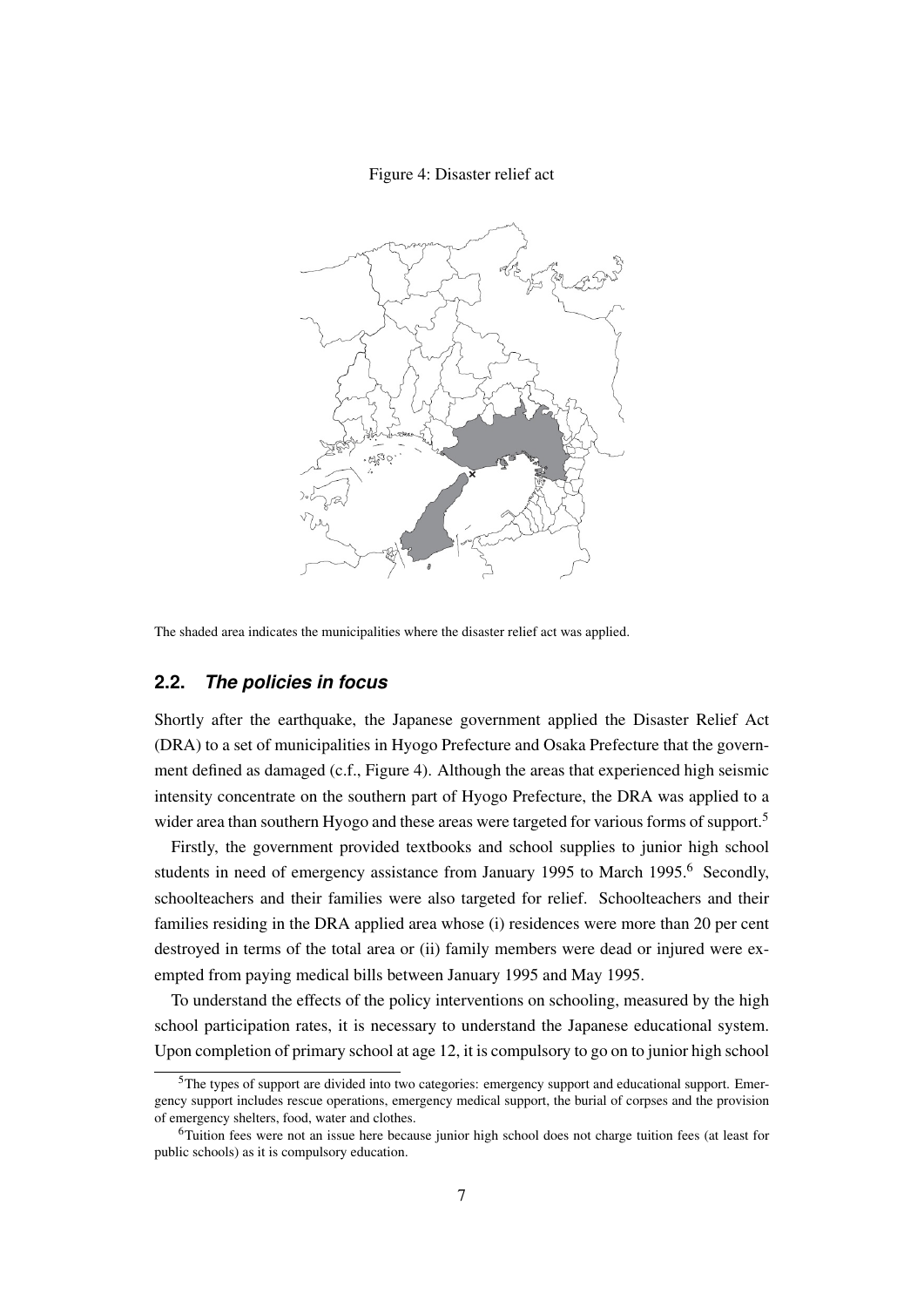

#### Figure 5: Timing of the policy interventions

The top arrow indicates the calender year, while the bottom arrow shows the academic year starting from April and ending in March. The cross points the timing at which the earthquake occurred.

for three years. After graduating from junior high school at age 15, students can choose whether to go on to high school. These policies targeted students and teachers at a junior high school level. Thus, the policies are expected to have raised high school participation rates or prevented them from dropping by mitigating the shocks of the earthquake on high school participation.

The timing of the policy interventions and their effects on high school participation are discussed below. The public support for (i) students and (ii) teachers was provided from (i) January 1995 to March 1995 and (ii) January 1995 to May 1995, respectively. Figure 5 summarises the timing of the policy interventions. The top arrow indicates the calendar year, while the bottom arrow shows the academic year starting in April and ending in March. As indicated by the cross, the earthquake occurred in January 1995 (i.e., the end of the 1994 academic year). Students in junior high school at the time of the earthquake were potentially affected by the policy interventions. Recalling that junior high school is a three-year course, students affected by the policies went on to high school (if they choose to) in April 1995, 1996 or 1997. Thus, the policies potentially affected high school participation rates in years 1995, 1996 and 1997.

# **3. Identification strategy**

I now turn to a discussion of the identification strategy. This study investigates the causal effect of schooling on juvenile crime by regressing a measure of juvenile crime on the high school participation rate, controlling for various socio-economic indicators. The following model is specified: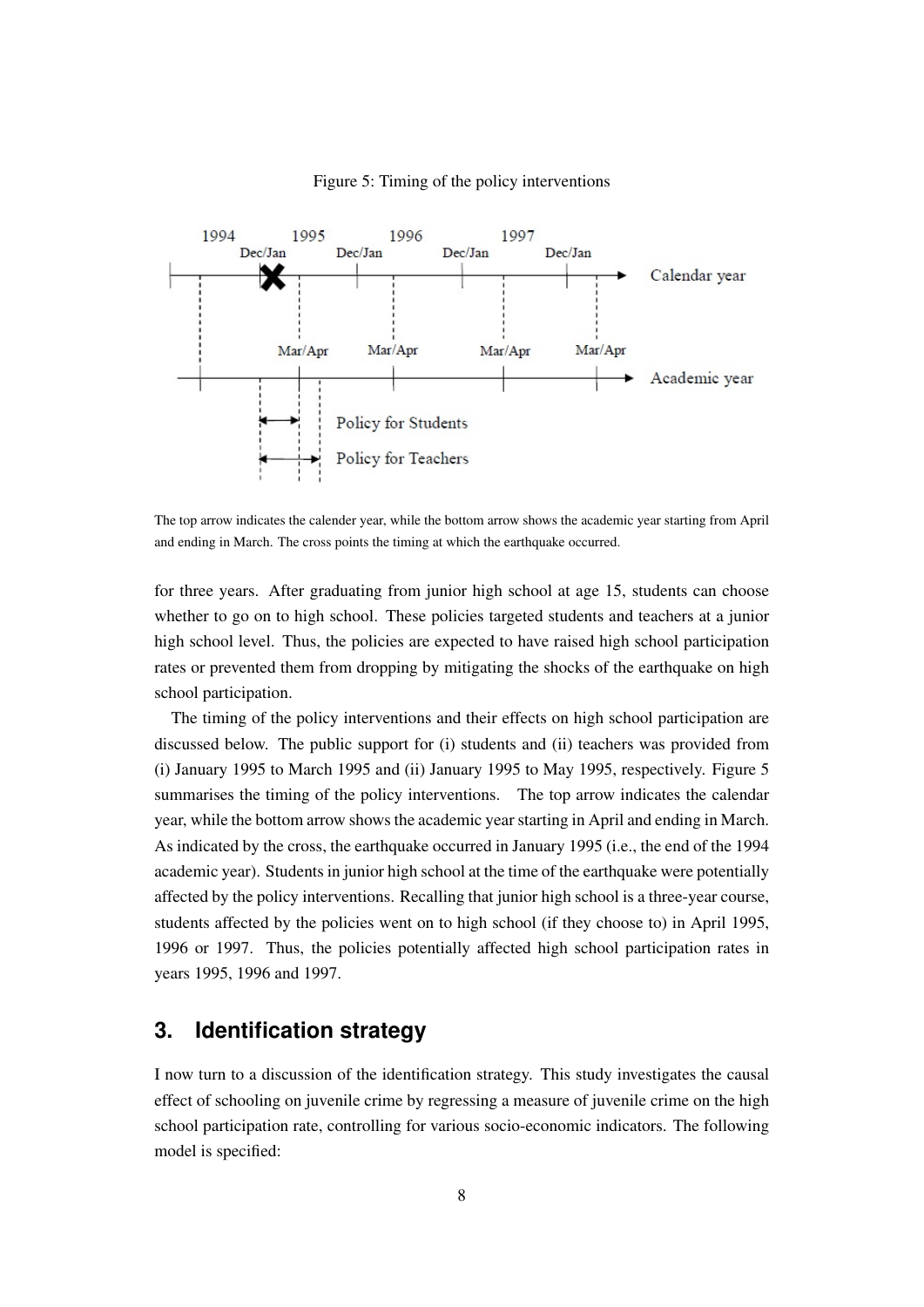$$
arrest\ rate_{mt} = \beta_0 + \beta_1 (\%\ high\ school)_{mt-3} + X'_{mt}\gamma + \nu_m + \tau_t + u_{mt}
$$
 (1)

where *arrest rate<sub>mt</sub>* represents the number of juvenile arrests per 1,000 juvenile population (hereafter, arrest rate) in municipality-police office pair *m* in year *t*, where juvenile refers to individuals aged between 18 and 19.<sup>7</sup> %*high school* is the fraction of junior high school students who went on to high school. Equation (1) examines the effect of high school participation on the arrest rates three years after high school participation (i.e., the period immediately after the completion of high school for those who went on to and successfully completed high school).<sup>8</sup>  $\gamma$  is the vector of parameters for the time varying covariates,  $X_{mt}$ .  $v_m$  and  $\tau_t$  are the municipality and year fixed effects, respectively, and  $u_{mt}$  represents the disturbance terms.

The main coefficient of interest is  $\beta_1$ , which measures the effect of schooling on juvenile arrests. An econometric issue in the estimation of equation (1) is that schooling is potentially endogenous. Specifically, unobserved heterogeneity across municipalities, such as local labour market conditions, may simultaneously affect local schooling and crime levels. For example, people living in a high crime area may not invest much in schooling because they obtain a higher return from participating in crime than from working in the formal sector. If this is the case,  $\beta_1$  can be negative even if there is no causal effect of schooling on crime. To address the potential endogeneity issue, the policy interventions outlined in Section 2 are used as IVs for schooling.

However, the nature of the policy interventions raises some empirical concerns. Namely, the set of municipalities affected by the policies (hereafter, the supported group) presumably suffered a greater extent of earthquake damage than those not eligible to receive public support (hereafter, the not-supported group). Thus, the effect of the policy interventions may be confounded by earthquake-related shocks that happened to affect the schooling and criminal decisions of adolescents in the disaster areas. For example, earthquake shocks may have affected youth labour market conditions, which might have subsequently affected the schooling and criminal decisions of adolescents. It may also be possible that there was a relocation of police resources after the earthquake and more resources were assigned to the supported group.

To control for any earthquake shocks that might have affected the arrest rates and the

 $<sup>7</sup>$ As this study requires the matching of police office level crime data and municipality level schooling data,</sup> the unit of observation is the municipality-police office pair instead of the municipality. However, for the sake of brevity, I hereafter call a municipality-police office pair a municipality unless otherwise explicitly stated.

<sup>&</sup>lt;sup>8</sup>Schooling in period *t* can potentially affect the criminal behaviour in period  $t + x$  where  $x \ge 4$ . However, those who entered high school in period *t* are aged 20 or above at period  $t + x$  where  $x \ge 4$ . Crimes committed by those aged 20 or above are classified as adult crimes in the Japanese criminal law, and unfortunately, the detailed enough information on age-specific number of arrests is not available for adults.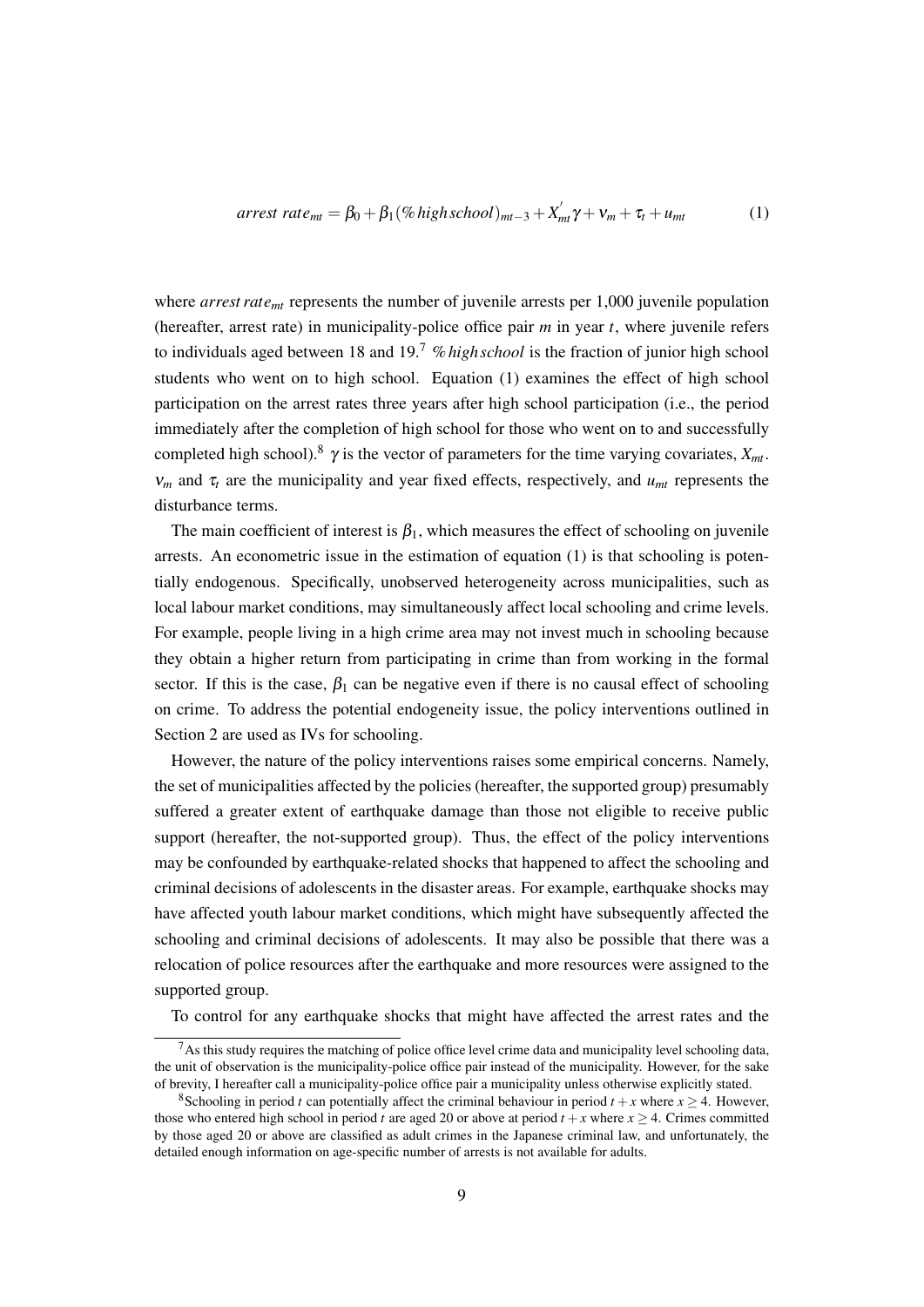high school participation rates differently across the supported group and the not-supported group, I omit a subset of municipalities in the supported group that were severely damaged and in the not-supported group that were the least damaged by the earthquake. Omitting these municipalities leaves in the sample (i) the set of municipalities that were the least damaged within the supported group (the treatment group) and (ii) those in the not-supported group that suffered similar degrees of earthquake damage to the treatment group (the control group). The earthquake damage is measured by the percentage of people who died or were injured and of households that had their homes destroyed. These damage measures were reported by the government according to the official evaluation performed after the earthquake.

A municipality is classified as severely damaged if one or more damage measures were recorded above the top 25th percentile value of damage distribution within the supported group and omitted from the sample.<sup>9</sup> Because the distribution of the earthquake damage is negatively skewed, this rule drops most of the municipalities that recorded high degrees of damage. As a result, 16 municipalities are retained as the treatment group. Likewise, a municipality in the not-supported group is classified as less damaged if all damage indicators were recorded below the bottom 25th percentile value of damage distribution within the not-supported group and dropped from the sample.<sup>9</sup> This rule selects 30 municipalities as the control group. Thus, the final sample consists of 46 municipalities presented in Figure  $6^{1011}$  The cross in Figure 6 indicates the epicentre, and the faults that caused the earthquake are located along the line lying from the southwest to the northeast. Not surprisingly, the municipalities lying along the faults that recorded high proportions of earthquake damage are dropped from the sample.

Table 1 summarises the extent of the earthquake damage in the treatment and control municipalities. For the comparison purpose, the degree of earthquake damage in the omitted municipalities in the supported group is also reported. Panel A indicates that very few people died or were severely injured in the treatment and control groups. Panel A shows that only 0.03 per cent and 0.07 per cent of people on average died and experienced serious injury, respectively, in the treatment group, implying that presumably the direct effects of the earthquake were limited, although a higher proportion of people appears to have experienced minor injury in the treatment group. Regarding the damage to homes reported in Panel B, more households had their homes damaged in the treatment group than in the control group. However, a closer look at data on the extent of earthquake damage shows that a higher proportion of households in the treatment group experienced minor damage instead of the full destruction of homes.

<sup>&</sup>lt;sup>9</sup>The robustness of the results to this particular cut-off value is examined in Section 6.

<sup>&</sup>lt;sup>10</sup>The two areas highlighted by dark grey in Figure 6 cannot be classified into the treatment group or the control group because police offices that administer these areas cover both municipalities with and without the policy interventions. Thus, the two areas highlighted by dark grey are omitted from the sample.

 $11$  Figure 6 indicates that there are two areas in the control group that are geographically detached from the rest of sampled areas. The results are not sensitive to the omission of these two areas.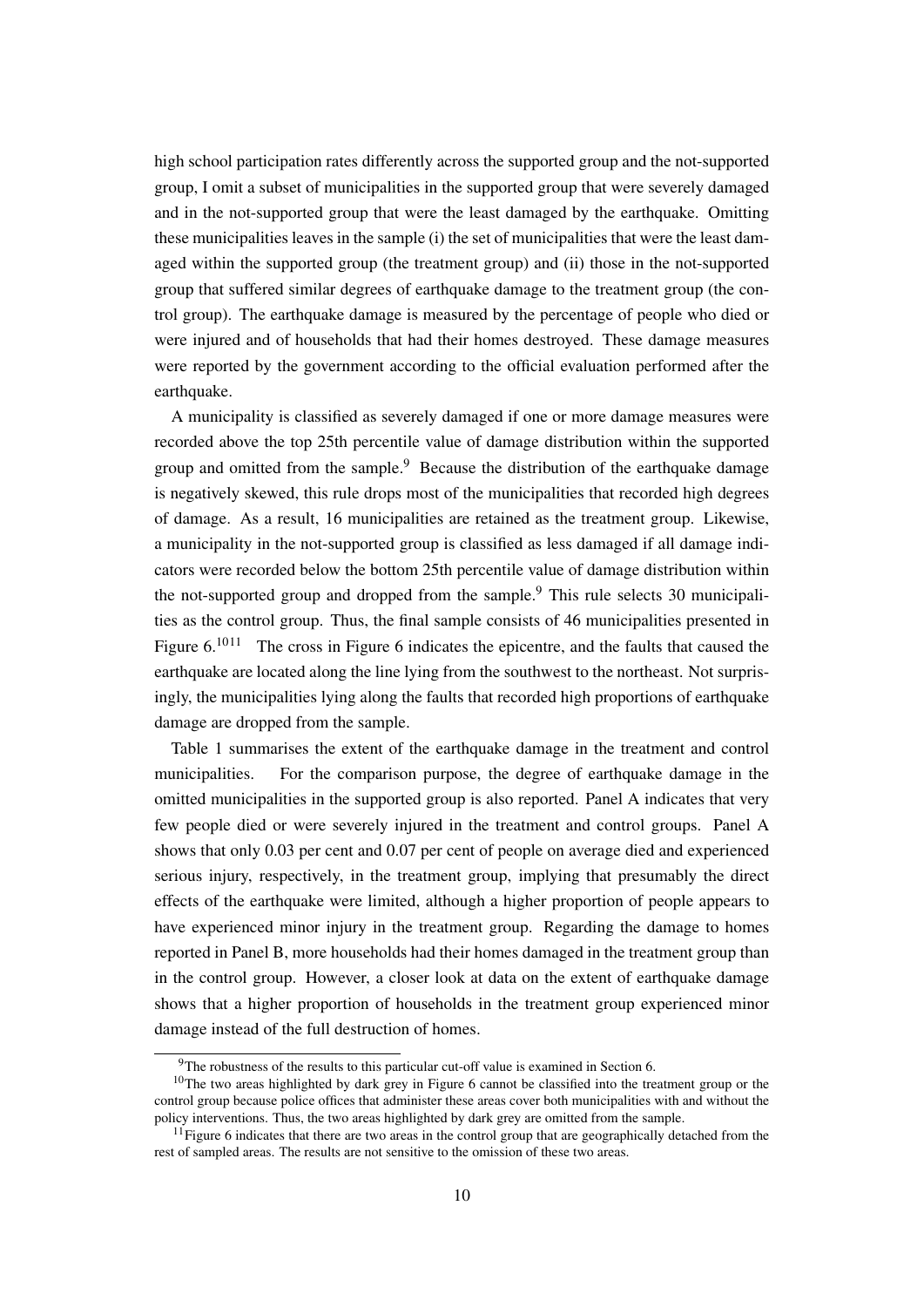#### Figure 6: Sampled areas



The line indicates an approximate location of the faults that caused the earthquake. The black area indicates the least damaged municipalities within the supported group (the treatment group). The light grey area corresponds to the municipalities in the notsupported group that experienced similar degrees of earthquake damage as the treatment group (the control group).

|                            | Omitted |           |      | <b>Treatment</b> |      | Control   |         |
|----------------------------|---------|-----------|------|------------------|------|-----------|---------|
|                            | Mean    | Std. err. | Mean | Std. err.        | Mean | Std. err. | p-value |
| A. Loss of life and injury |         |           |      |                  |      |           |         |
| $\%$ dead                  | 0.67    | 3.08      | 0.03 | 0.43             | 0.00 | 0.01      | 0.93    |
| % severely injured         | 0.92    | 3.61      | 0.07 | 0.65             | 0.00 | 0.05      | 0.89    |
| % lightly injured          | 1.23    | 4.17      | 0.38 | 1.55             | 0.01 | 0.16      | 0.74    |
| B. Damage to homes         |         |           |      |                  |      |           |         |
| % fully destroyed          | 38.10   | 18.36     | 3.22 | 4.41             | 0.00 | 0.04      | 0.32    |
| % half destroyed           | 31.08   | 17.49     | 7.61 | 6.63             | 0.01 | 0.14      | 0.13    |

Table reports weighted means in percentage. Weights are total population in Panel A and total households in Panel B. P-value corresponds to p-values from the test for the equality of each damage measure between the treatment and control groups.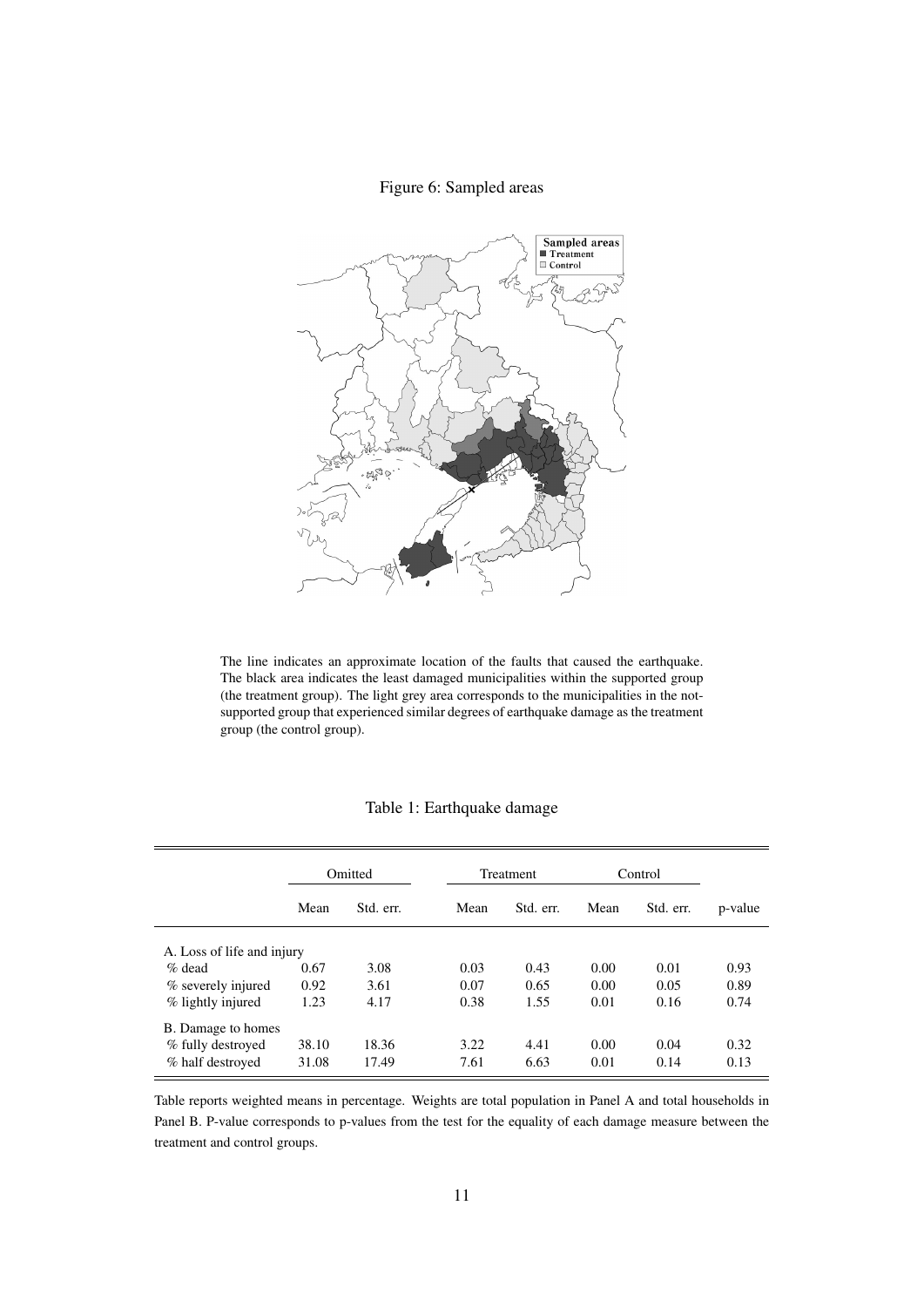In contrast, the extent of earthquake damage in the omitted municipalities appear to be much more severe than the sampled municipalities. Particularly, damage to homes was severe: approximately 40 per cent and 30 per cent of households had their homes fully and half destroyed, respectively, in the omitted municipalities. The last column of Table 1 reports p-values from the test for the equality of each damage measure between the treatment and control groups. The p-values indicate that degrees of damage are not significantly different between the two groups irrespective of the damage measures used. Because the retained municipalities were exposed to similar degrees of damage, the effect of the earthquake or the earthquake-related shocks would have been similar across the two groups. For example, if demand for construction work increased after the earthquake in the disaster areas, it would have similarly affected the two groups. Similarly, if there was increased concern for security after the earthquake and police resources were relocated to the disaster areas, the two groups would have been exposed to similar changes.

Table 2 reports the pre-earthquake characteristics of the treatment and control groups. Panel A compares the occurrences of crime measured by recorded crime rates and arrest rates and police resources measured by number of population covered per police office. Panel A indicates that the treatment group exhibits a higher occurrence of crime, more arrests per 1,000 population, and fewer citizens served per police officer. However, the differences are statistically insignificant. Regarding the educational characteristics reported in Panel B, individuals in the treatment group appear to be more educated (i.e., higher high school participation rates and more individuals with high school diplomas or university degrees), but the differences are not statistically significant. In terms of educational resources, the treatment group shows higher educational expenditures, but the difference is also not significant. The characteristics related to the labour market and the economy reported in Panel C indicate that the proportions of those employed and unemployed and per capita income appear to be similar in the two groups.

Turning to demographic characteristics, Panel D indicates that there are no important differences in sex ratio, age composition, and proportions of single mother households, although the treatment group shows a slightly higher proportion of foreigners. Importantly for the purpose of identification, both in- and out-migration rates are not significantly different between the two groups. However, the treated municipalities display higher in- and out-migration rates. The different migration patterns would bias the results if the pattern were correlated with arrest rates and differed between the two groups. For example, less crime prone adolescents in the treatment group may have moved out after the earthquake in search of better educational opportunities. To investigate whether there were different migration patterns in the two groups following the earthquake, in- and out-migration rates *after* the earthquake are compared. Although both in- and out-migration rates are higher in the treatment group after the earthquake, the differences are not statistically significant.<sup>12</sup>

 $12$ In-migration per 1,000 population in the treatment group and the control group are 58.35 (58.60) and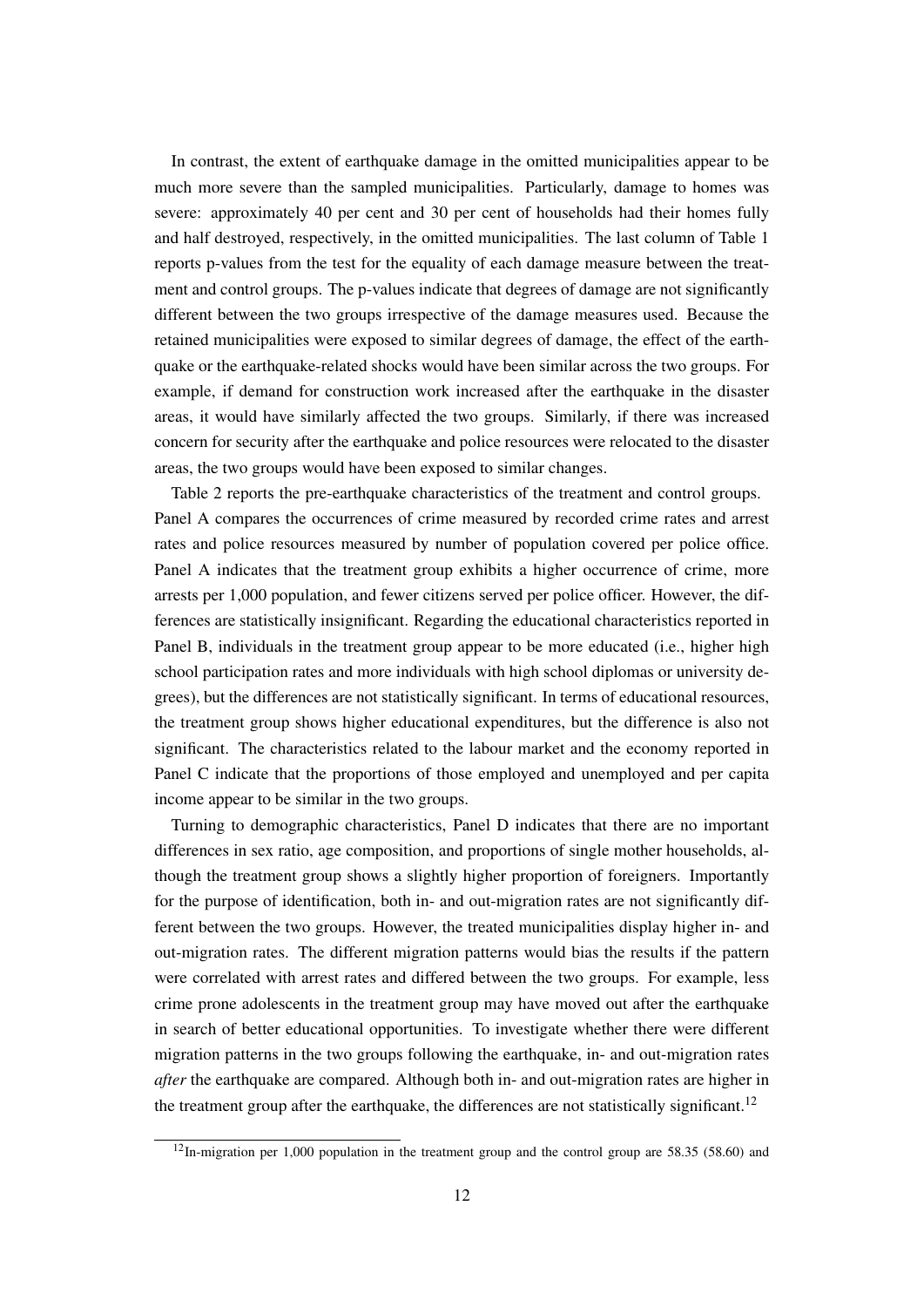|                                  | Control  |           | Treatment |           |         |
|----------------------------------|----------|-----------|-----------|-----------|---------|
|                                  | Mean     | Std. Err. | Mean      | Std. Err. | p-value |
| A. Crime and Police              |          |           |           |           |         |
| Recorded crime per 1,000 pop.    | 16.33    | 23.14     | 18.70     | 33.87     | 0.95    |
| Arrests per 1,000 pop.           | 4.69     | 12.48     | 7.15      | 21.06     | 0.91    |
| Population per police office     | 153,593  | 24,980    | 123,207   | 48,805    | 0.54    |
| <b>B.</b> Education              |          |           |           |           |         |
| % High school participation      | 94.81    | 4.05      | 95.91     | 4.95      | 0.87    |
| % Compulsory                     | 24.87    | 7.89      | 21.82     | 10.33     | 0.82    |
| % High school                    | 41.72    | 9.00      | 42.37     | 12.35     | 0.97    |
| % University                     | 10.81    | 5.67      | 13.14     | 8.45      | 0.81    |
| Student-teacher ratio            | 19.80    | 3.36      | 19.53     | 7.20      | 0.97    |
| Education expenditure per capita | 222.54   | 34.34     | 287.55    | 145.67    | 0.58    |
| C. Economy                       |          |           |           |           |         |
| % Unemployed                     | 2.17     | 2.66      | 2.67      | 4.03      | 0.92    |
| % Employed                       | 58.19    | 9.01      | 59.15     | 12.29     | 0.95    |
| Income per capita                | 1,324.23 | 229.17    | 1,350.21  | 563.87    | 0.96    |
| D. Demography                    |          |           |           |           |         |
| Sex ratio                        | 0.97     | 0.16      | 0.97      | 0.39      | 1.00    |
| % Population under 15            | 18.65    | 7.11      | 17.39     | 9.48      | 0.92    |
| % Population 15 to 65            | 72.29    | 8.17      | 73.92     | 10.98     | 0.91    |
| % Foreigners                     | 1.22     | 2.00      | 2.50      | 3.91      | 0.75    |
| % Single mother                  | 1.45     | 2.19      | 1.43      | 2.96      | 0.99    |
| In-migration per 1,000 pop.      | 46.09    | 38.28     | 59.84     | 59.30     | 0.84    |
| Out-migration per 1,000 pop.     | 47.21    | 38.72     | 64.27     | 61.31     | 0.81    |

#### Table 2: Municipality characteristics

Mean refers to weighted means where weights are population, except for % high school participation (population in junior high school), education expenditure (population under 15), % compulsory, % high school, % university, % unemployed, and % employed (population aged 15 or above), and % single mother (household). Figures are the values in the census year 1990. The p-value corresponds to p-values of tests under the null hypothesis of equality of means or proportions between the treatment and control groups. The sex ratio is the number of males relative to females. Per capita taxable income and education expenditure are measured in  $\yen 1,000$ .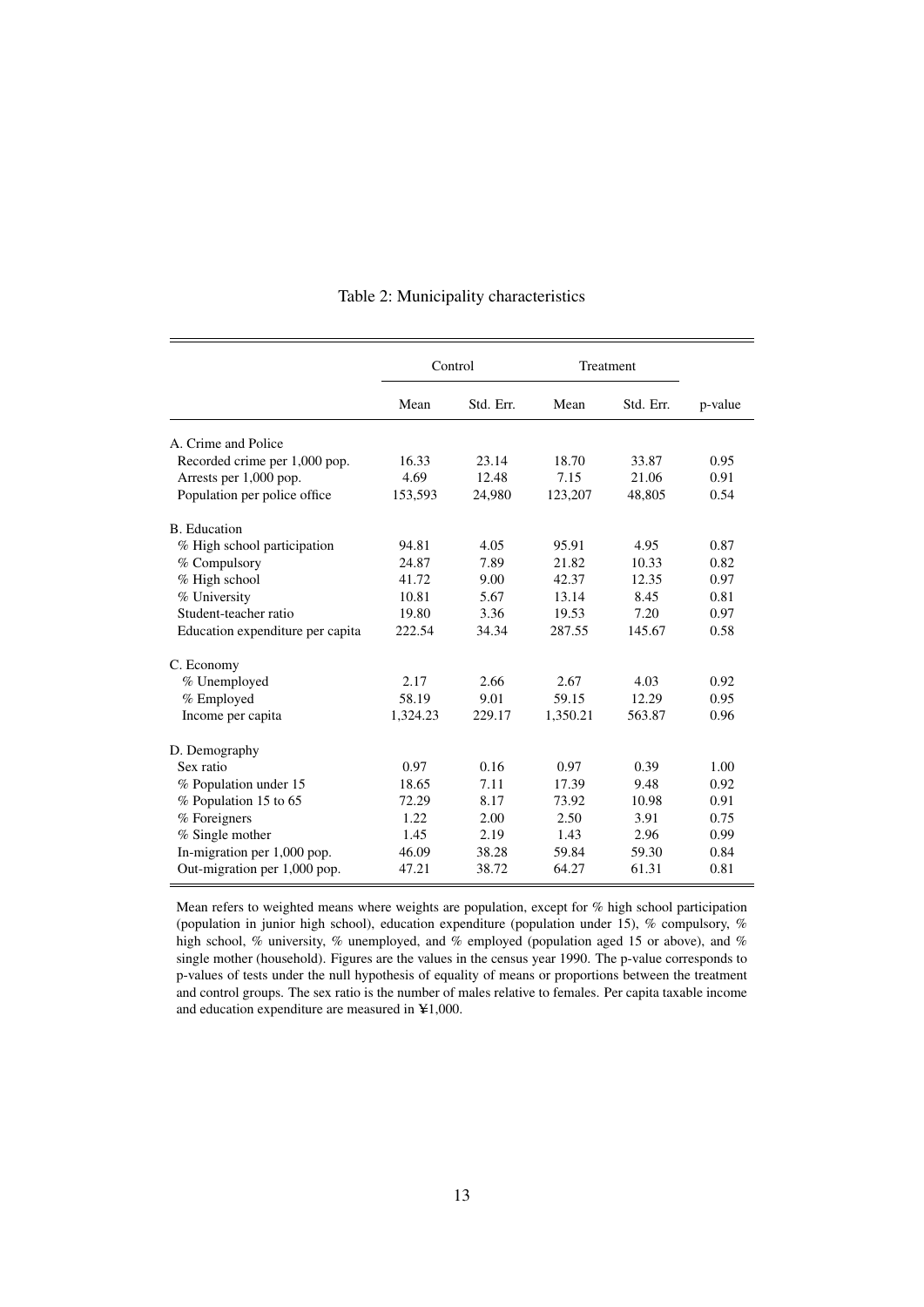

Figure 7: High school participation rates

Figure plots the average high school participation rates. The average rates are weighted by the number of junior high school graduates, and regression-adjusted for sex ratio. Solid line: least damaged municipalities eligible for the public support (treatment group). Dotted line: municipalities not eligible for the public support that experienced similar degrees of earthquake damage to the treatment municipalities (control group).

Nevertheless, one could be concerned that the migration patterns of adolescents might be different between the two groups. Unfortunately, it is not possible to examine the characteristics of migrants due to data limitations. However, if the migration pattern were correlated with age, the migration would have affected the age compositions of the two groups. To examine this possibility, I conduct t-tests under the null hypotheses of constant differences in the percentages of individuals under 15, between 15 and 65, and in junior high school between the two groups before and after the earthquake. Because junior high school is compulsory education, the percentage of individuals in junior high school should correspond to the percentage of those aged between 13 and 15. The null hypothesis is not rejected for every case, meaning that the results do not support the possibility that different migration rates altered the age compositions or the proportion of junior high school students in the two groups. Overall, I find no important differences between the two groups regarding crime, education, demography, and economy.

Figure 7 plots the fraction of junior high school students who went on to high school. The solid and dotted lines represent the treatment and control groups, respectively, and the years between the two vertical lines correspond to the years in which high school participation rates are potentially affected by the policy interventions. Figure 7 indicates that the average high school participation rates of both groups show similar trends prior to the earthquake

<sup>41.55 (36.43),</sup> respectively, where standard errors are reported in parentheses. The p-value of the test under the null hypothesis of equality of means is 0.80. The corresponding figures for out-migration per 1,000 population are 61.33 (59.99) and 45.74 (38.14), respectively, and the p-value is 0.82. Figures are the values in the census year 2000.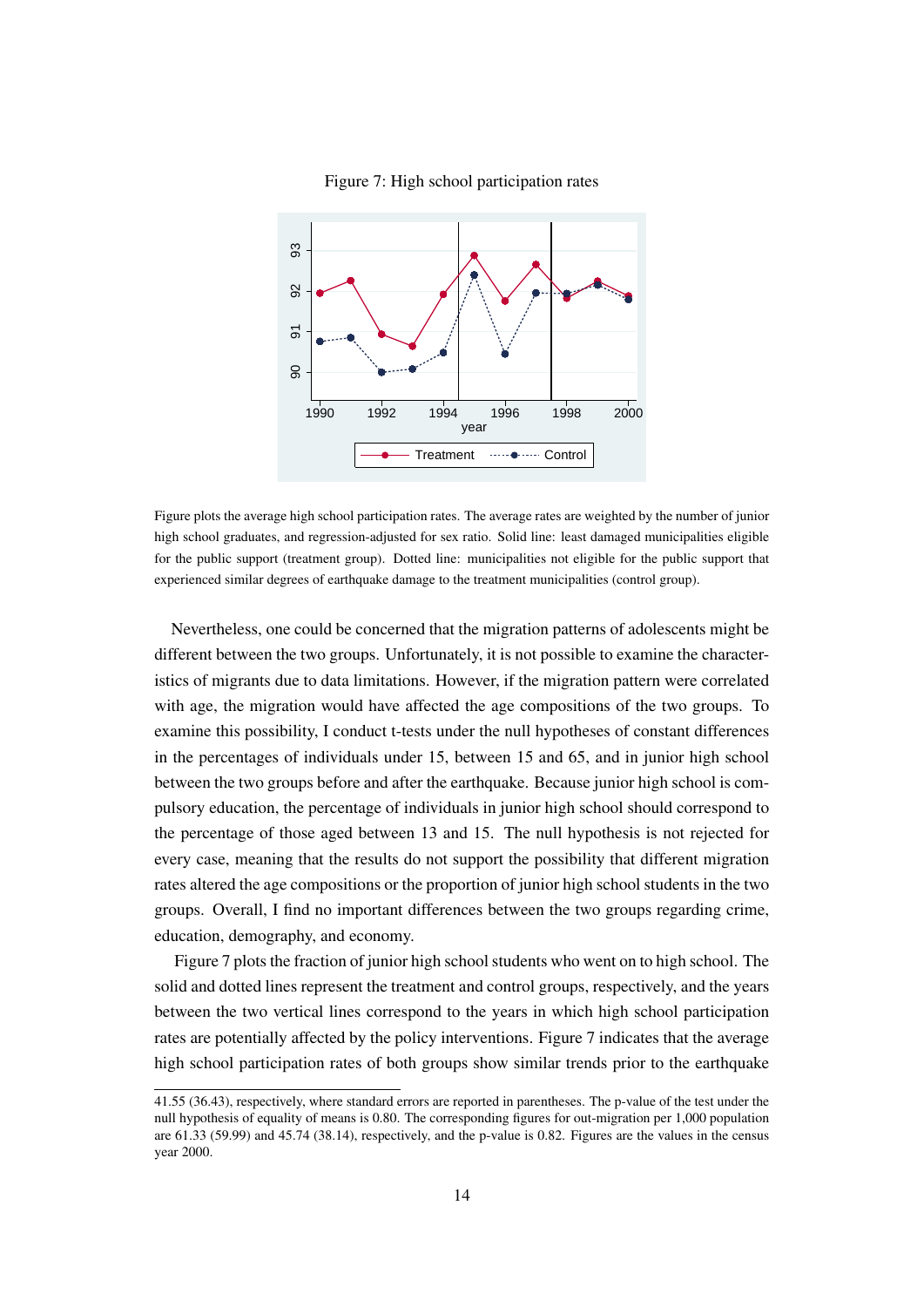in 1995, although the treatment group shows higher average high school participation rates. Note that the systematic difference between the two groups is absorbed by municipality fixed effects in the econometric specification.

Shortly after the earthquake, the average high school participation rates increased in both groups, which is puzzling at a glance. However, supporting materials suggest that there was educational support provided to those who entered high school in 1995 (only) in addition to the public support outlined in Section 2.2. For example, students who suffered earthquake damage and went on to high school in 1995 were admitted to high school even if the high schools had already met their quota. The eligibility for these forms of support was determined by the extent of earthquake damage that the students incurred. Because the treatment and control groups suffered similar degrees of damage, students in both groups would have similarly benefited from this type of support. The sharp increase in high school participation in 1995 implies that presumably the special support offered to those who entered high school in 1995 more than compensated for the earthquake damage. Note that although the high school participation rates were affected by this support, it does not invalidate the identification because common shocks that affect both groups are absorbed by year fixed effects.

In 1996, it appears that the high school participation rates dropped in both groups, but to a smaller extent in the treatment group. The smaller dip in the treatment group suggests that presumably the public support described in Section 2.2 prevented high school participation from dropping in the treatment group. In other words, high school participation would have dropped even more in the absence of public support.

# **4. Data and variables**

This study combines data on crime and schooling. For data on youth crime, I rely on the crime data in the Statistical Crime Report (SCR, *Hanzai Tokeisyo*). Data on criminal activity for 115 police offices in Hyogo Prefecture and Osaka Prefecture from 1996 to 2005 are obtained from the SCR. To the best of my knowledge, the SCR is the only available dataset that provides information on criminal activity at a police-office level in Hyogo Prefecture and Osaka Prefecture. From 1996 onwards, the SCR provides detailed information on the nature of the crime, which allows me to investigate the effect of high school participation on different types of crime. This study broadly divides crime into two categories, violent crime and property crime. Violent crime consists of murder, assault and sexual offenses, while property crime consists of theft, robbery and extortion. One of the disadvantages of the SCR is that criminal activity is recorded by police office but not by age. However, the age-specific criminal activities of juveniles are available at a prefecture level. Thus, the age-specific criminal activities of juveniles in a police office are computed using information on total criminal activities (i.e., the sum of criminal activities committed by juveniles and adults)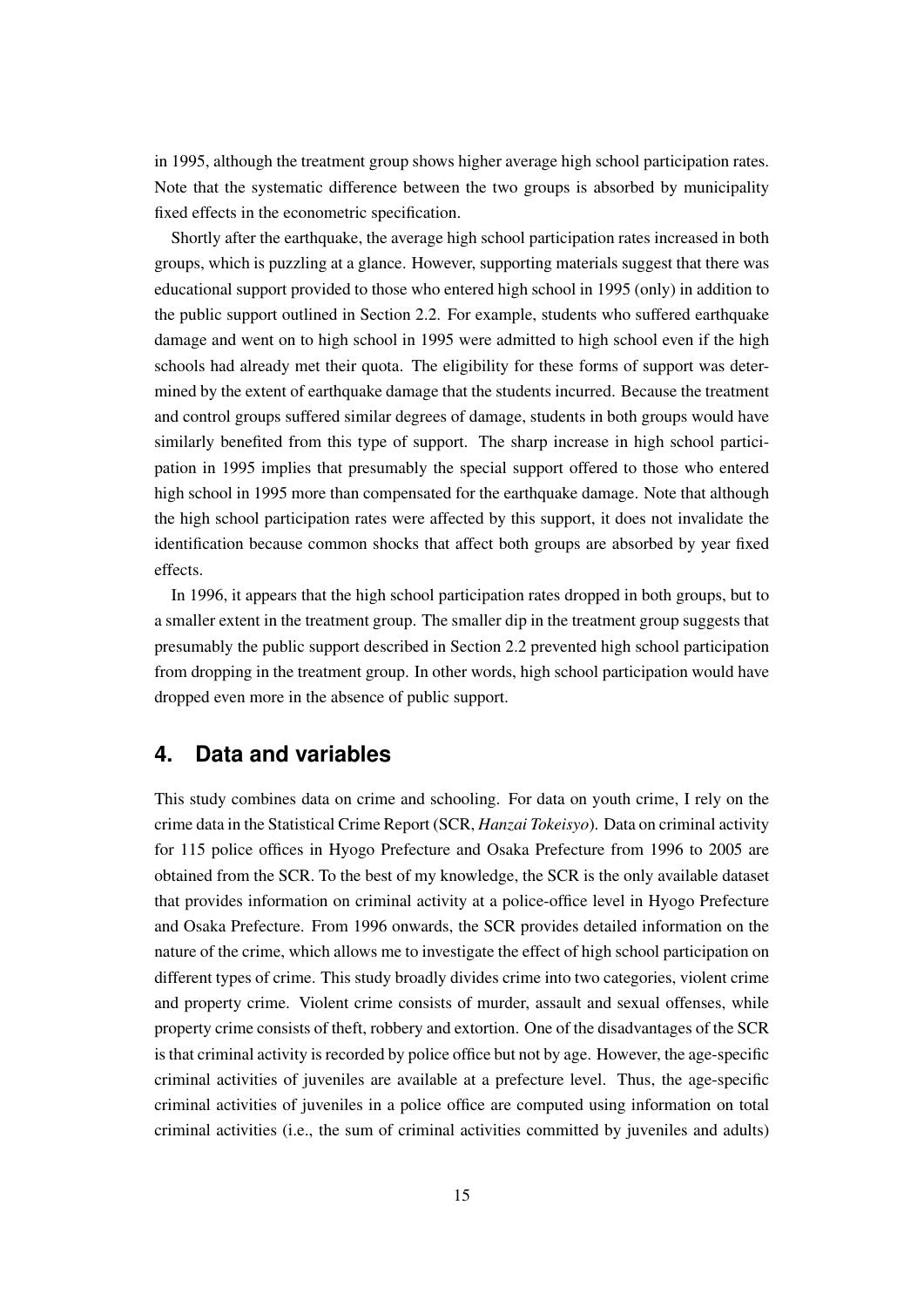at a police-office level and the age-specific criminal activities of juveniles at a prefecture level. Details of the computation can be found in Appendix A.

As measures of criminal activities, the SCR provides information on recorded crimes and arrests. Because recorded crimes reflect incidents of crime more accurately than arrests, they are a better measure of criminal activity. However, recorded crimes cannot be used for the purpose of this study because the identity of offenders including age is not available. Thus, arrests are used as a measure of criminal activity. One of the disadvantages of using arrests is that it understates the actual incidents of crime because not all incidents result in arrests. Thus, if a unit change in arrests is observed, it is likely that actual incidents changed more than a unit. Another possible disadvantage is that using arrests may overstate the effect of schooling on criminal activity to the extent that more schooling makes adolescents more skilful at avoiding arrests. This concern is unlikely to be severe for serious offences because the clear-up rates for serious offences are very high (e.g., 96 and 67 per cent for murder and rape, respectively), although it remains a concern for less serious offences (e.g., 12 and 41 per cent for theft and extortion, respectively).

The crime data are merged with the data on high school participation rates, defined as the share of junior high school graduates who go on to high school, obtained from the School Basic Survey Report 1993 to 2002 (*Gakko Kihon Chosa Hokokusyo*). The survey covers every school in Japan and has been conducted every year since 1948. The survey is a good source of community-level information on schooling and provides a rich set of information including the number of classes, students and teachers, school budgets, and the careers of graduates. For data on other covariates, I rely on the survey report, the System of Social and Demographic Statistics (*Syakai Jinko Tokei Taikei*). The survey covers every municipality in Japan and collects information on socio-economic and demographic conditions at a municipality level. The survey has been conducted since 1976 and provides 1,500 social and demographic variables by municipality. As socio-economic indicators, per capita income, unemployment rate, sex ratio, proportion of foreigners and single mother households are included in the analysis. Information on number of households, unemployed, foreigners and single mothers and those in the labor force are available in census years, 1995, 2000 and 2005. To compute the unemployment rate and the proportion of foreigners and single mother households, I linearly interpolate the required variables between census years.

Information on the damage due to the earthquake is obtained from the Disaster Prevention Divisions of Hyogo Prefecture and Osaka Prefecture. The documents report earthquake damage that is categorised into injuries, deaths and damage to buildings. Each category is further divided into sub-categories according to the extent of the damage.

Data on covariates are available for 163 municipalities in Hyogo Prefecture and Osaka Prefecture. As the data on crime and covariates have different units of observations, these data need to be matched. There are three cases for matching: (i) one police office covers multiple municipalities; (ii) one municipality is covered by multiple police offices; and (iii)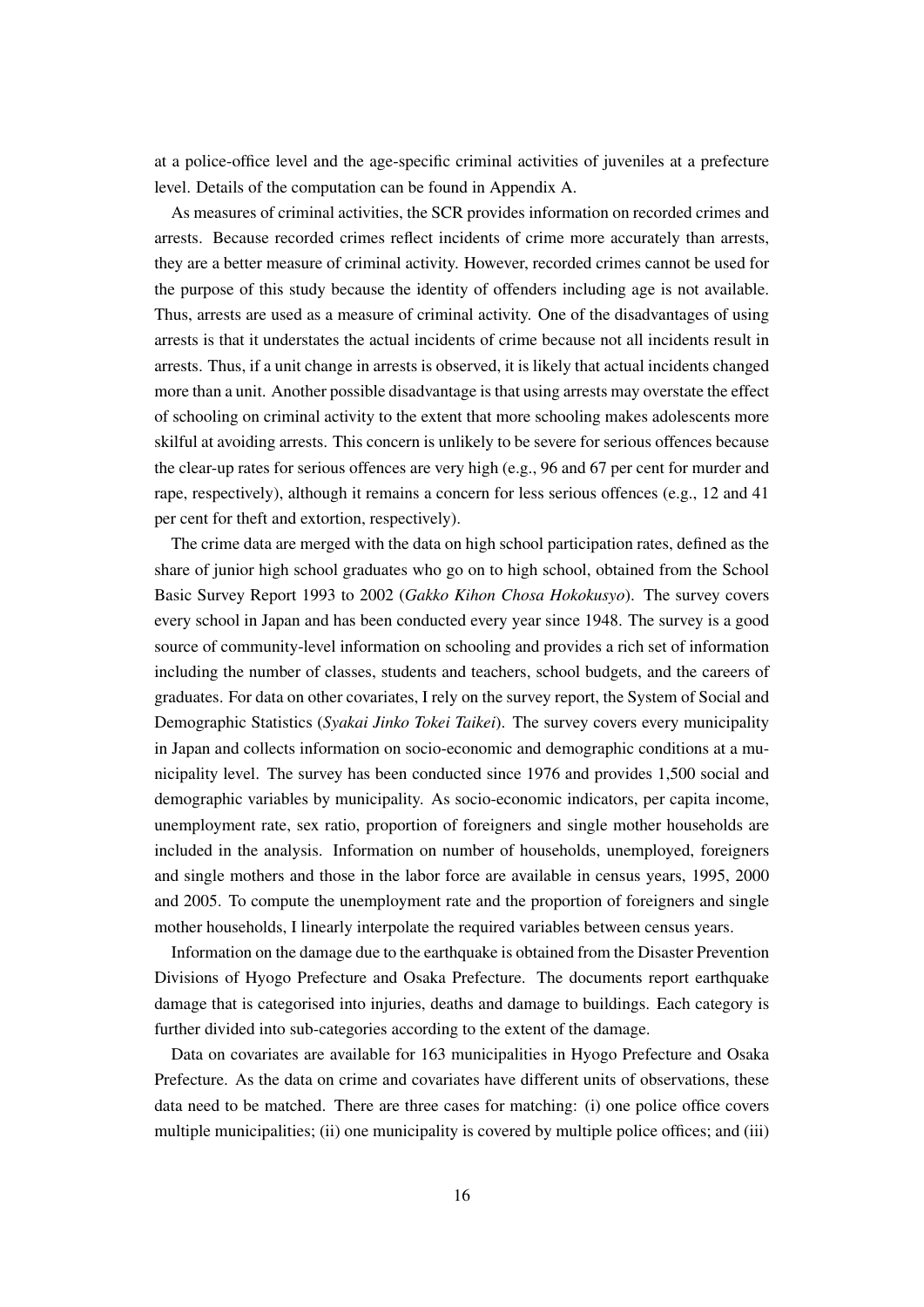multiple police offices cover multiple municipalities. In case (i), a weighted mean of each municipality level variable is computed, and subsequently the weighted mean is matched with the crime data. In case (ii), a weighted mean of each police-office level crime variable is computed, and then the weighted mean is matched with the data on covariates. In case (iii), the weighted means of each municipality level variable and each police-office level crime variable are computed. Subsequently, the weighted means of municipality level and police-office level variables are matched. For crime data, the population of individuals aged between 18 and 19 is used as a weight. For the data on covariates, population is used as a weight, except for high school participation rate, unemployment rate and single mother households, for which the number of junior high school graduates, labour force population and number of households, respectively, are used as weights. As a result of matching, the number of municipality-police office pairs becomes 94. After retaining in the sample only the municipalities that experienced similar degrees of earthquake damage as described in Section 3, the sample consists of observations for 46 municipality-police office pairs from 1996 to 2005 except for the high school participation rates that appear in equation (1) with a three period lag (i.e., from 1993 to 2002).

# **5. Results**

I begin by estimating equation (1) using the Ordinary Least Squares (OLS) estimator. Table 3 reports the estimates of regressions where the arrest rates between 1996 and 2005 are regressed on the high school participation rate and covariates that absorb unobserved heterogeneity at the municipality and year levels and municipality-specific time trends.

Panel A of Table 3 presents the OLS results for violent and property crimes. The first column reveals that the effects of schooling vary considerably by crime category: high school participation is negatively associated with violent crimes and positively associated with property crimes. To further allow for the heterogeneous effects of schooling across different types of crime, Panel B decomposes violent crimes and property crimes into detailed types of crime.<sup>13</sup> The first column in rows B1 and B2 shows that high school participation is negatively and significantly associated with assault and sexual offense. Turning to property crimes, schooling appears to have a positive association with theft and no significant association with robbery and extortion (cf. the first column in rows B3 to B5).

The first column in Table 3 is correctly specified if every difference across municipalities is time invariant or captured by municipality-specific time trends. However, the first column is misspecified if the time varying socio-economic characteristics also affect the arrest rates. Another possible issue with the first column is selection bias. Namely, the assignment of municipalities to the treatment group might be endogenous. For example, poor municipalities with fragile infrastructures may be severely damaged by the earthquake

 $13$ Table 3 does not present the effect on murder because the number of arrests due to murder is extremely low and there is too little variation in the data.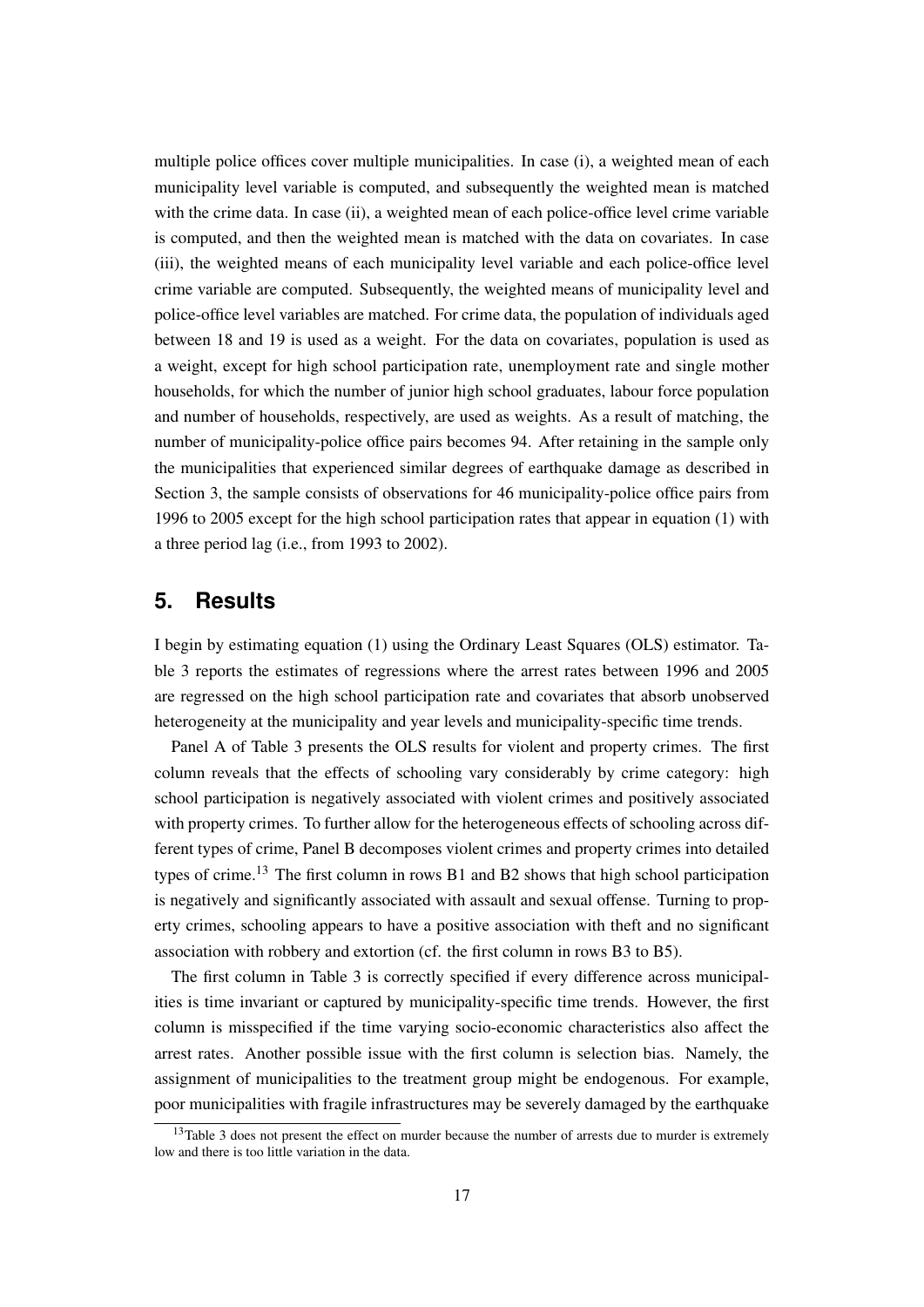| Dependent variable:             | # Arrested juveniles per 1,000 youth population |           |               |           |  |  |  |
|---------------------------------|-------------------------------------------------|-----------|---------------|-----------|--|--|--|
|                                 | % High school                                   | Std. err. | % High school | Std. err. |  |  |  |
| A. Violent vs. property         |                                                 |           |               |           |  |  |  |
| A <sub>1</sub> . Violent crime  | $-0.035***$                                     | (0.009)   | $-0.049***$   | (0.010)   |  |  |  |
| A2. Property crime              | $0.131***$                                      | (0.043)   | $0.148***$    | (0.050)   |  |  |  |
| B. By crime type                |                                                 |           |               |           |  |  |  |
| B <sub>1</sub> . Assault        | $-0.030***$                                     | (0.009)   | $-0.042***$   | (0.009)   |  |  |  |
| B <sub>2</sub> . Sexual offense | $-0.006**$                                      | (0.002)   | $-0.007**$    | (0.003)   |  |  |  |
| B <sub>3</sub> . Theft          | $0.137***$                                      | (0.041)   | $0.155***$    | (0.048)   |  |  |  |
| B <sub>4</sub> . Robbery        | 0.002                                           | (0.004)   | 0.002         | (0.004)   |  |  |  |
| B5. Extortion                   | $-0.008$                                        | (0.005)   | $-0.008*$     | (0.005)   |  |  |  |
| Controls                        | No                                              |           | Yes           |           |  |  |  |

Table 3: The effect of high school participation on youth crime (OLS)

Table reports estimated coefficients on  $\beta_1$  in equation (1). Standard errors in parentheses are clustered by municipality. \*\*\* denotes p<0.01, \*\* refers to p<0.05, and \* refers to p<0.1. Labels of the dependent variables indicate the following. Violent crime: murder, assault, and sexual offense; property crime: theft, robbery, and extortion. Controls included are the municipality fixed effects, year fixed effects, municipality-specific time trends, per capita income, unemployment rate, sex ratio, proportions of foreigners and single mother households. The effect on murder is not reported because the number of arrests due to murder is extremely low.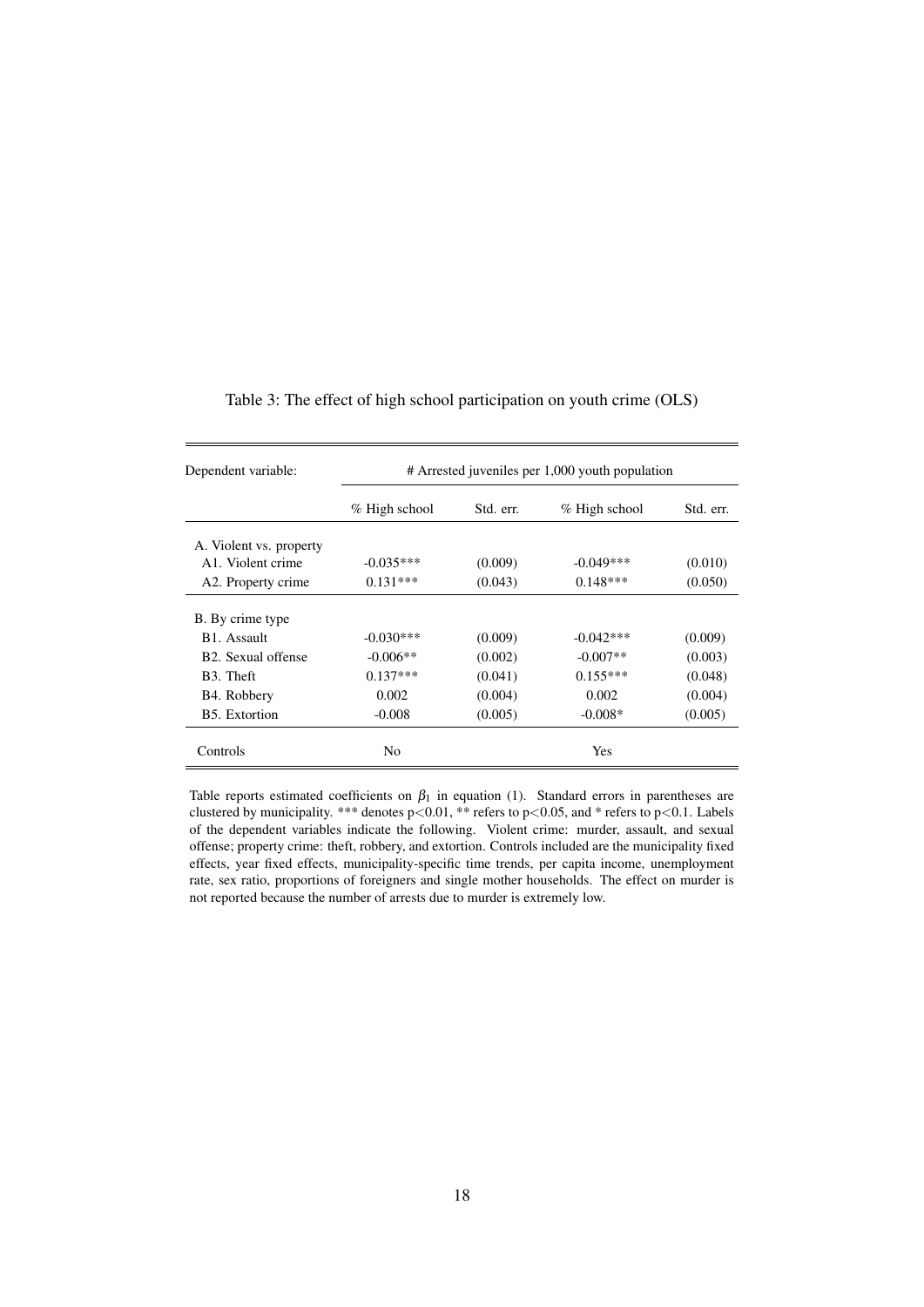and, consequently, more likely to be targeted by the policies. The level of crime in those poor municipalities may be high due to, for example, few opportunities in the formal labour market. To allow for the possibility that time varying socio-economic characteristics affect the arrest rates, I further control for per capita income, unemployment rate, sex ratio, and proportions of foreigners and single mother households in the second column. The results are not sensitive to the inclusion of these variables: high school participation is negatively correlated with violent crime and positively correlated with property crime. The second column in row A1 indicates that a one-percentage-point increase in the high school participation rate is associated with a lower number of arrests due to violent crime per 1,000 youth population by approximately 0.05, corresponding to an approximately 11 per cent reduction relative to its mean value, 0.47. Regarding property crime, row A2 indicates that a one-percentage-point increase in the high school participation rate is associated with a higher number of arrests per 1,000 youth population by approximately 0.15 on average, corresponding to an approximately 4 per cent reduction relative to its mean, 3.44.

The OLS estimator, even after controlling for municipality fixed effects, is inconsistent if the disturbances, *umt*, and the high school participation rate are correlated. To address the possible endogeneity of schooling, equation (1) is estimated using the IV estimator. I begin by reporting the first-stage estimates of equation (1) in which the high school participation rate is instrumented with the policy interventions using dummies that equal one if municipality *m* belongs to the treatment group and the year is 1995, 1996 or 1997, respectively, and zero otherwise. The treatment dummies reflect the effects of the policies on the high school participation rate and are therefore expected to be positive. The estimated first-stage effects of the policy interventions on the high school participation rate in years 1995, 1996 and 1997 are -0.140 (0.61), 1.179 (0.00) and 0.662 (0.02), respectively, where the p-values are reported in parentheses. The estimate shows that the high school participation rates in the treatment and control groups were not significantly different in 1995. This result is not surprising because there was educational support provided specifically to those who entered high school in 1995 in addition to the policies outlined in Section 2.2. For example, students who suffered earthquake damage and went on to high school in 1995 were admitted to high school even if the high school had already met its quota. The eligibility for these types of support was determined by the extent of earthquake damage incurred by the students. Because the treatment and control groups suffered similar degrees of damage, students in both groups would have similarly benefited from these supports.

In contrast, the high school participation rates were higher in the treatment group in years 1996 and 1997. In particular, the treatment dummy 1996 shows the greatest magnitude of coefficient and is statistically significant at any conventional significance level. Because the IV estimator with uninformative instruments is known to be biased toward OLS, I only use the treatment dummy 1996 as an instrument because it has the strongest predictive power in terms of the effect size and its statistical significance. After omitting the treatment dummies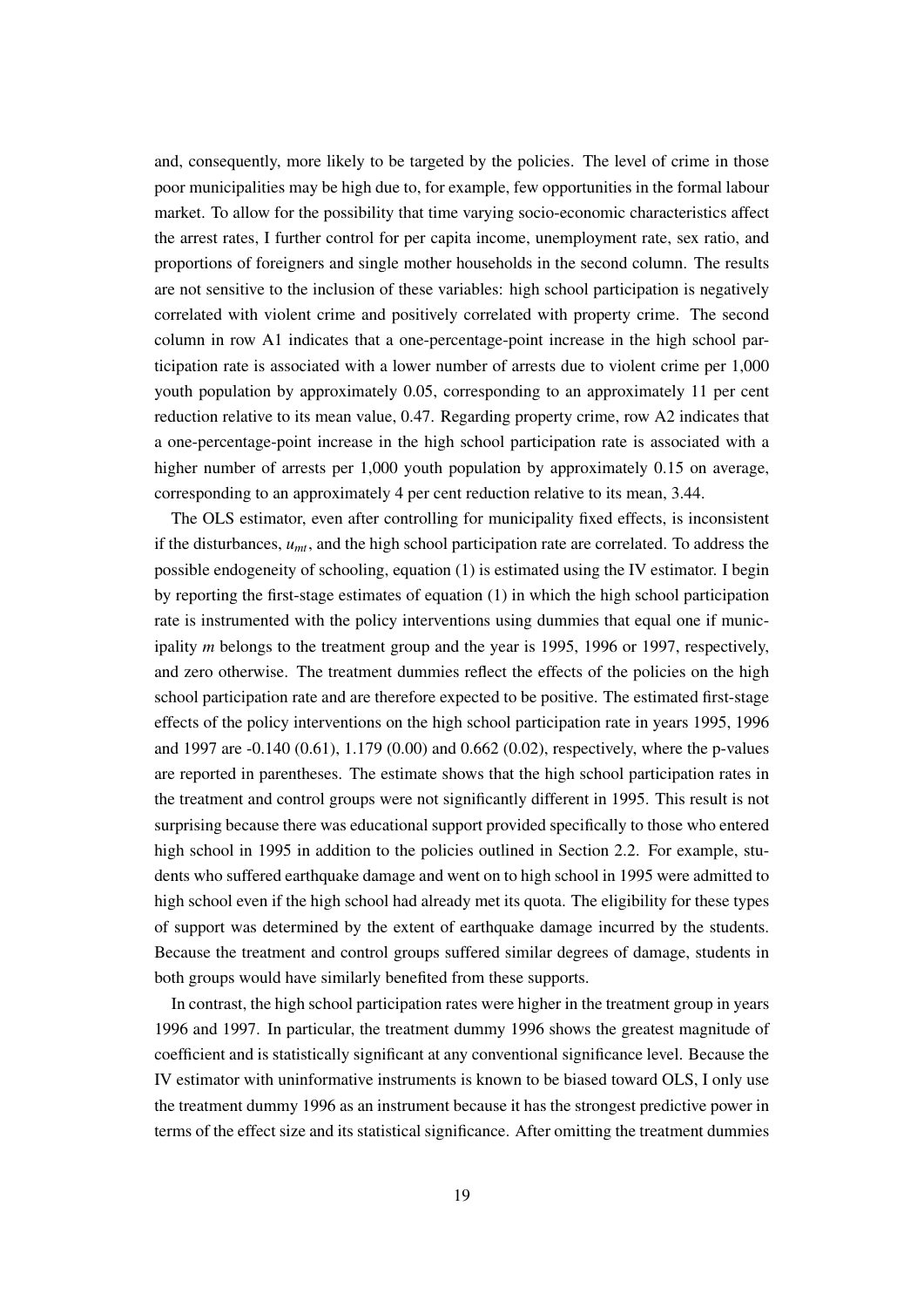1995 and 1997 from the first-stage equation, the coefficient on the treatment dummy 1996 is 1.109 with standard errors 0.349 (F-statistic 10.1) reported in Table 4. The coefficient estimate implies that the high school participation rate was higher in the treated municipalities by approximately 1.109 percentage points in 1996.

It is important for the identification that the instrument is not weak, meaning that the instrument and the high school participation rate are highly correlated. A weak instrument is known to bias the IV estimator toward the probability limit of the corresponding OLS estimator. Stock et al. (2002) compute the critical value for the weak instrument test based on the first-stage F-statistic and suggest that an F-statistic above approximately 10 makes IV inferences reliable. As the first-stage F statistic is 10.1, the instrument is not weak according to their test for weak instruments. However, one might be concerned that a weak instrument problem is still an issue because the first-stage F statistic is almost equal to the threshold value of 10. With a weak instrument, IV estimates from a just-identified model tend to be too imprecise (Angrist and Pischke, 2009). Nevertheless, the IV estimator in a just-identified model is known to be approximately unbiased. In other words, even with a weak instrument, the IV estimator in a just-identified model is approximately centred around the true parameter.

Table 4, in addition to the first-stage estimates, presents the reduced-form estimates for the effects of the policy interventions on the arrest rates and the IV estimates of the effect of high school participation on the arrest rates (i.e.,  $\beta_1$  in equation (1)). Panels A and B present the results for violent and property crime, respectively. The reduced-form estimates in row A1 show that the policy interventions are significantly associated with lower arrest rates for violent crimes. Finally, the causal effect of interest reported in row A1 indicates that high school participation significantly reduced the arrest rates for violent crimes. The effect size is now greater (in absolute terms) than the corresponding estimate in Table 3. The estimated causal effect for violent crime is -0.114, meaning that a one-percentage-point increase in the high school participation rate reduces violent crime arrest rates by approximately 0.114 on average, corresponding to an approximately 24 per cent reduction evaluated at its mean value. Rows A2 and A3 allow for the differential effects of schooling on different types of violent crimes, and indicate that schooling significantly reduces both assault and sexual offenses. Again, the effect sizes are greater (in absolute terms) than the corresponding estimates in Table 3.

Turning to property crime, the reduced-form estimate in row B1 indicates that there is no significant association between the policy interventions and property crime arrest rates. Consistent with the reduced-form result, the IV estimate in row B1 shows that the effect of schooling on property crime arrest rates is positive, but no longer statistically significant. Decomposing property crimes into more detailed types of crime does not change the findings: I find no significant effect of high school participation on theft, robbery, and extortion (cf., rows B2 to B4). It is not surprising that the results for total property crime and theft are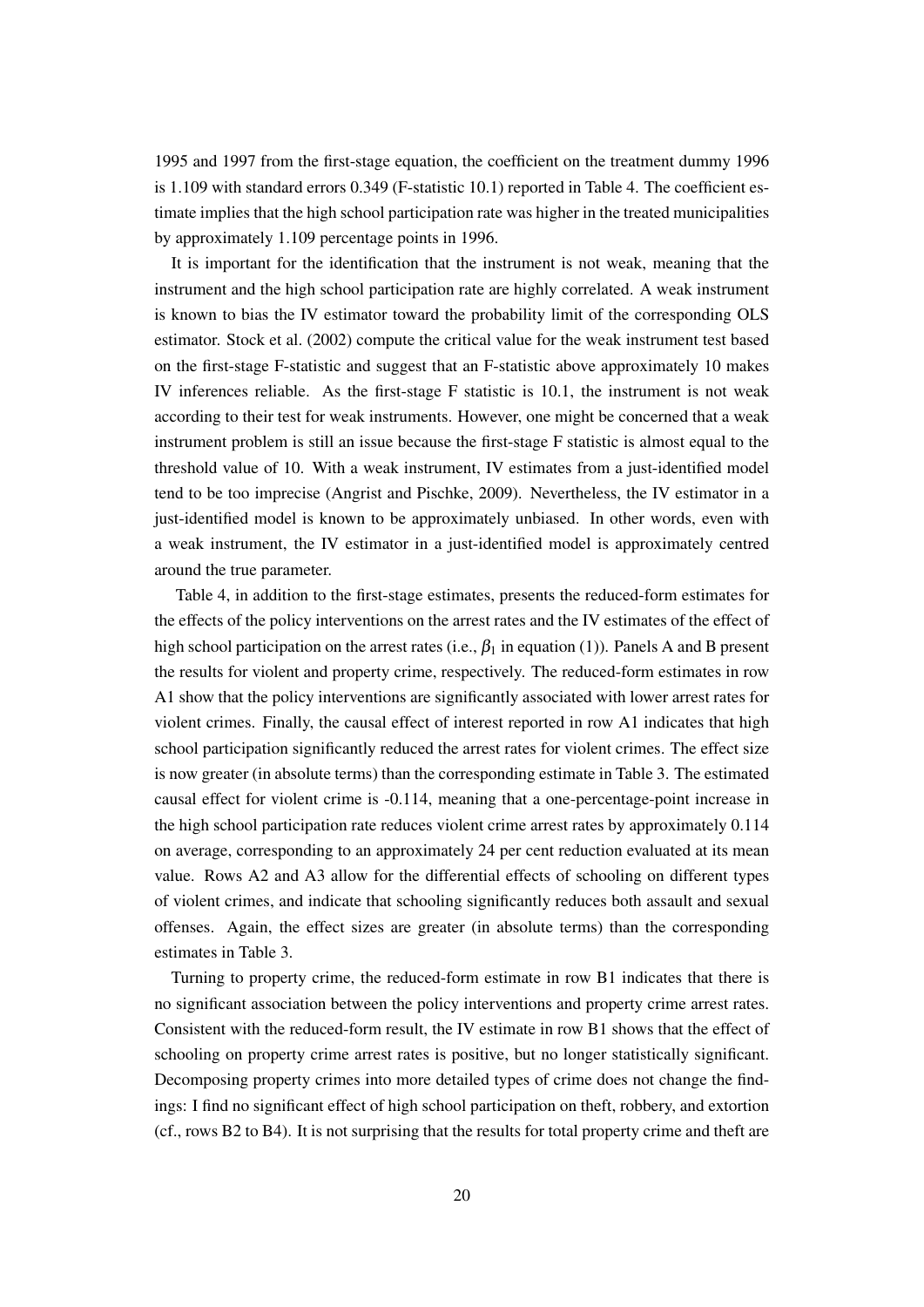| Dependent variable:                  | $%$ High school<br>First-stage |           | # Arrested juveniles per 1,000 youth population |           |               |           |  |  |
|--------------------------------------|--------------------------------|-----------|-------------------------------------------------|-----------|---------------|-----------|--|--|
|                                      |                                |           | Reduced-form                                    |           | IV            |           |  |  |
|                                      | Policy                         | Std. err. | Policy                                          | Std. err. | % High school | Std. err. |  |  |
| A. Violent crime                     |                                |           |                                                 |           |               |           |  |  |
| A <sub>1</sub> . Total violent crime | $1.109***$                     | (0.349)   | $-0.127**$                                      | (0.061)   | $-0.114**$    | (0.047)   |  |  |
| A <sub>2</sub> . Assault             | $1.109***$                     | (0.349)   | $-0.095*$                                       | (0.053)   | $-0.085*$     | (0.044)   |  |  |
| A3. Sexual Offense                   | $1.109***$                     | (0.349)   | $-0.028*$                                       | (0.017)   | $-0.026**$    | (0.012)   |  |  |
| B. Property crime                    |                                |           |                                                 |           |               |           |  |  |
| B1. Total property crime             | $1.109***$                     | (0.349)   | 0.290                                           | (0.264)   | 0.261         | (0.213)   |  |  |
| B <sub>2</sub> . Theft               | $1.109***$                     | (0.349)   | 0.289                                           | (0.271)   | 0.261         | (0.217)   |  |  |
| B3. Robbery                          | $1.109***$                     | (0.349)   | $-0.010$                                        | (0.026)   | $-0.009$      | (0.021)   |  |  |
| B4. Extortion                        | $1.109***$                     | (0.349)   | 0.022                                           | (0.025)   | 0.020         | (0.021)   |  |  |

### Table 4: First-stage, reduced-form, and IV estimates of crime regressions

\* *p*< .10, \*\* *p*< .05, and \*\*\* *p*< .01. Standard errors are clustered by municipality. First-stage and reduced-form estimates are the estimated coefficients on the high school participation rate. The IV estimates are the estimates of  $\beta_1$  in equation (1). Rows in each panel correspond to the regressions for the different types of crime. Refer to Table 3 for the controls included and classification of crime. The result for murder is not reported because the number of arrests due to murder is extremely low.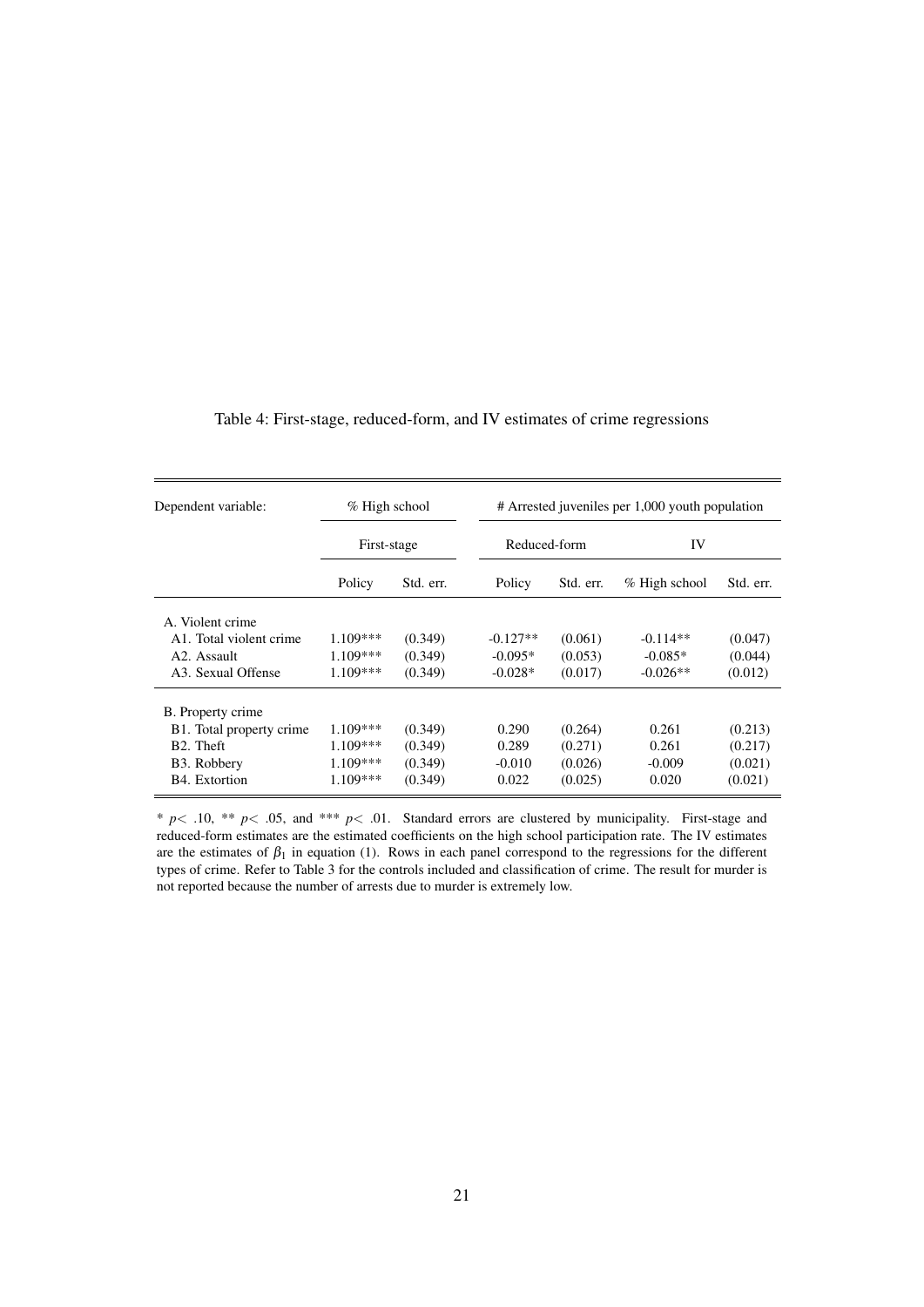very similar because approximately 90 per cent of property crime arrests among juveniles are due to theft.

To summarise, I find that that schooling significantly reduced arrest rates for different types of violent crimes but not for property crimes. The effects on violent crime arrest rates are negative and statistically significant using both OLS and IV estimators after controlling for covariates that absorb municipality level heterogeneity, year level heterogeneity, and municipality-specific time trends. The magnitude of coefficients is greater (in absolute terms) for the IV estimates. Why is this the case? One possible interpretation is that juveniles may not invest much in schooling if there are rich (legitimate) local labour market opportunities for unskilled juveniles such as unskilled manual work. At the same time, unskilled juveniles may not participate in crime because they can obtain a job in the formal sector. If this is the case, the OLS estimator can be biased upward. Another possible reason is that the IV estimates are obtained from juveniles affected by the policy interventions that raised the high school participation rate from approximately 96 per cent to 97 per cent. These juveniles are from the bottom end of the educational distribution and might be most responsive to a change in schooling in terms of criminal activities.

#### **Potential mechanisms of crime reduction**

Having estimated the causal effect of schooling on different types of crime, it would be informative to know the potential operating mechanisms that drive the main results. Because Table 4 provides the net effects of a change in schooling on crime, it is not possible to pin down the exact mechanisms for a reduction in violent crime. Nevertheless, I attempt to narrow down the potential mechanisms through which schooling reduces crime that are suggested by existing literature.

Firstly, rational choice models suggest that education reduces crime by raising the return in the formal labour market and thereby increasing the opportunity cost of committing a crime (Ehrlich, 1975; Huang et al., 2004; Lochner, 2004). This operating path may be plausible because violent crime is typically associated with a longer sentence than property crime, meaning that criminals must pay a higher opportunity cost when they commit violent crimes. Secondly, the results are also consistent with behavioural economic models, suggesting that excessive myopia and projection bias play a role in explaining risky behaviour by adolescents (O'Donoghue and Rabin, 2001). Participation in risky behaviour involves a trade-off between short-run benefits (e.g., immediate gratification) and long-run costs (e.g., losing a job opportunity in the future). Education may reduce crime by affecting the time or risk preferences of individuals or by enabling them to more accurately compute the cost of engaging in crimes. This path is plausible because violent crime may be perceived as more risky than property crime. In addition, because violent crime typically entails a higher associated cost, the ability to accurately compute the associated future cost would discourage adolescents from committing a serious offense.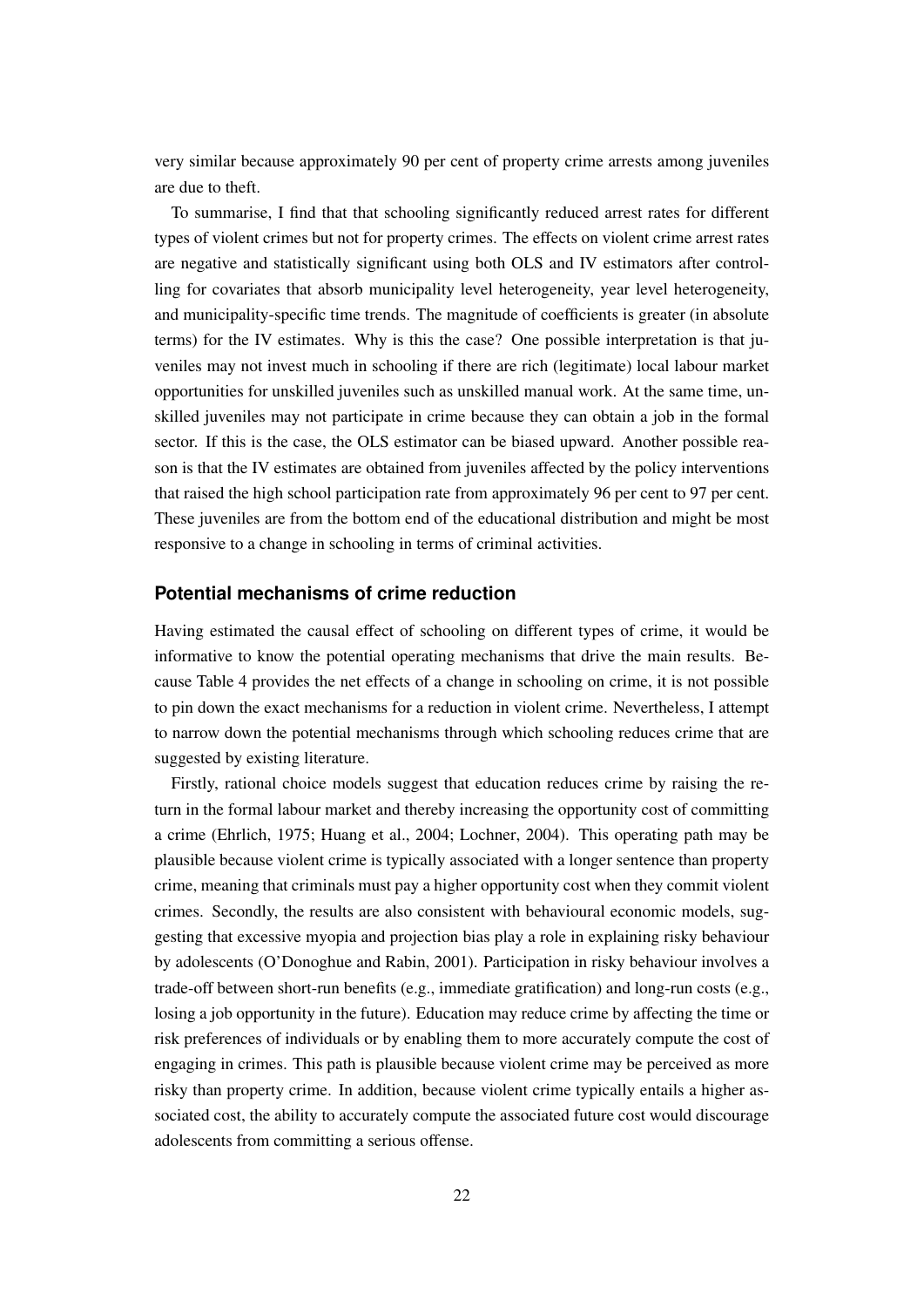Thirdly, more schooling might reduce violent crime by providing adolescents with less crime-prone peers (Witte, 1997). This channel is potentially important because adolescents tend to commit crime in groups and peer relationships, such as exposure to deviant peers, time spent with peers and attachment to peers, are strongly related to the delinquent behaviour of adolescents (Panel on Juvenile Crime et al., 2001, Thornberry et al., 1994, and Warr, 1993). Lastly, some literature suggests that "idle hands are the devil's workshop" and more schooling reduces crime because adolescents have less time to be involved in criminal activity (Jacob and Lefgren, 2003; Witte and Tauchen, 1994). However, the estimates in Table 4 capture the effect of high school participation on arrest rates three years after high school participation (cf. equation  $(1)$ ), implying that most individuals are no longer at high school at the time the arrest rates are observed because high school is a three-year-course. Therefore, educational incapacitation is unlikely to be the dominant path for a reduction in crime in the current context.

# **6. Robustness checks**

This section conducts a set of robustness checks and falsification exercises. Firstly, the robustness of the results to different sample specifications is examined. Secondly, to establish that the main results are not driven by earthquake-related shocks that happened to affect schooling and crime, a set of falsification exercises are performed.

Firstly, a series of robustness checks are conducted using different sample specifications. Recall that, to address a concern that the effect of the policy interventions may be confounded by earthquake-related shocks that happened to affect the schooling and criminal activity in the disaster areas, I omitted from the sample a set of municipalities (i) within the supported group that are severely damaged and (ii) within the not-supported group that are the least damaged. A municipality is classified as severely damaged if one or more damage measures were recorded above the top 25th percentile value of damage distribution within the supported group. Likewise, a municipality in the not-supported group is classified as least damaged if all damage indicators were recorded below the bottom 25th percentile value of damage distribution within the not-supported group. Because the sampled municipalities suffered similar degrees of earthquake damage, the municipalities would have been similarly affected by earthquake-related shocks. However, one might be concerned that the main results are sensitive to sample specification.

To address this concern, I shift the cut-off values of damage distribution within the supported group and the not-supported group, respectively, from the top and bottom 25th percentile values to the top and bottom 10th, 15th, 20th, 30th, and 35th percentile values. The greater the percentile used, the more restrictive the sample becomes: the sample sizes correspond to 490, 470, 460, 450, and 420 when the top and bottom 10th, 15th, 20th, 30th, and 35th percentile values, respectively, are used as the cut-off values.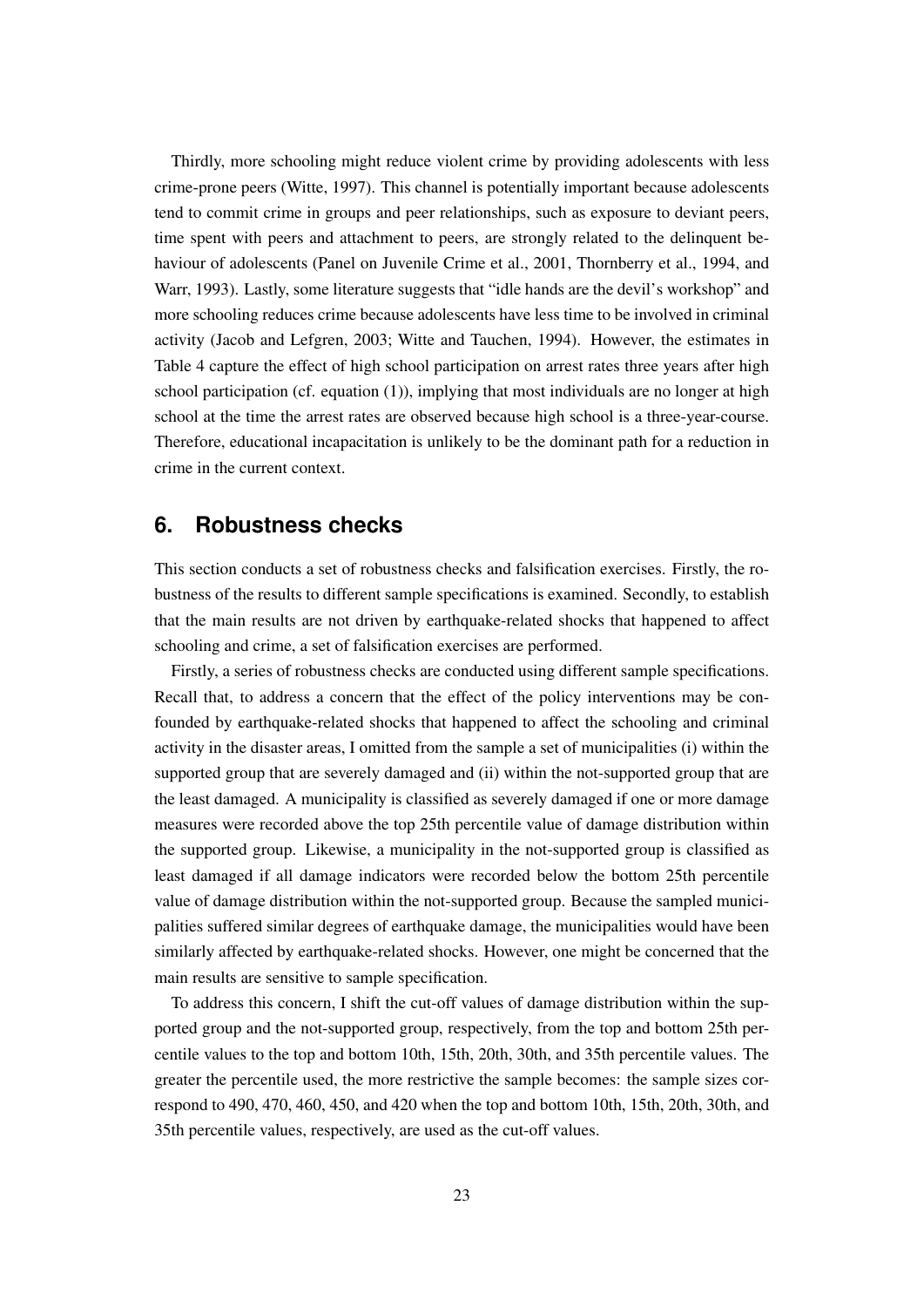|                  |                       | First-stage |         | IV          |         |  |
|------------------|-----------------------|-------------|---------|-------------|---------|--|
| Cut-off values   |                       | (1)         |         | (2)         |         |  |
| A.               | 10th percentile value |             |         |             |         |  |
| A1.              | Violent crime         | 1.218***    | (0.327) | $-0.127***$ | (0.041) |  |
| A2.              | Assault               | 1.218***    | (0.327) | $-0.095**$  | (0.037) |  |
| A3.              | Sexual offense        | 1.218***    | (0.327) | $-0.033***$ | (0.013) |  |
| A4.              | Property crime        | 1.218***    | (0.327) | 0.108       | (0.195) |  |
| A5.              | Theft                 | $1.218***$  | (0.327) | 0.136       | (0.191) |  |
| A6.              | Robbery               | 1.218***    | (0.327) | $-0.022$    | (0.021) |  |
| A7.              | Extortion             | 1.218***    | (0.327) | $-0.005$    | (0.027) |  |
| В.               | 15th percentile value |             |         |             |         |  |
| B1.              | Violent crime         | $1.160***$  | (0.342) | $-0.113***$ | (0.043) |  |
| B <sub>2</sub> . | Assault               | 1.160***    | (0.342) | $-0.086**$  | (0.039) |  |
| B3.              | Sexual offense        | $1.160***$  | (0.342) | $-0.023**$  | (0.011) |  |
| B4.              | Property crime        | $1.160***$  | (0.342) | 0.221       | (0.200) |  |
| B5.              | Theft                 | $1.160***$  | (0.342) | 0.219       | (0.204) |  |
| B6.              | Robbery               | $1.160***$  | (0.342) | $-0.007$    | (0.019) |  |
| B7.              | Extortion             | $1.160***$  | (0.342) | 0.018       | (0.019) |  |
| $\overline{C}$ . | 20th percentile value |             |         |             |         |  |
| C1.              | Violent crime         | 1.109***    | (0.349) | $-0.114**$  | (0.047) |  |
| $C2$ .           | Assault               | $1.109***$  | (0.349) | $-0.085*$   | (0.044) |  |
| C <sub>3</sub>   | Sexual offense        | $1.109***$  | (0.349) | $-0.026**$  | (0.012) |  |
| C4.              | Property crime        | 1.109***    | (0.349) | 0.261       | (0.213) |  |
| $C5$ .           | Theft                 | 1.109***    | (0.349) | 0.261       | (0.217) |  |
| C6.              | Robbery               | 1.109***    | (0.349) | $-0.009$    | (0.021) |  |
| C7.              | Extortion             | 1.109***    | (0.349) | 0.020       | (0.021) |  |
| D.               | 25th percentile value |             |         |             |         |  |
| D1.              | Violent crime         | 1.109***    | (0.349) | $-0.114**$  | (0.047) |  |
| D2.              | Assault               | 1.109***    | (0.349) | $-0.085*$   | (0.044) |  |
| D3.              | Sexual offense        | $1.109***$  | (0.349) | $-0.026**$  | (0.012) |  |
| D4.              | Property crime        | 1.109***    | (0.349) | 0.261       | (0.213) |  |
| D <sub>5</sub> . | Theft                 | 1.109***    | (0.349) | 0.261       | (0.217) |  |
| D6.              | Robbery               | 1.109***    | (0.349) | $-0.009$    | (0.021) |  |
| D7.              | Extortion             | $1.109***$  | (0.349) | 0.020       | (0.021) |  |
| E.               | 30th percentile value |             |         |             |         |  |
| E1.              | Violent crime         | $1.044***$  | (0.359) | $-0.107**$  | (0.051) |  |
| E2.              | Assault               | 1.044***    | (0.359) | $-0.079*$   | (0.048) |  |
| E3.              | Sexual offense        | 1.044 ***   | (0.359) | $-0.027**$  | (0.013) |  |
| E4.              | Property crime        | $1.044***$  | (0.359) | 0.277       | (0.236) |  |
| E5.              | Theft                 | 1.044***    | (0.359) | 0.277       | (0.240) |  |
| E6.              | Robbery               | 1.044***    | (0.359) | $-0.003$    | (0.022) |  |
| E7.              | Extortion             | $1.044***$  | (0.359) | 0.016       | (0.022) |  |
| F.               | 35th percentile value |             |         |             |         |  |
| F1.              | Violent crime         | $1.077***$  | (0.416) | $-0.061*$   | (0.037) |  |
| F <sub>2</sub> . | Assault               | $1.077***$  | (0.416) | $-0.031$    | (0.035) |  |
| F3.              | Sexual offense        | $1.077***$  | (0.416) | $-0.024$    | (0.016) |  |
| F4.              | Property crime        | $1.077***$  | (0.416) | 0.118       | (0.184) |  |
| F5.              | Theft                 | 1.077***    | (0.416) | 0.097       | (0.194) |  |
| F6.              | Robbery               | 1.077***    | (0.416) | 0.007       | (0.023) |  |
| F7.              | Extortion             | $1.077***$  | (0.416) | 0.027       | (0.027) |  |

#### Table 5: Alternative sample specifications

\* *p*< .10, \*\* *p*< .05, and \*\*\* *p*< .01. Standard errors are clustered by municipality. First-stage estimates are the estimated coefficients on the treatment dummy 1996. The IV estimates are the estimates of  $\beta_1$  in equation (1). Refer to Table 3 for controls included in the analysis. Panels A to F use the top and bottom 10th, 15th, 20th, 25th, 30th, and 35th percentile values of damage distribution within the supported group and the not-supported group, respectively, to define the most severely damaged and least damaged municipalities within the supported group and the not-supported group, respectively, that are omitted from the sample. This rule selects 490, 470, 460, 460 450, and 420 municipalities as sample municipalities in panels A to F, respectively.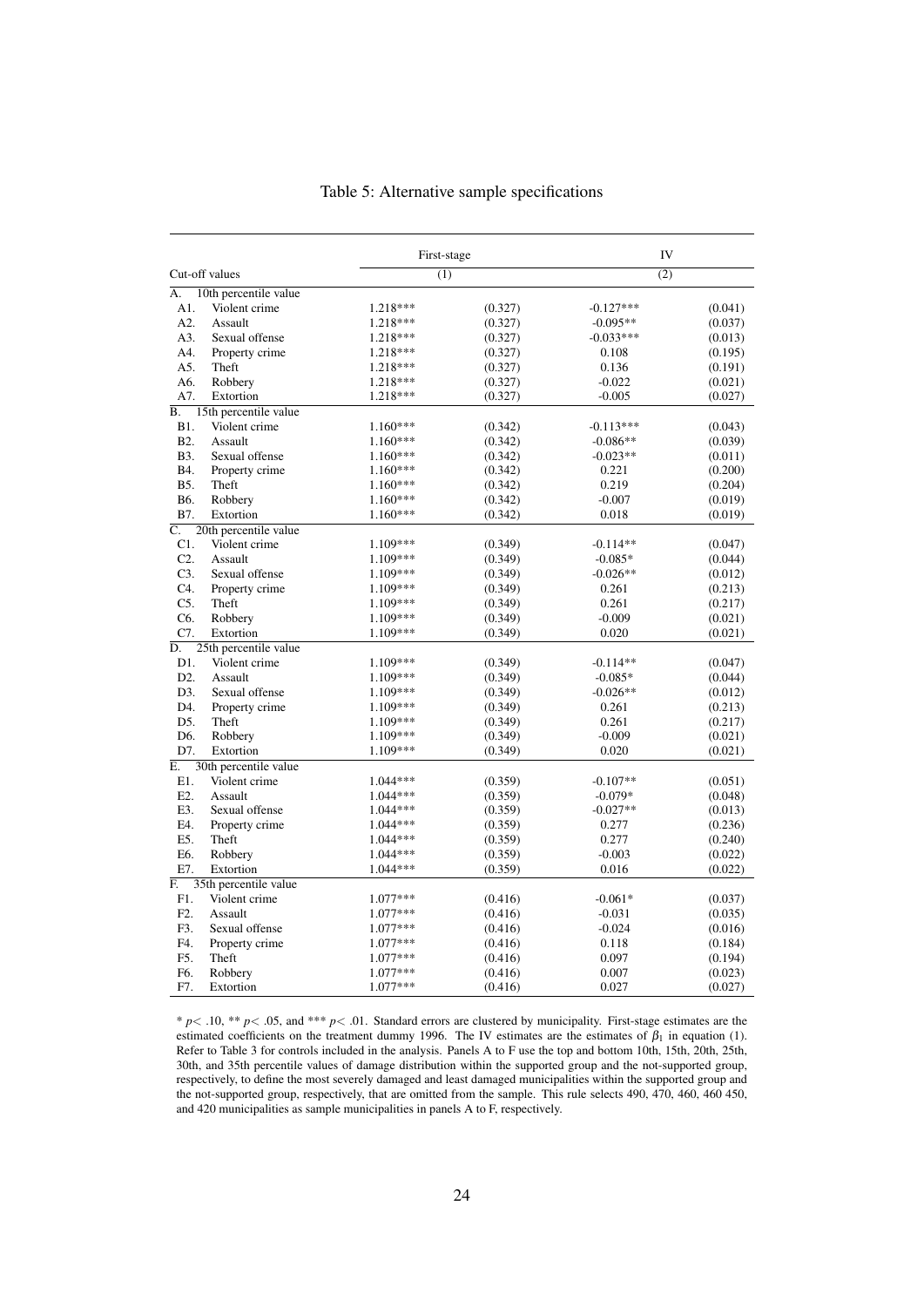Table 5 presents a series of robustness checks using alternative definitions for the treatment group and the control group. The main results are also reported for comparison purposes in panel D. The first-stage estimates reported in column (1) are robust to different sample specifications. The coefficients on the treatment dummy 1996 are consistently highly statistically significant and their point estimates are statistically not different from the main results. The IV estimates presented in column (2) also reconfirm the previous findings that high school participation significantly reduces arrest rates for violent crimes but not for property crimes. Inevitably, as the sample sizes decrease, the degrees of freedom become smaller. When the top and bottom 35th percentile values are used as the cut-off values, the estimates become statistically insignificant for assault and sexual offense. However, the point estimates are statistically not different from the main findings.

Secondly, even after retaining in the sample a set of municipalities that suffered similar degrees of earthquake damage, one might be concerned that differential effects of earthquake shocks on the two groups drive the main results. For example, local labour market conditions may have deteriorated more in the treatment group than in the control group, which might have differently affected schooling and the criminal decisions of adolescents in the two groups. Because the sampled municipalities are geographically close to each other and likely to be embedded in the same local labour market, this concern is unlikely to be severe. Nevertheless, to address this type of concern, I regress the arrest rates of cohorts younger and older than those aged 18 - 19, respectively, on high school participation rates. Recall that high school participation rates appear in equation (1) with a three-year-period lag. Because high school is a three-year-course, equation (1) estimates the effect of high school participation on arrest rates for those who have just completed high school (if they succeed in completing). The cohorts younger than those aged 18 - 19 have not yet participated in high school in period  $t - 3$ , and therefore the high school participation in period  $t - 3$ should not affect the arrest rates of younger cohorts. Similarly, the high school participation in period t - 3 should not affect the arrest rates of older cohorts because they had made a high school participation decision before period t -3. In contrast, if any earthquake-related shocks drive the main results, they would also affect the arrest rates of age bands other than 18 - 19.

Table 6 regresses the arrest rates of three different age cohorts 14 - 15, 16 - 17, and 20 or above on high school participation rates. The main results are also reported for comparison purposes. Table 6 indicates that the first-stage estimates are highly statistically significant, while there was no significant effect of high school participation on the arrest rates for cohorts younger or older than those aged between 18 - 19. The reduced-form estimates also confirm that the policy interventions had no significant effect on the arrest rates of age cohorts other than those 18 - 19. Thus, the results do not support the possibility that the main findings are driven by earthquake-related shocks that happened to affect schooling and crime in the disaster areas.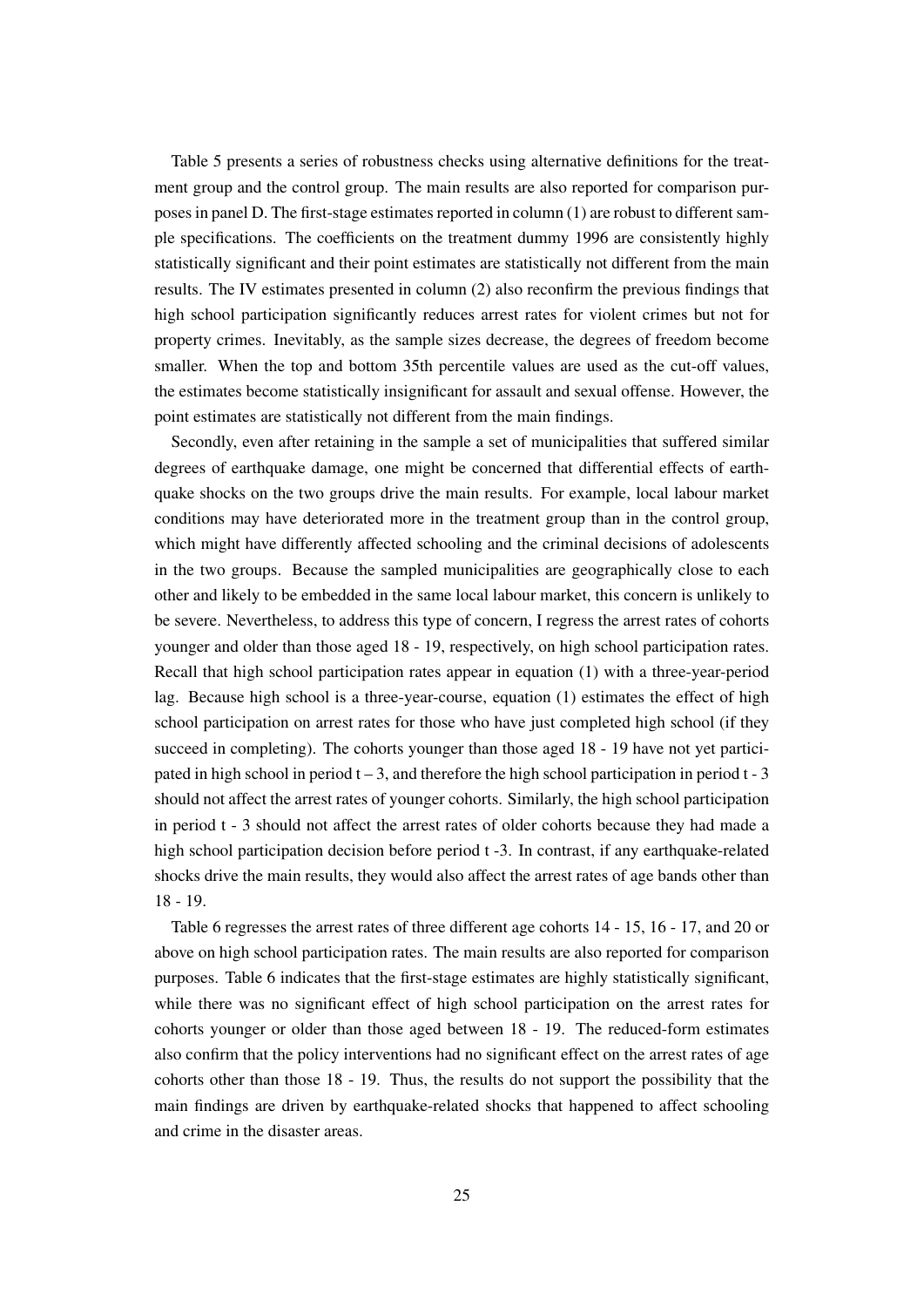| Dependent variable: | $%$ High school<br>First-stage |           | Arrest rates by age cohort |           |            |           |  |  |
|---------------------|--------------------------------|-----------|----------------------------|-----------|------------|-----------|--|--|
|                     |                                |           | Reduced-form               |           | IV         |           |  |  |
| Age cohort          | Policy                         | Std. err. | Policy                     | Std. err. |            | Std. err. |  |  |
| A. 14 - 15          |                                |           |                            |           |            |           |  |  |
| Violent crime       | $1.109***$                     | (0.349)   | 0.030                      | (0.225)   | 0.027      | (0.189)   |  |  |
| Property crime      | $1.109***$                     | (0.349)   | 0.340                      | (0.937)   | 0.306      | (0.775)   |  |  |
| $B.16 - 17$         |                                |           |                            |           |            |           |  |  |
| Violent crime       | $1.109***$                     | (0.349)   | 0.038                      | (0.097)   | 0.035      | (0.080)   |  |  |
| Property crime      | $1.109***$                     | (0.349)   | $-0.456$                   | (0.811)   | $-0.411$   | (0.688)   |  |  |
| $C. 18 - 19$        |                                |           |                            |           |            |           |  |  |
| Violent crime       | $1.109***$                     | (0.349)   | $-0.127**$                 | (0.061)   | $-0.114**$ | (0.047)   |  |  |
| Property crime      | $1.109***$                     | (0.349)   | 0.290                      | (0.264)   | 0.261      | (0.213)   |  |  |
| D. 20 or above      |                                |           |                            |           |            |           |  |  |
| Violent crime       | 1.109***                       | (0.349)   | $-0.001$                   | (0.024)   | $-0.001$   | (0.020)   |  |  |
| Property crime      | $1.109***$                     | (0.349)   | 0.029                      | (0.053)   | 0.026      | (0.044)   |  |  |

Table 6: Alternative regression specifications

\* *p*< .10, \*\* *p*< .05, and \*\*\* *p*< .01. Standard errors are clustered by municipality. First-stage and reduced-form estimates are the estimated coefficients on the treatment dummy 1996. The IV estimates are the estimates of  $\beta_1$  in equation (1). Panels A to D correspond to the regressions for the arrest rates of individuals aged 14-15, 16-17, 18-19, and 20 or above, respectively. Refer to Table 3 for the controls included in Panel B.

# **7. Social savings through crime reduction**

Because crime generates huge social costs, it would be informative to assess the magnitude of the social benefits brought about by reducing crime through schooling. Firstly, this section computes the estimates of social benefits associated with crime reduction following a one-percentage-point increase in the high school participation rate based on the estimates obtained in Section 5. Secondly, this section addresses an important question for policy making: would a policy to increase police resources yield the same impact at a lower cost?

The social savings estimates presented in this section must be interpreted with the following caveats. The social saving estimates presented in this section must be interpreted with the following caveats. Firstly, general equilibrium effects are not taken into account. For example, increasing the number of high school graduates may increase the number of crimes committed by them to the extent that an increase in the number of high school graduates reduces their wage. Equally, a decrease in the supply of individuals without education at a high school level may raise their wage, which in turn may discourage them from committing crimes. In either case, the social saving estimates would be biased. However, Lochner and Moretti (2001) show that the net general equilibrium effect of increasing schooling on crime is negligible. Note also that the general equilibrium effects potentially bias social saving estimates only if education affects crime through a change in labour market opportunities. If education affects crime due to, for example, a change in risk preferences or better knowledge about the consequences of engaging in crime, the general equilibrium effects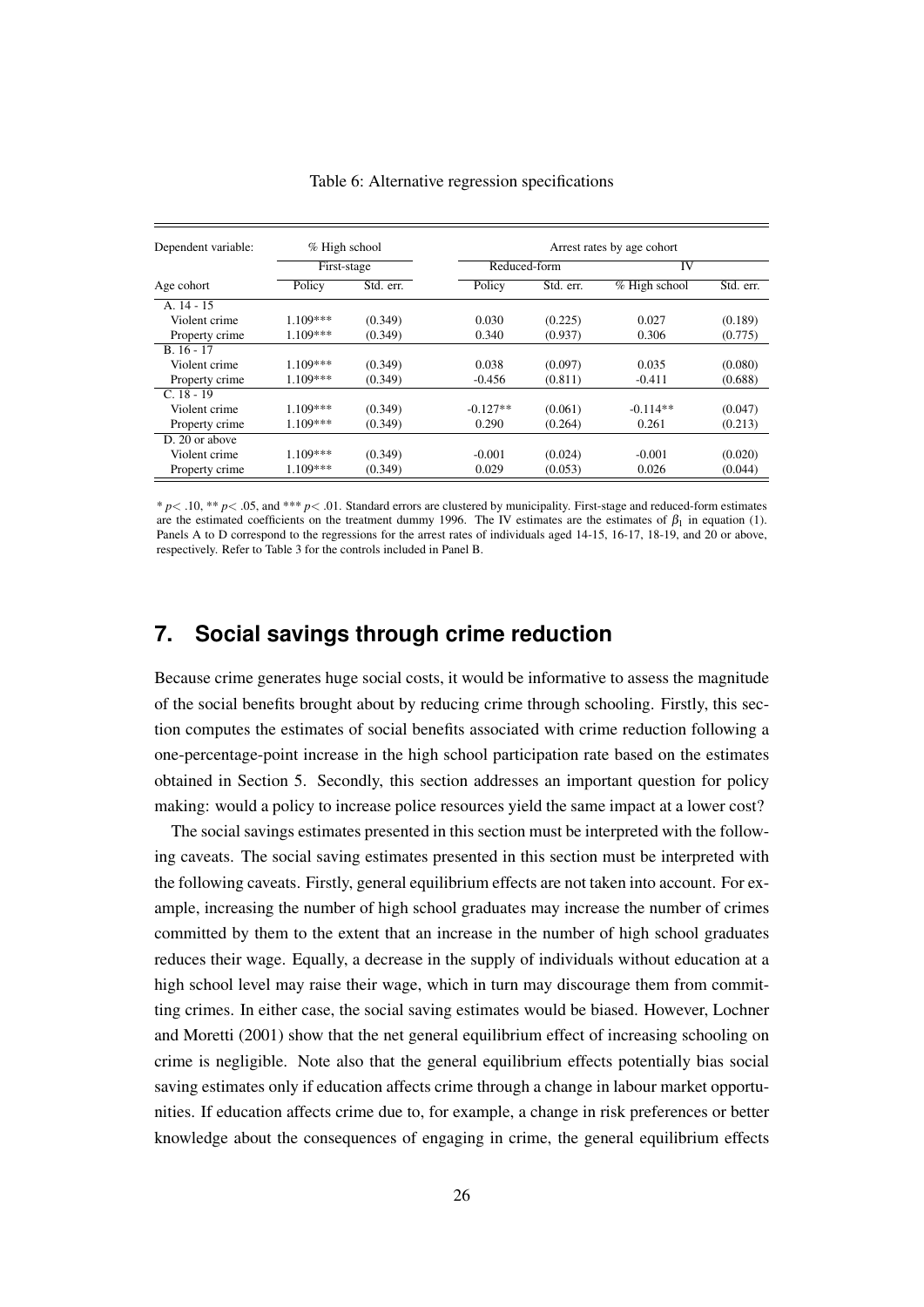would not be relevant to the estimation of social savings.

Secondly, the social savings from crime reduction are estimated as a result of a onepercentage-point increase in the high school participation rate from approximately 96 per cent to 97 per cent. To the extent that there is a decreasing return to schooling, the social savings may be understated. Equally, the social savings may be overstated if the adolescents affected by the policies are those who are most responsive to an increase in schooling in terms of criminal activity. Thirdly, the social benefits following an increase in the high school participation rate are evaluated for a year, although raising high school participation would have a longer-lasting effect than one year. In particular, increasing schooling at an early stage of life not only affects current criminal activity but may also affect future criminal activity as adults. Thus, the social savings estimates may be understated in this regard.

Despite the limitations of the exercise, I compute the social savings to provide a rough notion of how much society can benefit by encouraging the high school participation of adolescents. Because Section 5 shows that high school participation reduces violent crimes but not property crimes, this section computes the social savings due to a reduction in violent crimes. The cost of crime included in the computation is (i) cost for crime prevention, (ii) cost in response to crime (e.g., incarceration costs) and (iii) cost as a consequence of crime (e.g., compensation for damage) as detailed in Appendix B.

Panel A of Table 7 presents estimated changes in arrests and actual crimes as a result of a one-percentage-point increase in the high school participation rate. Because 16 per cent of actual crimes are reported to police and 48 per cent of recorded crimes are cleared up, 33 reductions in arrests implies estimated 449 reductions in actual crimes.<sup>14</sup> Panel B presents the benefits of crime reduction through schooling and indicates that the social savings due to a reduction in crimes is ¥875,612 thousand. A total of 123,411 students went on to high schools in the year 2000 in the sample area, and an additional 1,274 students would have raised the high school participation rate by one percentage point. Because attending high schools costs ¥509 thousand per head annually on average (Ministry of Education, Culture, Sports, Science and Technology, 2002), an additional 1,274 students would have cost approximately ¥648,191 thousand, yielding net social savings of ¥227,421 thousand. One important caveat is that the calculation of the cost of raising the high school participation rate does not include foregone earnings. If foregone earnings of ¥1,000 thousand per annum per head is added to the direct cost of schooling, raising the high school participation rate costs approximately  $\frac{41,930,368 \text{ thousand}}{15}$  The net effect of raising the schooling level is

 $14$ Not every recorded crime results in the arrest of criminals due to, for example, the limited ability of the criminal justice system. Likewise, not every actual crime is reported to police due to, for example, the reluctance of people to report crimes. According to an international crime victimisation survey in 2000, 16 per cent of violent crimes were reported to police in Japan. The low report rate for violent crime is partly due to a low report rate for sex offences, i.e., fewer than 10 per cent of sex offences were reported to police in 2000.

<sup>&</sup>lt;sup>15</sup>The foregone earnings of those participating in high school are measured by the average annual earnings of workers who did not graduate from high school.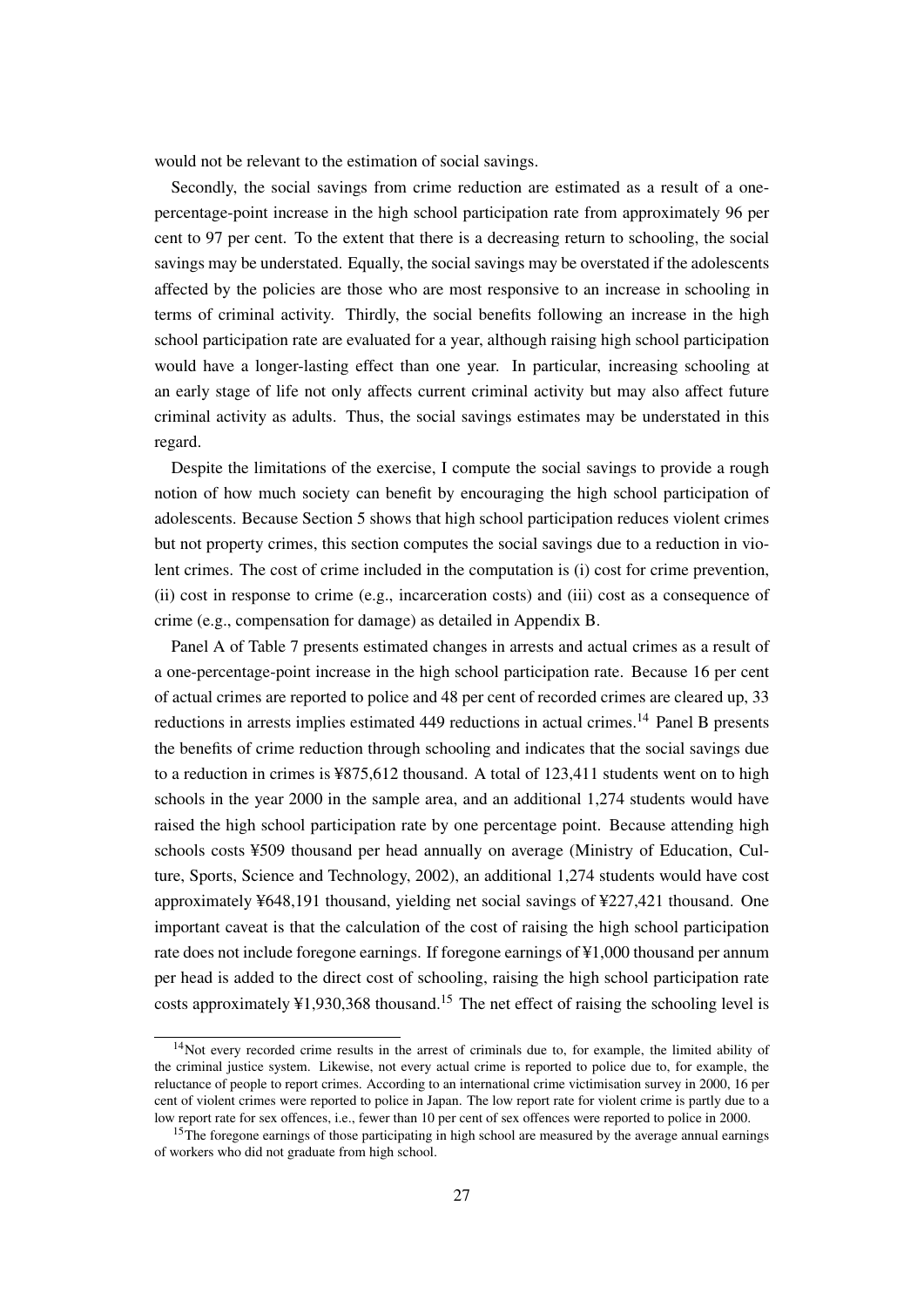| A: Estimated change in arrests/crimes           |                                                          |
|-------------------------------------------------|----------------------------------------------------------|
| Change in arrests                               | 33                                                       |
| Change in actual crimes                         | 449                                                      |
| B: Benefit of crime reduction through schooling | $(\text{\{41,000}})$                                     |
| Average cost per crime                          | 1.948                                                    |
| Benefit from 1pp increase in schooling          | 875,612                                                  |
| Cost of 1pp increase in schooling               | 648.191                                                  |
| Net benefit                                     | 227,421                                                  |
| C: Cost of crime reduction using police forces  | $(\text{\textdegree}1,000/\text{off} \cdot \text{cers})$ |
| Average cost per police officer                 | 16,771                                                   |
| Required number of police officers              | 138                                                      |
| Cost to increase police officers                | 2,311,028                                                |

All costs are inflated to represent 2003 real prices using the Consumer Price Index except for the cost of increasing schooling, which is evaluated at 2000 because an increase in education at period t has an effect on crime at period t+3. Strictly speaking, therefore, the social savings reaped in 2003 must be evaluated by the present discounted value in 2000. However, the interest rates during the periods concerned in Japan were extremely low, ranging from 0.15 to 0.25 per cent. The effect of interest rates is thus omitted in the analysis. Costs and benefits are expressed in ¥1,000.

thus a deficit of ¥1,054,756 thousand. However, it is important to note that crime reduction is one of the numerous effects of schooling, such as a contribution to better health and economic growth.

Panel C presents the cost of crime reduction using the police force. Hiring an additional officer costs an estimated ¥16,771 thousand annually, generating a social savings of  $\frac{46,354}{ }$  thousand due to crime reduction.<sup>16</sup> To yield a level of social savings equivalent to that resulting from a one-percentage-point increase in the high school participation rate (¥875,612 thousand), an additional 138 police officers are required. An additional 138 police officers cost approximately ¥2,311,028 thousand. Thus, it is less expensive to reach a target level of social benefits by improving schooling (¥648,191 thousand without foregone earnings and ¥1,930,368 thousand with foregone earnings) than by strengthening police forces.

<sup>&</sup>lt;sup>16</sup>Levitt (1997) reports that an additional police officer imposes non-salary overhead costs of a roughly equal magnitude as salary. The average salary of a police officer in Japan is ¥8,386 thousand (Society for the Study of Pay Structures of Local Government Officials, 2004), yielding the estimated average cost of ¥16,771 thousand for hiring additional officer. Levitt (1997) estimates that violent and property crimes decrease by 3.2 and 1.6, respectively, per additional officer in the United States. Given that violent and property crimes cost estimated ¥1,948 thousand and ¥75 thousand on average, respectively, an additional officer in Japan yields social savings of ¥6,354 thousand under the assumption that the decrease in crime per additional officer is equivalent in the United States and Japan.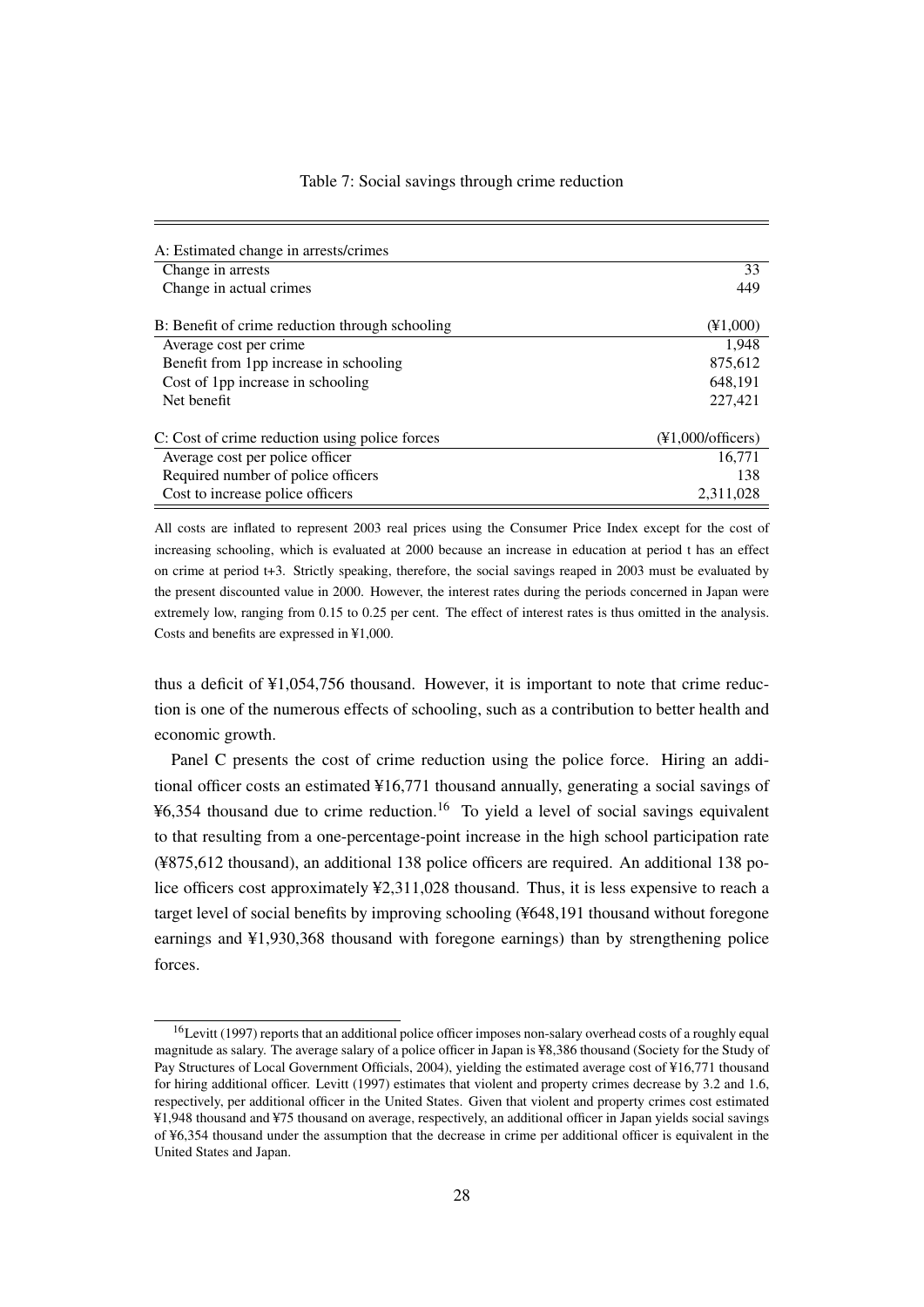# **8. Conclusions**

This paper explores the causal effect of schooling on youth crime. To identify the effect of schooling, I use an exogenous variation in schooling caused by policy interventions in specific municipalities after the Kobe earthquake that hit Japan in 1995. Based on a comparison of the municipalities with and without the policy interventions that were exposed to similar degrees of earthquake damage, I find that the policies raised the high school participation rate in the affected municipalities by approximately 1.109 percentage points. Subsequently, the total number of juvenile arrests for violent crime in the affected municipalities was lowered by approximately 0.114 per 1,000 juvenile population on average, corresponding to approximately a 24 per cent reduction relative to its mean. Because not every crime is reported to police and cleared up, the reduction in arrest rates implies a greater reduction in the actual number of crimes. In contrast, I find no significant reduction in the arrest rates for property crime.

The negative impact of schooling on violent crime guides me to narrow down possible operating mechanisms though which schooling reduces crime. Rational choice models predict that higher educational attainment reduces crime through the higher opportunity cost of committing crimes (Ehrlich, 1975; Huang et al., 2004; Lochner, 2004). This operating path may be plausible because violent crime is typically associated with a longer sentence than property crime, meaning that criminals must pay a higher opportunity cost when they commit violent crimes. The results are also consistent with behavioural economic models, such as those of O'Donoghue and Rabin (2001), suggesting that education may reduce crime by affecting the time or risk preferences of individuals or by enabling them to more accurately compute the cost of engaging in crimes. This path is also plausible because violent crime may be perceived as being more risky than property crime. In addition, because violent crime typically entails a higher associated cost, the ability to accurately compute the associated future cost may discourage adolescents from committing serious offenses. Some literature suggests that more schooling reduces crime because adolescents have less time to be involved in criminal activity (Witte and Tauchen, 1994). However, educational incapacitation is unlikely to be the dominant path for a reduction in crime in the current context because the vast majority of individuals are no longer at high school at the time the arrest rates are observed (cf. equation (1)).

To assess the cost-effectiveness of schooling as a means of reducing crime, I provide estimates of how much society can save by reducing crime through schooling. The results indicate that increasing schooling yields positive net social benefits. Moreover, I find that it is less expensive to reach a target level of social benefits by improving schooling than by strengthening the police force. It is also important to note that schooling has other positive effects on society that would not necessarily occur through strengthening police forces, such as improving health and political awareness and enhancing long-run economic growth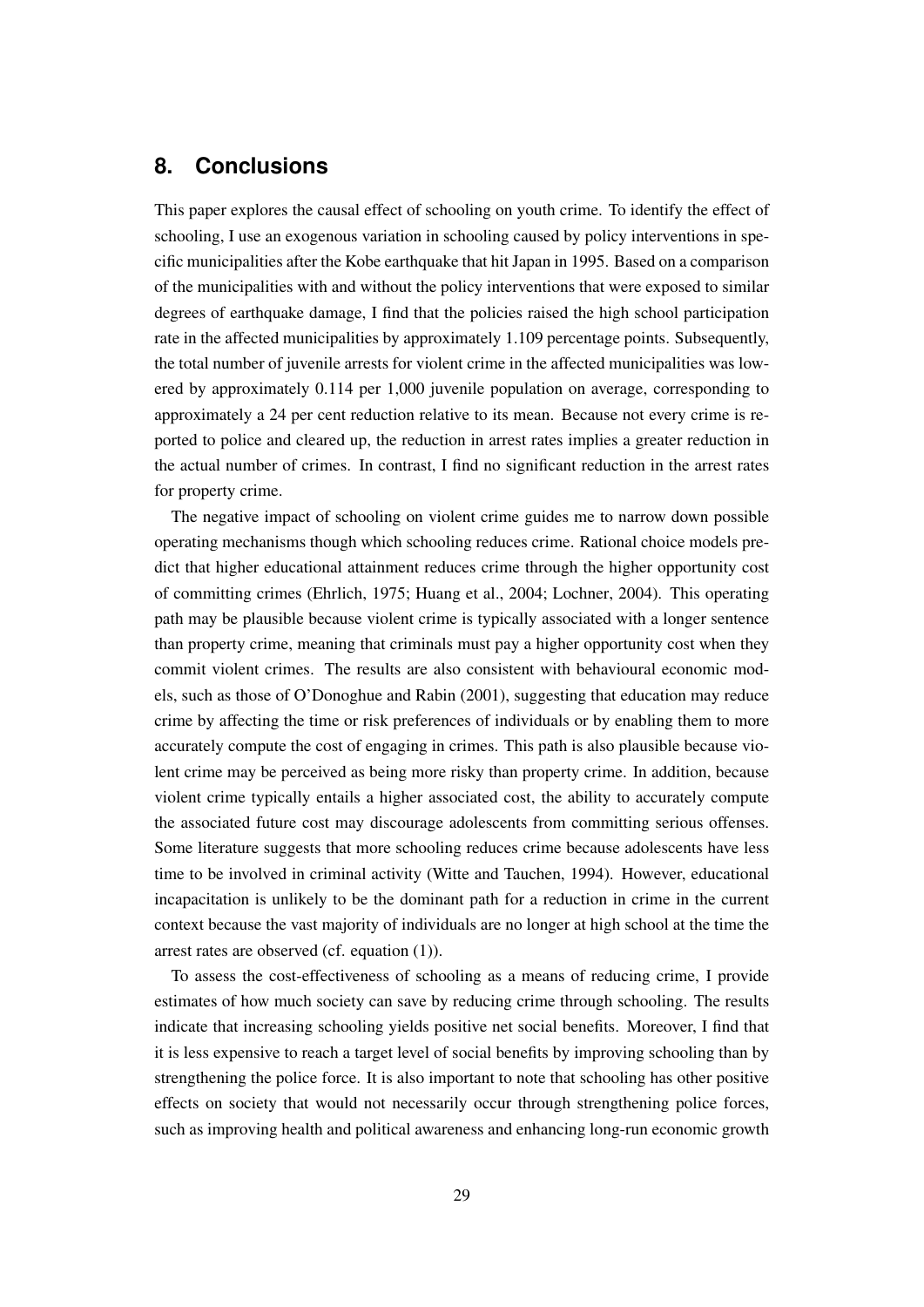(Barro, 2001; Dee, 2004; Grossman, 2006). Thus, a policy that encourages schooling would be an attractive supplement to the traditional methods of combating juvenile crime that increase formal deterrence.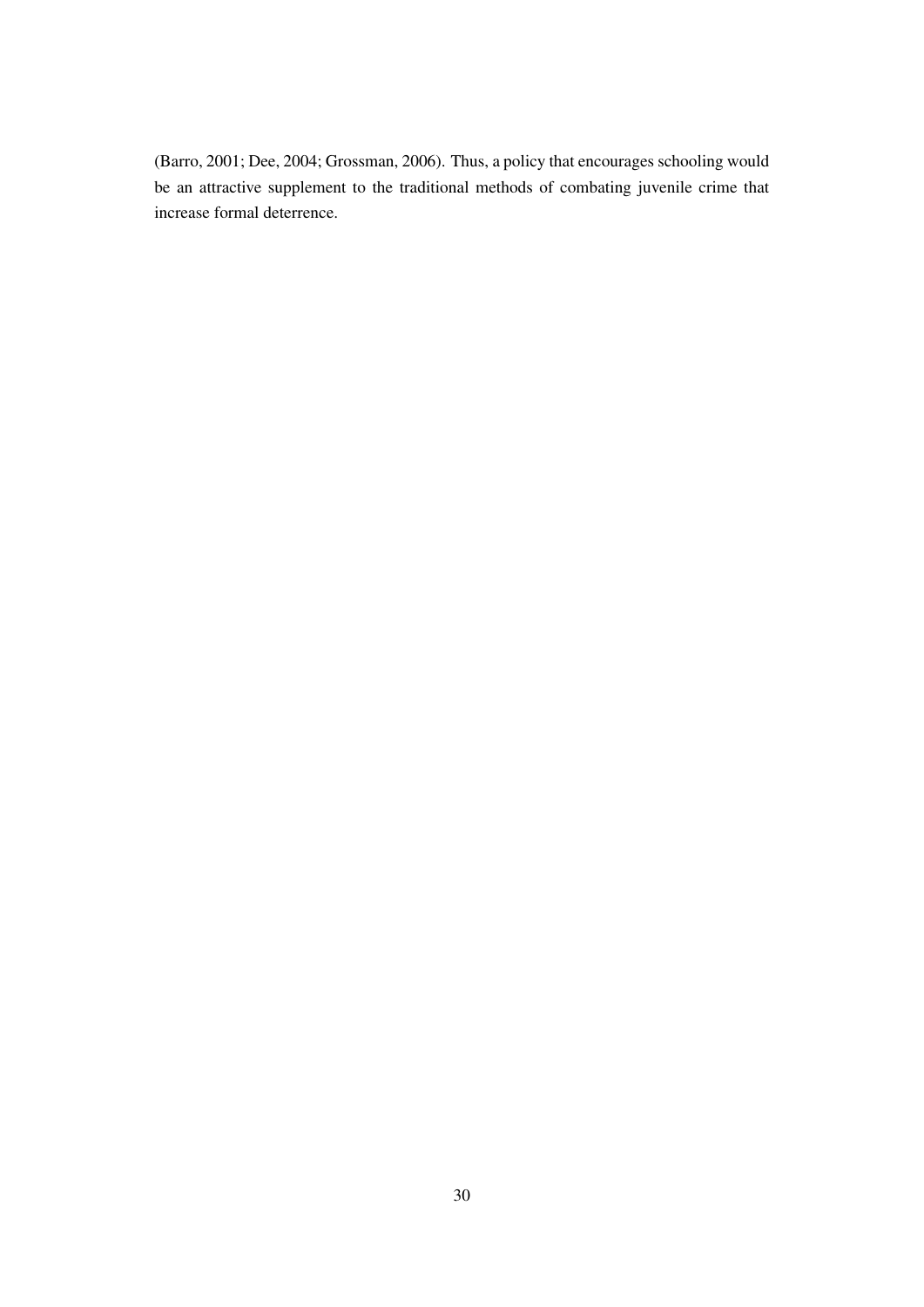# **Appendix**

#### **Appendix A. Computation of the number of juvenile arrests**

The crime indicator is defined as the number of juvenile arrests per 1,000 juvenile population, where juvenile refers to individuals aged between 18 and 19. The number of arrests is recorded by police office but not by age. I therefore compute the number of juvenile arrests in police office *o* in prefecture *p* under the following assumption.

Assumption: the juvenile arrest rate relative to the total arrest rate is constant across offices in prefecture *p*

$$
\frac{\text{arrest}_o^j / pop_o^j}{(\text{arrest}_o^a + \text{arrest}_o^j) / (pop_o^a + pop_o^j)} = \frac{\sum_o \text{arrest}_o^j / \sum_o pop_o^j}{\sum_o (\text{arrest}_o^a + \text{arrest}_o^j) / \sum_o (pop_o^a + pop_o^j)}
$$
(2)

where the superscripts *j* and *a* refer to *juvenile* and *adult*, respectively. The left-hand side corresponds to the "number of arrested juveniles over the juvenile population" relative to the "number of total arrests over the total population" in office *o* in prefecture *p*. The righthand side is the same fraction in prefecture *p* after aggregating up across *o*. Underscript *p* is suppressed from equation (2) for brevity. The assumption essentially means that the tendency of juveniles to commit crimes relative to the whole population is constant across police offices in a prefecture. Equation (2) can be re-arranged to obtain the number of arrested juveniles in police office *o* in prefecture *p*:

$$
arrest_o^y = \sum_o arrest_o^y \times \frac{(arrest_o^a + arrest_o^y)}{\sum_o (arrest_o^a + arrest_o^y)} \times \frac{\sum_o (pop_o^a + pop_o^y)}{(pop_o^a + pop_o^y)} \times \frac{pop_o^y}{\sum_o pop_o^y}
$$
(3)

which, in words, means "juvenile arrests in police office  $o$  in prefecture  $p =$  [total juvenile arrests in prefecture  $p \times$  [office *o* share of total arrests in prefecture  $p \times$  [inverse of office *o* population share]  $\times$  [office *o* juvenile population share]". Underscript *p* is suppressed from equation (3) for brevity. Finally, the number of juvenile arrests in police office *o* in prefecture  $p$  is computed using equation (3), and subsequently is divided by juvenile population to obtain arrest rates.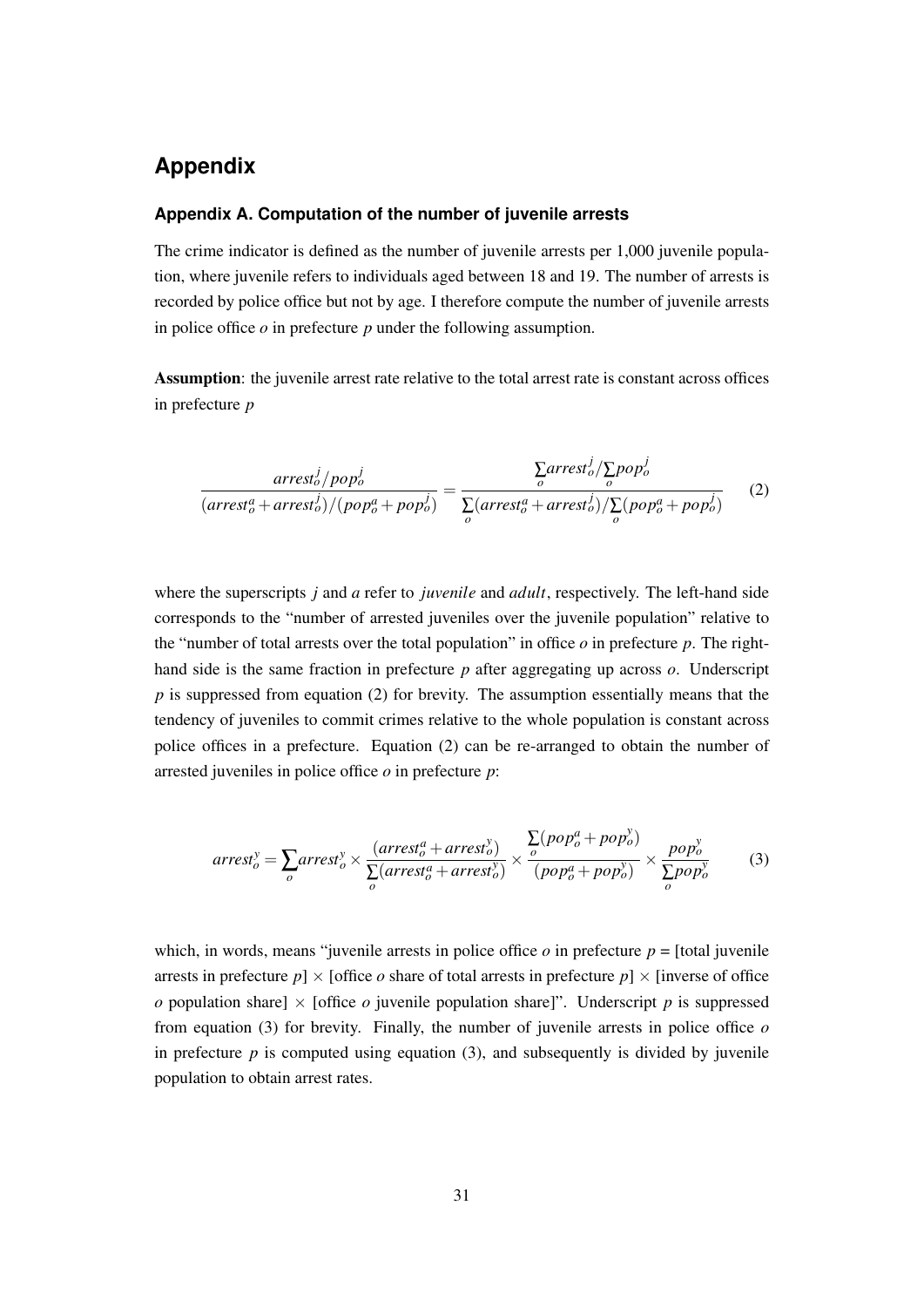#### **Appendix B. Calculation of costs per crime**

Costs per crime consist of (i) costs for crime prevention, (ii) costs in response to crime (e.g., incarceration costs) and (iii) costs as a consequence of crime (e.g., compensation for damage) as reported in Table 8. Costs for crime prevention consist of the expenditure on crime preventative activities by probation officers (Ministry of Justice, 2007) and does not contain the expenditure on private insurances or other fees borne by individuals to protect themselves. Costs in response to crime consist of incarceration costs, probation costs, lawyers' fees, police activities, subsistence and medical fees for those in custody (Cabinet Office, 2006). Costs as a consequence of crime consist of compensation for damage and legal aid for victims (Cabinet Office, 2008).

|                          | ¥million (2003 prices) |
|--------------------------|------------------------|
| Prevention               | 587                    |
| Incarceration, probation | 51,536                 |
| Lawyers fees             | 7,754                  |
| Subsistence, medicine    | 9,180                  |
| Police activity          | 19,226                 |
| Compensation for damage  | 7,808                  |
| Legal aid for victims    | 1.247                  |
|                          | 97,338                 |
|                          |                        |

|  |  | Table 8: Costs of crime in Japan |  |
|--|--|----------------------------------|--|
|  |  |                                  |  |

To make figures comparable, every figure is adjusted to 2003 values using the Consumer Price Index in case figures for 2003 are not available.

Table 8 indicates that the costs of crime correspond to a total of ¥97,338 million. To decompose the total cost into costs by crime type (i.e., violent crime and property crime), the proportion of cost for each crime type over the total cost obtained from Dubourg et al. (2005) is used as a weight. Because approximately 73 per cent of the total cost of crime was incurred due to violent crime in 2003, it is estimated that ¥97,338 million  $*$  0.73 = ¥71,057 million was incurred due to violent crime. Subsequently, the total cost for violent crime is divided by the total number of violent crimes in 2003 to obtain the cost per violent crime (i.e., ¥71,057 million  $\div$  68,246 = ¥1,041 thousand).

Unfortunately, information on costs due to physical and emotional impact on victims and lost output are not available despite the fact that these intangible costs account for a significant proportion of costs per crime particularly for violent crime. For example, intangible costs accounted for approximately 65 per cent and 90 per cent of costs per crime for assault in the United Kingdom and the United States, respectively (Dubourg et al., 2005; Miller et al., 1996). As omitting these costs would severely understate costs per crime, the UK values of the costs associated with mental and physical stress and productivity losses *per*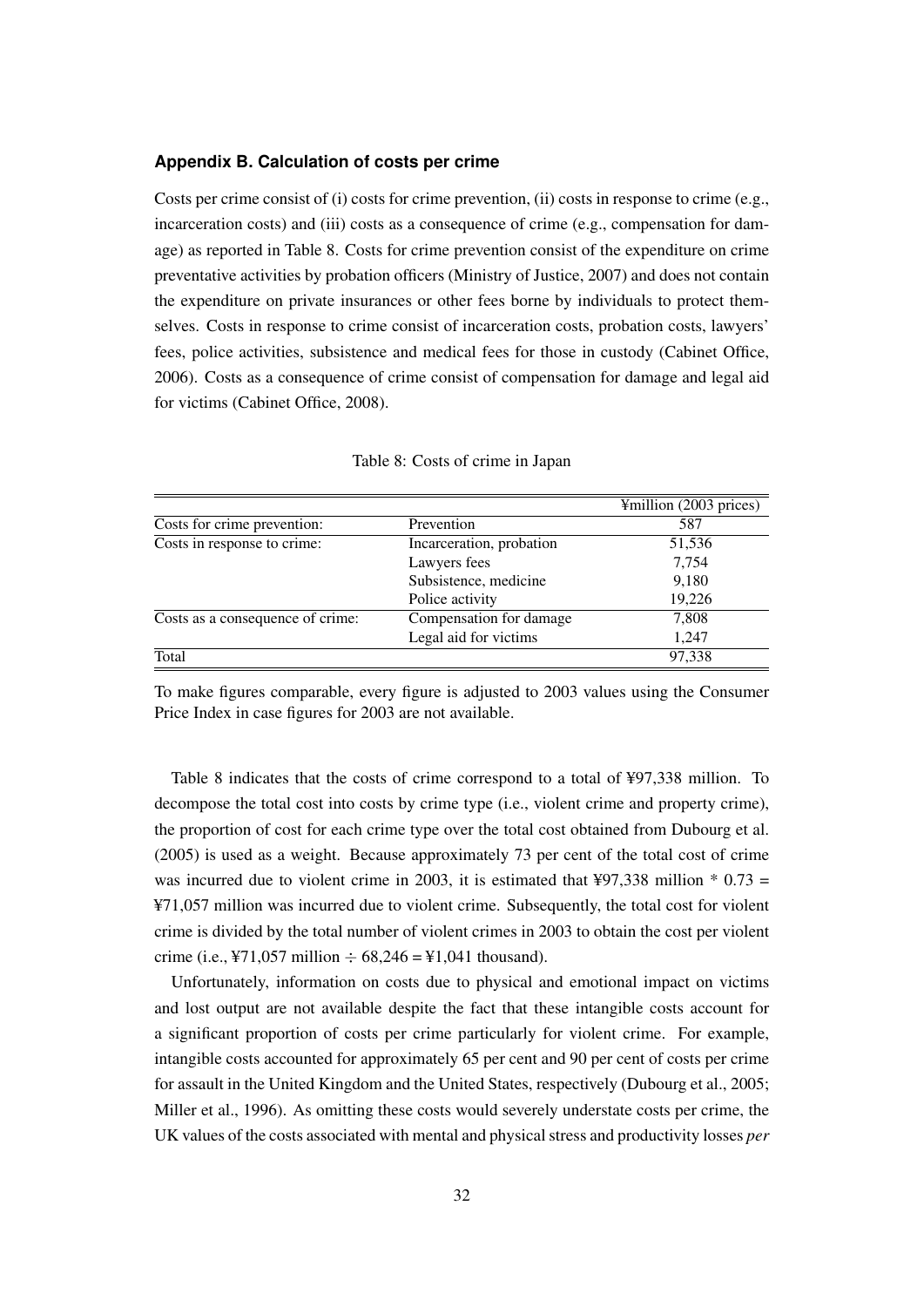*violent crime* obtained from Dubourg et al. (2005) are used as a proxy for the corresponding values in Japan. Thus, the estimates presented in this section should be interpreted as an approximation rather than the accurate measure of costs per crime. Finally, adding the intangible costs associated with violent crime to the calculation yields the cost per violent crime,  $\yen$ 1,948 thousand =  $\yen$ 1,041 thousand (tangible costs) +  $\yen$ 907 thousand (intangible costs).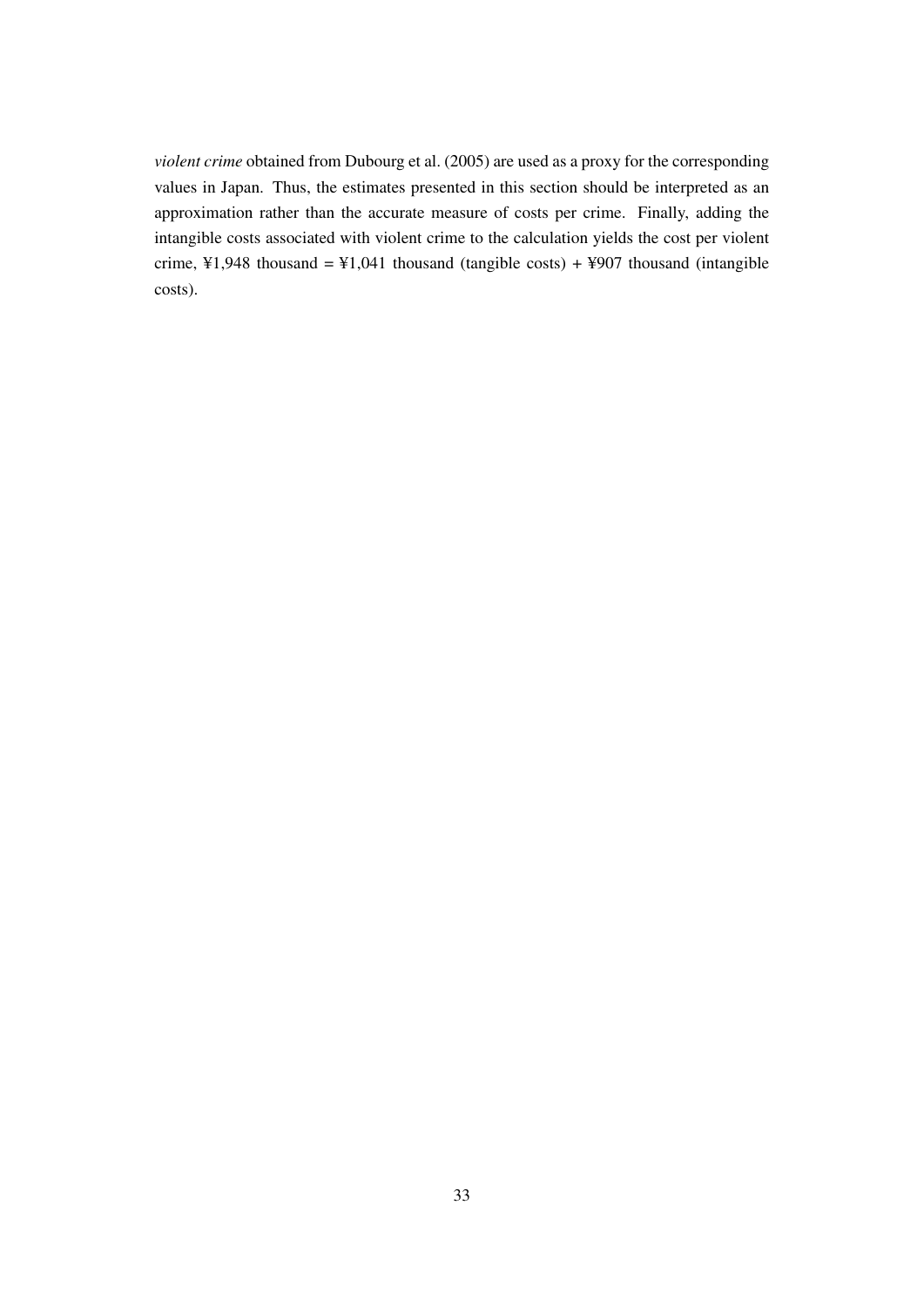### **References**

- Anderson, D.M., 2014. In school and out of trouble? The minimum dropout age and juvenile crime. Review of Economics and Statistics 96, pp. 318–331.
- Angrist, J.D., Pischke, J.S., 2009. Mostly harmless econometrics: An empiricist's companion. Princeton University Press, Princeton.
- Barro, R., 2001. Education and economic growth, in: Helliwell, J. (Ed.), The contribution of human and social capital to sustained economic growth and well-being. OECD.
- Bosick, S.J., 2009. Operationalizing crime over the life course. Crime & Delinquency 55, 472–496.
- Cabinet Office, 2006. Costs associated with prison inmates. Syuyou touni kakaru syohiyou tounitsuite, Accessed: 01/09/2011. URL http://www8.cao.go.jp/hanzai/suisin/kentokai/kentokai1/gijiroku1-7.html.
- Cabinet Office, 2008. White paper on crime victims. Saiki Printing, Oita. Hanzai Higaisya Hakusyo.
- Dee, T.S., 2004. Are there civic returns to education? Journal of Public Economics 88, 1697–1720.
- Dubourg, R., Hamed, J., Thorns, J., 2005. The economic and social costs of crime against individuals and households 2003/04. Home Office Online Report 30/05. Home Office.
- Ehrlich, I., 1975. On the relation between education and crime, in: Juster, F.T. (Ed.), Education, income, and human behavior. National Bureau of Economic Research, Inc. NBER Chapters, pp. 313–338.
- Fujimoto, K., Midorikawa, S., 2002. Ground-shaking mapping for a scenario earthquake considering effects of geological conditions: A case study for the 1995 Hyogo-ken nanbu, Japan earthquake. Earthquake Engineering & Structural Dynamics 31, 2103–2120.
- Grogger, J., 1998. Market wages and youth crime. Journal of Labor Economics 16, pp. 756–791.
- Grossman, M., 2006. Education and nonmarket outcomes, in: Hanushek, E.A., Welch, F. (Eds.), Handbook of the Economics of Education. North Holland. volume 1. chapter 10, pp. 577–634.
- Hansen, K., 2003. Education and the crime age profile. British Journal of Criminology 43, 141–168.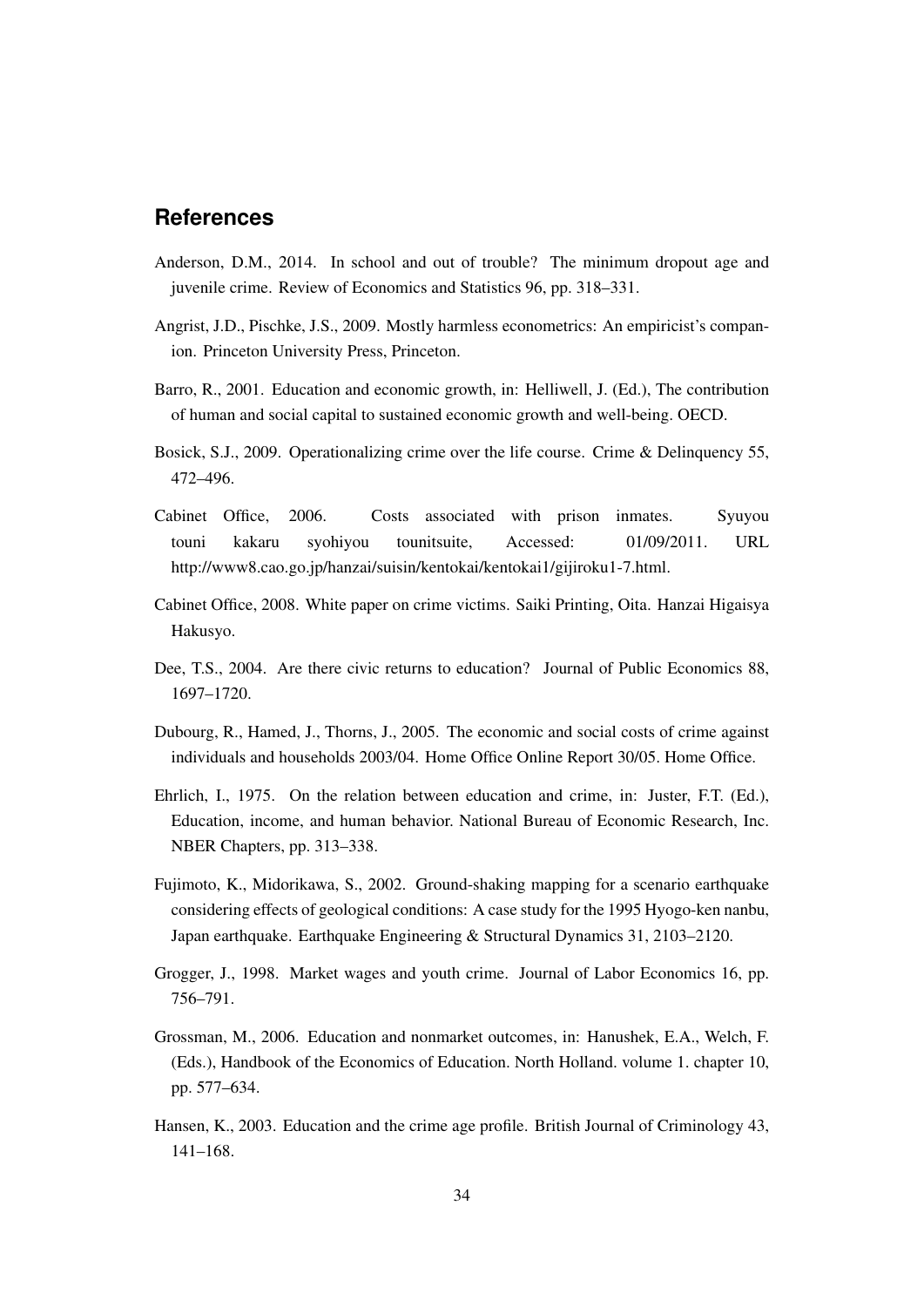- Hjalmarsson, R., 2008. Criminal justice involvement and high school completion. Journal of Urban Economics 63, 613 – 630.
- Huang, C.C., Laing, D., Wang, P., 2004. Crime and poverty: A search-theoretic approach. International Economic Review 45, 909–938.
- Hyogo Prefecture, 2005. The great Hanshi-Awaji earthquake damage. Kobe.
- Hyogo Prefecture Police Department, 1996-2005. Statistical crime report. Technical Report. Hyogo Prefecture Police Department. Kobe. Hanzai Tokeisyo.
- Jacob, B.A., Lefgren, L., 2003. Are idle hands the devil's workshop? Incapacitation, concentration, and juvenile crime. American Economic Review 93, 1560–1577.
- Jarjoura, G.R., 1993. Does dropping out of school enhance delinquent involvement? Results from a large-scale national probability sample. Criminology 31, 149–172.
- Landerso, R., Nielsen, H.S., Simonsen, M., 2013. School starting age and crime. IZA Duscussion Paper Series 7228. Institute for the Study of Labour.
- Levitt, S.D., 1997. Using electoral cycles in police hiring to estimate the effect of police on crime. The American Economic Review 87, pp. 270–290.
- Lochner, L., 2004. Education, work, and crime: A human capital approach. International Economic Review 45, 811–843.
- Lochner, L., Moretti, E., 2001. The effect of education on crime: Evidence from prison inmates, arrests, and self-reports. Working Paper 8605. National Bureau of Economic Research.
- Lochner, L., Moretti, E., 2004. The effect of education on crime: Evidence from prison inmates, arrests, and self-reports. American Economic Review 94, 155–189.
- Luallen, J., 2006. School's out... forever: A study of juvenile crime, at-risk youths and teacher strikes. Journal of Urban Economics 59, 75 – 103.
- Machin, S., Marie, O., Vujic, S., 2011. The crime reducing effect of education. The Economic Journal 121, 463–484.
- Machin, S., Marie, O., Vujic, S., 2012. Youth crime and education expansion. German Economic Review 13, 366–384.
- Miller, T.R., Cohen, M.A., Wiersema, B., 1996. Victim costs and consequences: A new look. Research Report. National Institute of Justice.
- Mills, H., Silvestri, A., Grimshaw, R., 2010. Police expenditure 1999-2009. Centre for Crime and Justice Studies, London.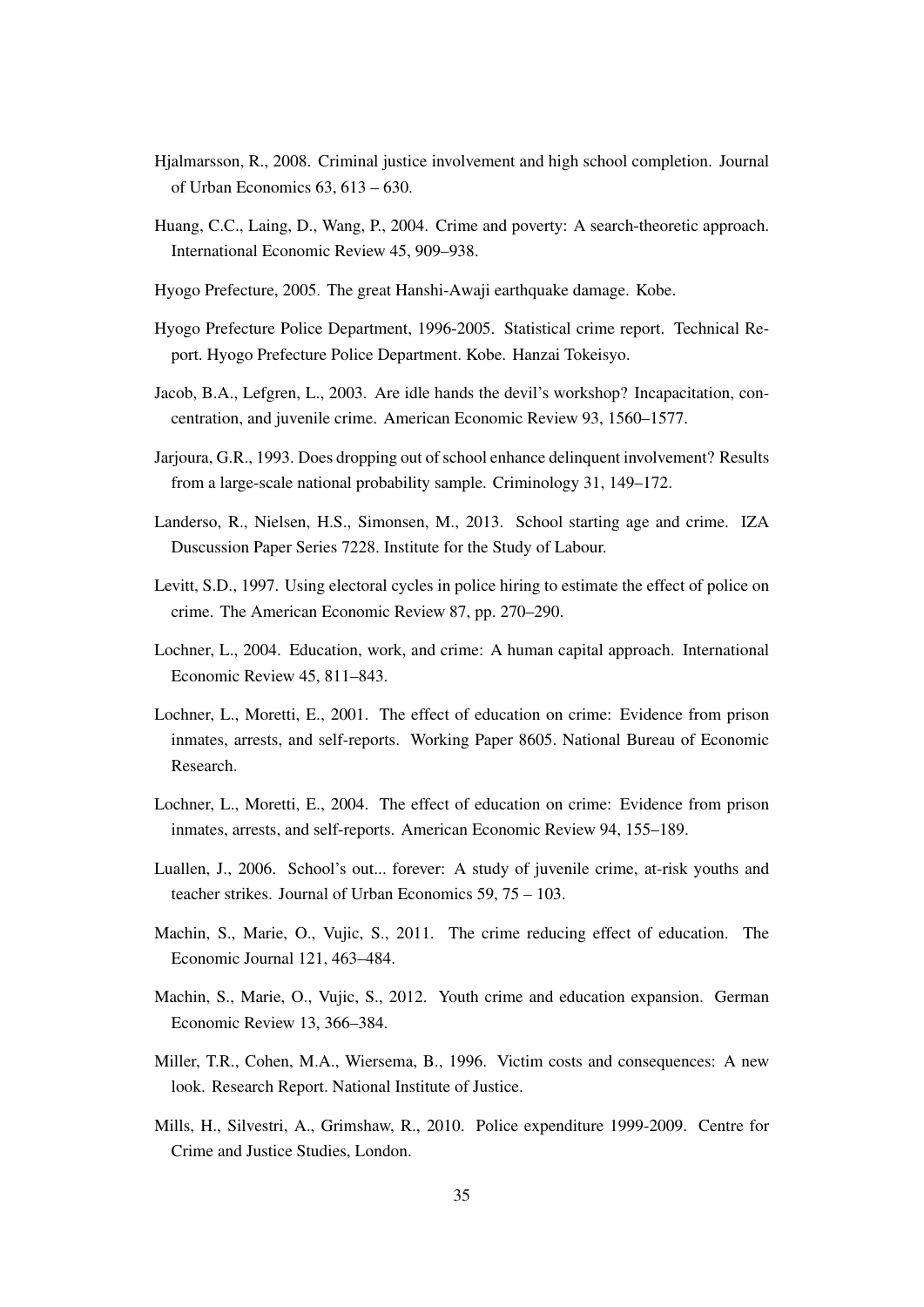- Minister's Secretariat, Devision of Research, Statistics and Planning, 1993-2002. School basic survey report. Technical Report. Printing Bureau, Ministry of Finance. Gakko Kihon Chosa Hokokusyo.
- Ministry of Education, Culture, Sports, Science and Technology, 2002. Survey of household expenditure for children's education 2000. URL: http://www.e-stat.go.jp/SG1/estat/NewList.do?tid=000001012023. kodomono Gakusyuhi Chosa, Accessed: 10/10/2014.
- Ministry of Health, Labour and Welfare, 2003. Basic survey on wage structure. URL: http://www.e-stat.go.jp/SG1/estat/NewList.do?tid=000001011429. Chingin Kozo Kihon Tokei Chosa, Accessed: 01/05/2012.
- Ministry of Justice, 2007. Review of administrative projects. URL: http://www.moj.go.jp/kaikei/bunsho/kaikei.html. Gyosei Jigyo Review, Accessed: 01/09/2011.
- O'Donoghue, T., Rabin, M., 2001. Risky behavior among youths: Some issues from behavioral economics, in: Risky behavior among youths: An economic analysis. National Bureau of Economic Research, Inc. NBER Chapters, pp. 29–68.
- OECD, 2010. Improving health and social cohesion through education. OECD, Paris.
- OECD, 2011. Oecd factbook 2011-2012 URL: /content/book/factbook-2011-en.
- Osaka Fire Service and Disaster Prevention Division, 1997. Record of the great Hanshin-Awaji earthquake: 17 January 1995. Osaka Fire Service and Disaster Prevention Division, Osaka. Hanshin Awaji Daishinsai no Kiroku: Heisei 7nen 1gatsu 17nichi.
- Osaka Prefecture Police Department, 1996-2005. Statistical crime report. Technical Report. Osaka Prefecture Police Department. Osaka. Hanzai Tokeisyo.
- Panel on Juvenile Crime: Prevention, Treatment, and Control, Committee on Law and Justice, and Board on Children, Youth, and Families, National Research Council, and Institute of Medicine, 2001. Juvenile crime, juvenile justice. The National Academies Press.
- Rud, I., Van Klaveren, C., Groot, W., Maassen van den Brink, H., 2013. Education and youth crime: A review of the empirical literature. Working Papers 48. Top Institute for Evidence Based Education Research.
- Society for the Study of Pay Structures of Local Government Officials, 2004. Pay structures of local government officials. Institute of Local Finance, Tokyo. Chihou Koumuin Kyuyo no Jittai.